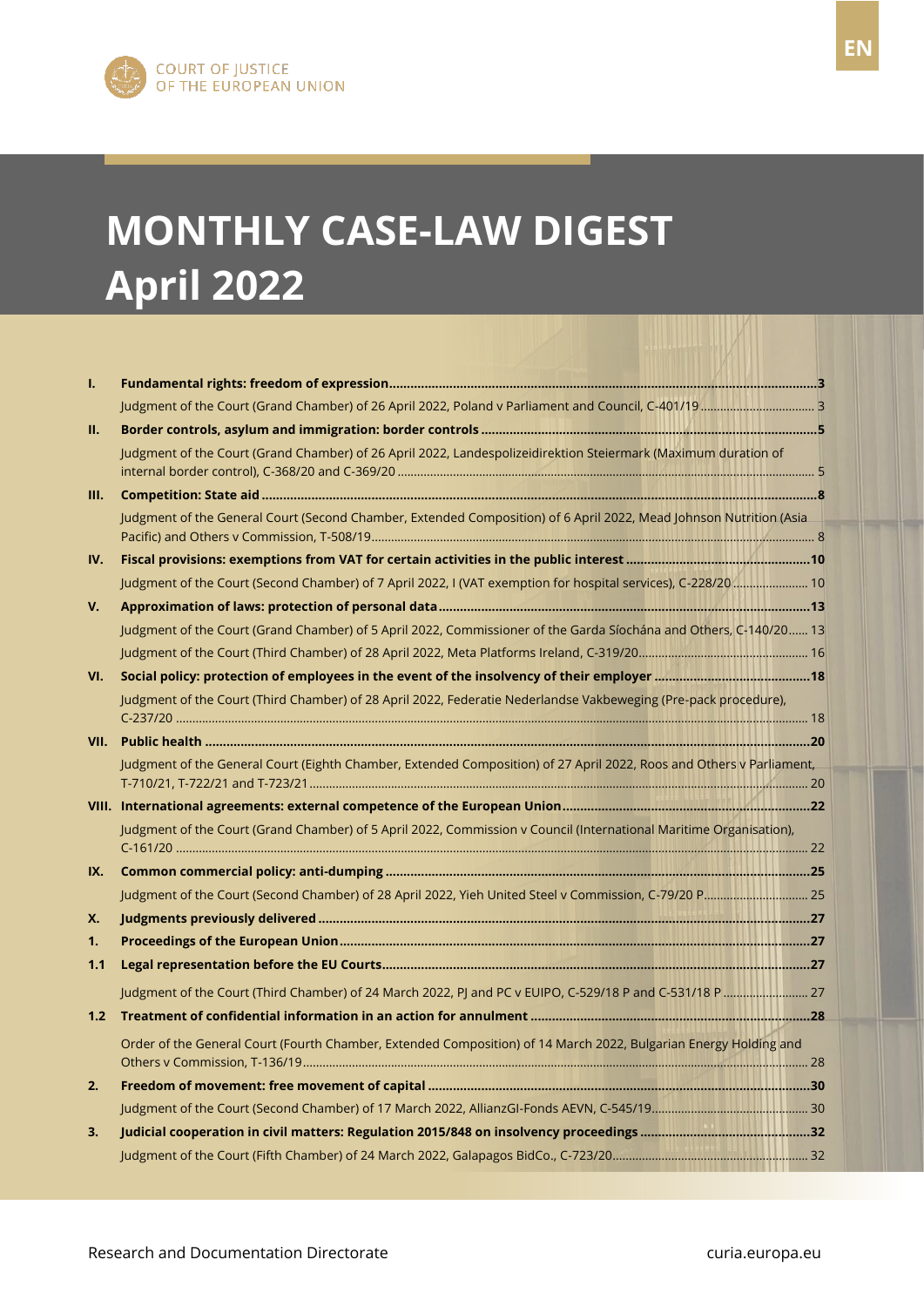| 4.  |                                                                                                                      |  |
|-----|----------------------------------------------------------------------------------------------------------------------|--|
| 4.1 |                                                                                                                      |  |
|     | Judgment of the General Court (Fourth Chamber, Extended Composition) of 30 March 2022, SAS Cargo Group and Others    |  |
|     | Judgment of the General Court (Fourth Chamber, Extended Composition) of 30 March 2022, Air France-KLM v              |  |
|     | Judgment of the General Court (Fourth Chamber, Extended Composition) of 30 March 2022, Japan Airlines v Commission,  |  |
|     | Judgment of the General Court (Fourth Chamber, Extended Composition) of 30 March 2022, British Airways v             |  |
|     | Judgment of the General Court (Fourth Chamber, Extended Composition) of 30 March 2022, Singapore Airlines and        |  |
| 4.2 |                                                                                                                      |  |
|     | Judgment of the General Court (Tenth Chamber, Extended Composition) of 15 December 2021, Oltchim v Commission,       |  |
| 5.  |                                                                                                                      |  |
|     | Judgment of the General Court (Fifth Chamber) of 23 February 2022, Ancor Group v EUIPO - Cody's Drinks International |  |
|     | Judgment of the General Court (Third Chamber) of 16 March 2022, Nowhere v EUIPO - Ye (APE TEES), T-281/21 52         |  |

⊜

**DETECTS** 

EN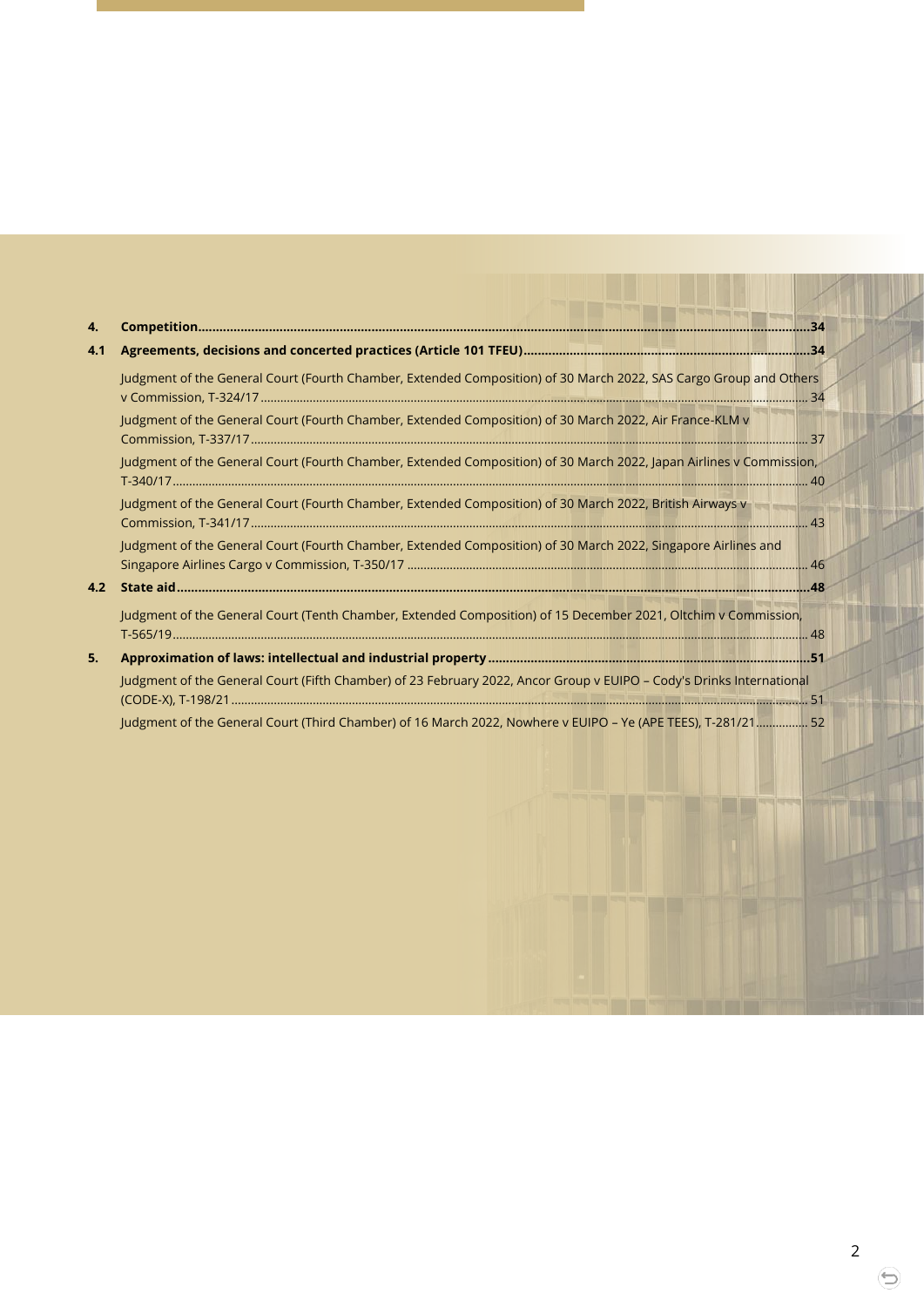## <span id="page-2-1"></span><span id="page-2-0"></span>**I. FUNDAMENTAL RIGHTS: FREEDOM OF EXPRESSION**

#### **Judgment of the Court (Grand Chamber) of 26 April 2022, Poland v Parliament and Council, C-401/19**

[Link to the complete text of the judgment](https://curia.europa.eu/juris/document/document.jsf?text=&docid=258261&pageIndex=0&doclang=en&mode=lst&dir=&occ=first&part=1&cid=4691266)

Action for annulment – Directive (EU) 2019/790 – Article 17(4), point (b), and point (c), *in fine* – Article 11 and Article 17(2) of the Charter of Fundamental Rights of the European Union – Freedom of expression and information – Protection of intellectual property – Obligations imposed on online content-sharing service providers – Prior automatic review (filtering) of content uploaded by users

Directive 2019/790 on copyright and related rights in the digital single market <sup>1</sup> established a new specific liability mechanism in respect online content-sharing service providers ('the providers'). Article 17 of that directive lays down the principle that the providers are directly liable where works and other protected subject matter are unlawfully uploaded by users of their services. The providers concerned may nevertheless be exempted from that liability. To that end, they are, inter alia, required, in accordance with the provisions of that article, <sup>2</sup> actively to monitor the content uploaded by users, in order to prevent the placing online of the protected subject matter which rightholders do not wish to make available on those services.

The Republic of Poland brought an action seeking, principally, the annulment of point (b) and point (c), *in fine*, of Article 17(4) of Directive 2019/790 and, in the alternative, annulment of that article in its entirety. It submits, in essence, that those provisions require the providers to carry out – by means of IT tools for automatic filtering – preventive monitoring of all the content which their users wish to upload, without providing safeguards to ensure that the right to freedom of expression and information is respected.  $3$ 

The Court of Justice, sitting as the Grand Chamber, gives a ruling for the first time on the interpretation of Directive 2019/790. It dismisses Poland's action, holding that the obligation of the providers, laid down by that directive, to carry out a prior automatic review of the content uploaded by users, is accompanied by appropriate safeguards in order to ensure respect for the right to freedom of expression and information of those users and a fair balance between that right and the right to intellectual property.

#### *Findings of the Court*

l

Examining, first of all, the admissibility of the action, the Court finds that point (b) and point (c), *in fine*, of Article 17(4) of Directive 2019/790 are not severable from the remainder of Article 17 and that, consequently, the head of claim seeking annulment of point (b) and point (c), *in fine*, only is inadmissible. Article 17 of Directive 2019/790 establishes a new liability regime in respect of the providers, the various provisions of which form a whole and seek to strike a balance between the rights and interests of those providers, those of users of their services and those of rightholders. Consequently, such partial annulment would alter the substance of Article 17.

<sup>&</sup>lt;sup>1</sup> Directive (EU) 2019/790 of the European Parliament and of the Council of 17 April 2019 on copyright and related rights in the Digital Single Market and amending Directives 96/9/EC and 2001/29/EC (OJ 2019 L 130, p. 92).

<sup>2</sup> See Article 17(4), point (b), and point (c), *in fine*, of Directive 2019/790.

<sup>3</sup> As guaranteed in Article 11 of the Charter of Fundamental Rights of the European Union ('the Charter').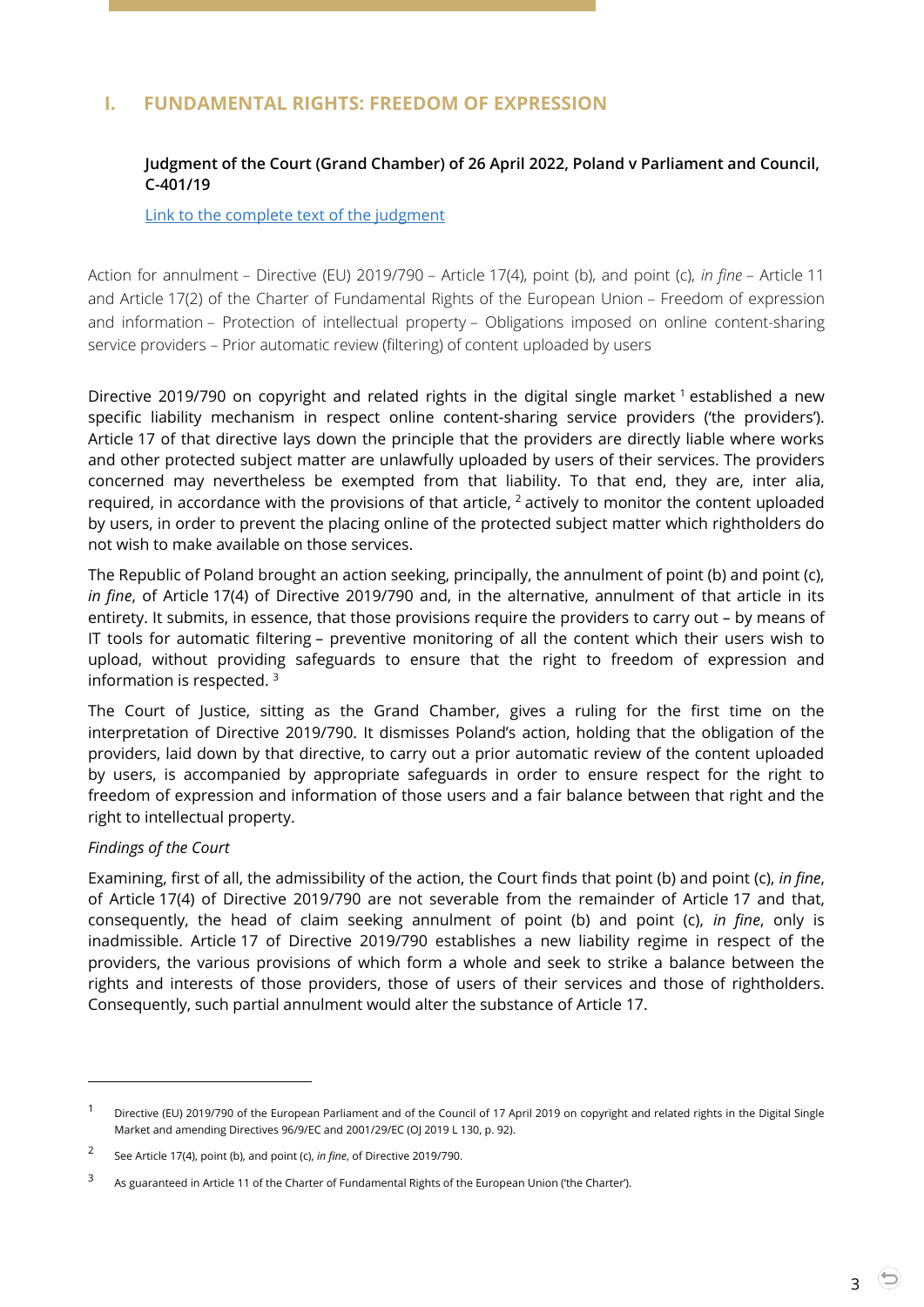As to the substance of the case itself, next, the Court examines Poland's single plea in law, alleging a limitation on the exercise of the right to freedom of expression and information, arising from the liability regime introduced by Article 17 of Directive 2019/790. First of all, the Court points out that the sharing of information on the internet via online content-sharing platforms falls within the scope of Article 10 of the Convention for the Protection of Human Rights and Fundamental Freedoms and Article 11 of the Charter. It observes that, in order to avoid liability where users upload unlawful content to the platforms of the providers for which the latter have no authorisation from the rightholders, those providers must demonstrate that they meet all the conditions for exemption from liability, laid down in Article 17(4), points (a), (b) and (c) of Directive 2019/790, namely that they have:

– made their best efforts to obtain such an authorisation (point (a)); and

– acted expeditiously to bring to an end, on their platforms, specific copyright infringements after they have occurred and after receiving a sufficiently substantiated notice from rightholders (point (c)); and

– made their best efforts, after receipt of such a notice or where those rightholders have provided them with the relevant and necessary information prior to the occurrence of a copyright infringement, 'in accordance with high industry standards of professional diligence' to prevent such infringements from occurring or reoccurring (points (b) and (c)).

Those obligations therefore require de facto the providers to carry out a prior review of the content that users wish to upload to their platforms, provided that they have received from the rightholders the information or notices provided for in points (b) and (c) of Article 17(4) of Directive 2019/790. In order to carry out such a review, the providers must use automatic recognition and filtering tools. Such a prior review and prior filtering are liable to restrict an important means of disseminating online content and thus to constitute a limitation on the right to freedom of expression and information guaranteed in Article 11 of the Charter. In addition, that limitation is attributable to the EU legislature, since it is the direct consequence of the specific liability regime. Accordingly, the Court concludes that that regime entails a limitation on the exercise of the right to freedom of expression and information of the users concerned.

Lastly, as regards the question whether the limitation at issue is justified in the light of Article 52(1) of the Charter, the Court notes, first, that that limitation is provided for by law, since it results from the obligations imposed on the providers of the abovementioned services by a provision of an EU act, namely point (b) and point (c), *in fine*, of Article 17(4) of Directive 2019/790, and respects the essence of the right to freedom of expression and information of internet users. Secondly, in the context of the review of proportionality, the Court finds that that limitation meets the need to protect intellectual property guaranteed in Article 17(2) of the Charter, that it appears necessary to meet that need and that the obligations imposed on the providers do not disproportionately restrict the right to freedom of expression and information of users.

First, the EU legislature laid down a clear and precise limit on the measures that may be taken in implementing those obligations, by excluding, in particular, measures which filter and block lawful content when uploading. Secondly, Directive 2019/790 requires Member States to ensure that users are authorised to upload and make available content generated by themselves for the specific purposes of quotation, criticism, review, caricature, parody or pastiche. Furthermore, the providers must inform their users that they can use works and other protected subject matter under exceptions or limitations to copyright and related rights provided for in EU law. <sup>4</sup> Thirdly, the liability of the providers can be incurred only on condition that the rightholders concerned provide them with the relevant and necessary information with regard to that content at issue. Fourthly, Article 17 of that directive, the application of which does not lead to any general monitoring obligation, means that the providers cannot be required to prevent the uploading and making available to the public of content

4

<sup>4</sup> Article 17(7) and (9) of Directive 2019/790.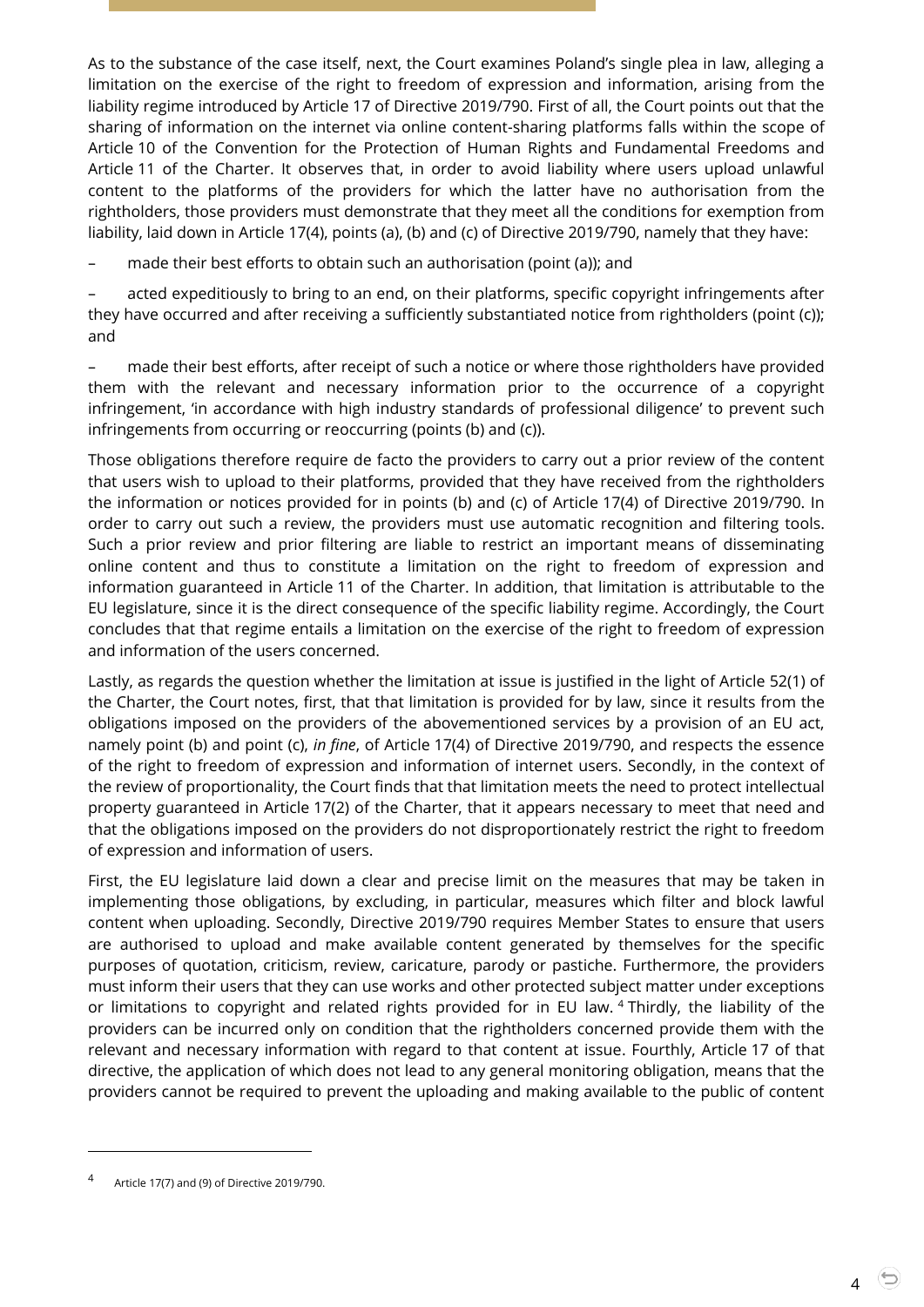which, in order to be found unlawful, would require an independent assessment of the content by them. <sup>5</sup> In that regard, it may be that availability of unauthorised content can only be avoided upon notification of rightholders. Fifthly, Directive 2019/790 introduces several procedural safeguards, in particular the possibility for users to submit a complaint where they consider that access to uploaded content has been wrongly disabled, as well as access to out-of-court redress mechanisms and to efficient judicial remedies. <sup>6</sup> Sixthly, that directive requires the European Commission to organise stakeholder dialogues to discuss best practices for cooperation between the providers and rightholders, and also to issue guidance on the application of that regime.  $7$ 

Accordingly, the Court concludes that the obligation on the providers to review, prior to its dissemination to the public, the content that users wish to upload to their platforms, resulting from the specific liability regime established in Article 17(4) of Directive 2019/790, has been accompanied by appropriate safeguards by the EU legislature in order to ensure respect for the right to freedom of expression and information of users, and a fair balance between that right, on the one hand, and the right to intellectual property, on the other. It is for the Member States, when transposing Article 17 of that directive, to take care to act on the basis of an interpretation of that provision which allows a fair balance to be struck between the various fundamental rights protected by the Charter. Further, when implementing the measures transposing that article, the authorities and courts of the Member States must not only interpret their national law in a manner consistent with that article but also make sure that they do not act on the basis of an interpretation of the article which would be in conflict with those fundamental rights or with the other general principles of EU law, such as the principle of proportionality.

## <span id="page-4-1"></span><span id="page-4-0"></span>**II. BORDER CONTROLS, ASYLUM AND IMMIGRATION: BORDER CONTROLS**

#### **Judgment of the Court (Grand Chamber) of 26 April 2022, Landespolizeidirektion Steiermark (Maximum duration of internal border control), C-368/20 and C-369/20**

[Link to the complete text of the judgment](https://curia.europa.eu/juris/document/document.jsf?text=&docid=258262&pageIndex=0&doclang=EN&mode=lst&dir=&occ=first&part=1&cid=4690843)

Reference for a preliminary ruling – Area of freedom, security and justice – Free movement of persons – Regulation (EU) 2016/399 – Schengen Borders Code – Article 25(4) – Temporary reintroduction of border control at internal borders for a maximum total duration of six months – National legislation providing for a number of successive periods of border control resulting in that duration being exceeded – Noncompliance of such legislation with Article 25(4) of the Schengen Borders Code where the successive periods are based on the same threat or threats – National legislation requiring, on pain of a penalty, a passport or identity card to be presented when the internal border control is carried out – Noncompliance of such an obligation with Article 25(4) of the Schengen Borders Code when the border control itself is contrary to that provision

From September 2015 to November 2021, the Republic of Austria reintroduced border control at its borders with Hungary and Slovenia a number of times. In order to justify the reintroduction of the

<sup>5</sup> Article 17(8) of Directive 2019/790.

<sup>6</sup> The first and second subparagraphs of Article 17(9) of Directive 2019/790.

<sup>7</sup> Article 17(10) of Directive 2019/790.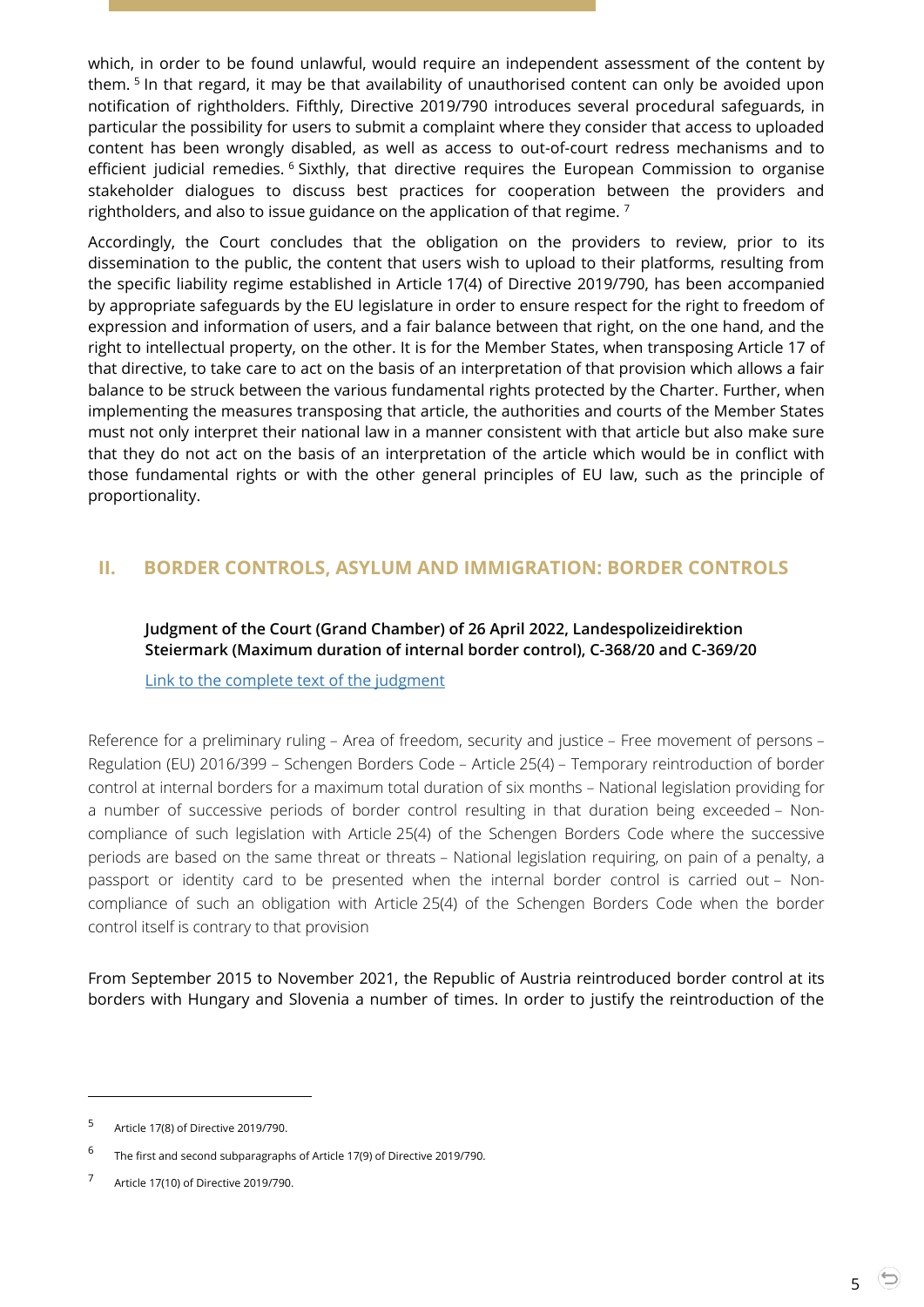border control, it relied upon various provisions of the Schengen Borders Code. <sup>8</sup> In particular, from 11 November 2017 it relied upon Article 25 of that code, headed 'General framework for the temporary reintroduction of border control at internal borders', which provides for the possibility for a Member State to reintroduce border control at its internal borders if there is a serious threat to public policy or internal security, and sets maximum periods in which such border control may be reintroduced.

In August 2019, NW, who was coming from Slovenia, was subject to a border check at the border crossing point at Spielfeld (Austria). Having refused to present his passport, he was declared guilty of having crossed the Austrian border without being in possession of a travel document and was ordered to pay a fine. In November 2019, NW was subject to another border check at the same border crossing point. He contested the legality of those two checks before the referring court.

The referring court questions whether the checks to which NW was subject and the penalty that was imposed upon him are compatible with EU law. When the contested border control measures were carried out, the reintroduction by Austria of border control at its border with Slovenia had already, through the cumulative effect of the application of successive periods of border control, exceeded the maximum total duration of six months laid down by Article 25 of the Schengen Borders Code.

By its judgment, the Court of Justice, sitting as the Grand Chamber, rules that the Schengen Borders Code precludes border control at internal borders from being temporarily reintroduced by a Member State on the basis of a serious threat to its public policy or internal security where the duration of its reintroduction exceeds the maximum total duration of six months and no new threat exists that would justify applying afresh the periods provided for by the code. The code precludes national legislation by which a Member State obliges a person, on pain of a penalty, to present a passport or identity card on entering the territory of that Member State via an internal border, when the reintroduction of the internal border control in relation to which that obligation is imposed is itself contrary to the code.

#### *Findings of the Court*

l

So far as concerns the temporary reintroduction of internal border control by a Member State on the basis of a serious threat to its public policy or internal security, <sup>9</sup> the Court recalls, first of all, that it is necessary, when interpreting a provision of EU law, to consider not only its wording but also its context and the objectives of the legislation of which it forms part.

As regards, first of all, the wording of Article 25 of the Schengen Borders Code, the Court observes that the words 'shall not exceed six months' would indicate that any possibility of that duration being exceeded is precluded.

So far as concerns, next, the context of Article 25 of the Schengen Borders Code, the Court notes, first, that that provision lays down clearly and precisely the maximum durations both for the initial reintroduction of internal border control and for any prolongation thereof, including the maximum total duration applicable to such border control. Second, that provision constitutes an exception to the principle that internal borders may be crossed at any point without a border check on persons, irrespective of their nationality, being carried out.<sup>10</sup> Since exceptions to the free movement of persons are to be interpreted strictly, the reintroduction of internal border control should remain an

<sup>8</sup> Regulation (EU) 2016/399 of the European Parliament and of the Council of 9 March 2016 on a Union Code on the rules governing the movement of persons across borders (Schengen Borders Code) (OJ 2016 L 77, p. 1), as amended by Regulation (EU) 2016/1624 of the European Parliament and of the Council of 14 September 2016 (OJ 2016 L 251, p. 1). That regulation replaced Regulation (EC) No 562/2006 of the European Parliament and of the Council of 15 March 2006 establishing a Community Code on the rules governing the movement of persons across borders (Schengen Borders Code) (OJ 2006 L 105, p. 1).

<sup>&</sup>lt;sup>9</sup> More specifically, the Court examines Articles 25 and 27 of the Schengen Borders Code. Article 27 of that code lays down the procedure for the temporary reintroduction of border control at internal borders under Article 25.

<sup>10</sup> See, to that effect, Article 22 of the Schengen Borders Code, as well as Article 3(2) TEU and Article 67(2) TFEU.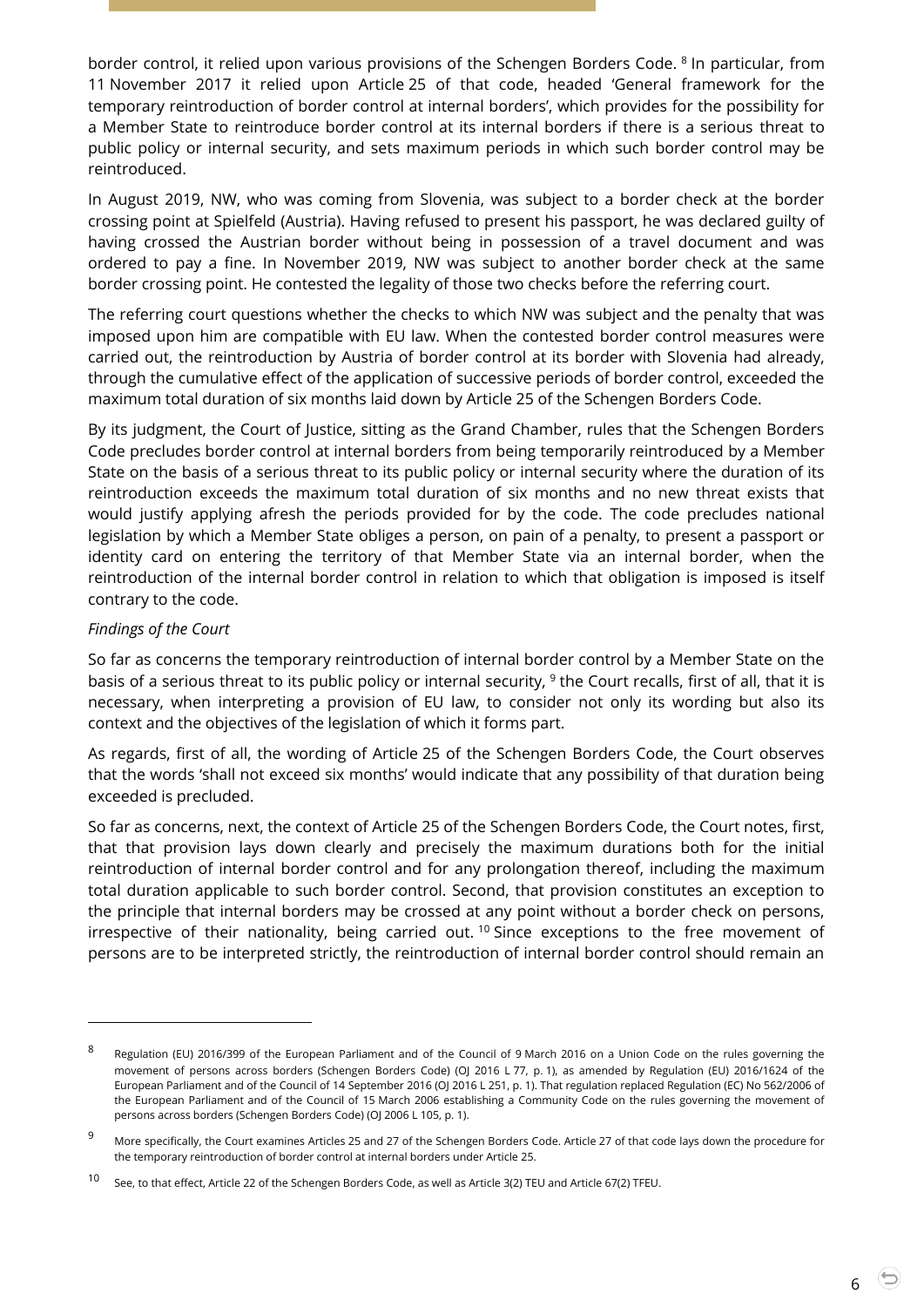exception and should only be effected as a measure of last resort. Thus, that requirement for strict interpretation militates against an interpretation of Article 25 of the code under which the persistence of the threat initially identified <sup>11</sup> would be sufficient to justify such border control being reintroduced beyond the period of a maximum total duration of six months that is laid down in that provision. Such an interpretation would in practice effectively allow its reintroduction on account of the same threat for an unlimited period, thereby compromising the very principle that there is to be no internal border control. Third, to interpret Article 25 of the Schengen Borders Code as meaning that, where there is a serious threat, a Member State could exceed the maximum total duration of six months for internal border control would render pointless the distinction drawn by the EU legislature between, on the one hand, internal border control reintroduced under that article and, on the other, internal border control reintroduced under Article 29 of the code, <sup>12</sup> the maximum total duration of the reintroduction of which cannot exceed two years. <sup>13</sup>

Finally, the Court points out that the aim pursued by the rule relating to the maximum total duration of six months falls within the general objective consisting in reconciling the principle of free movement with the Member States' interest in safeguarding the security of their territories. Whilst it is true that in the area without internal border control a serious threat to public policy or internal security in a Member State is not necessarily limited in time, the EU legislature considered that a period of six months was sufficient for the Member State concerned to adopt measures enabling such a threat to be met while maintaining, after that six-month period, the principle of free movement.

Consequently, the Court holds that that period of a maximum total duration of six months is mandatory, with the result that any internal border control reintroduced under Article 25 after it has elapsed is incompatible with the Schengen Borders Code. Such a period may be applied afresh only where the Member State concerned demonstrates the existence of a new serious threat affecting its public policy or internal security. In order to assess whether a given threat is new in relation to the threat identified initially, reference should be made to the circumstances giving rise to the need to reintroduce border control at internal borders and to the circumstances and events that constitute a serious threat to the public policy or internal security of the Member State concerned.  $^\mathrm{14}$ 

Furthermore, the Court holds that Article 72 TFEU <sup>15</sup> does not permit a Member State to reintroduce, in order to meet such a threat, temporary internal border control founded on Articles 25 and 27 of the Schengen Borders Code for a period exceeding the maximum total duration of six months. In the light of the fundamental importance that the free movement of persons possesses among the objectives of the European Union and of the detailed way in which the EU legislature circumscribed the Member States' ability to interfere with that freedom by temporarily reintroducing internal border control, the EU legislature, in laying down that rule relating to the maximum total duration of six months, took due account of the exercise of the responsibilities incumbent upon the Member States in relation to public policy and internal security.

<sup>&</sup>lt;sup>11</sup> Even when assessed in the light of new elements, or of a reappraisal of the necessity and proportionality of the border control established to respond to it.

 $12$  Where exceptional circumstances put at risk the overall functioning of the area without internal border control, Article 29 of the code provides for the possibility for the Member States to reintroduce internal border control on the basis of a Council recommendation.

<sup>&</sup>lt;sup>13</sup> That said, the Court explains that the reintroduction of internal border control under Article 29 of the code for a maximum total duration of two years does not prevent the Member State concerned, in the event of a new serious threat to its public policy or internal security arising, from reintroducing, directly after those two years have come to an end, border control under Article 25 of the code for a maximum total duration of six months, provided that the conditions imposed in the latter provision are met.

<sup>14</sup> Article 27(1)(a) of the Schengen Borders Code.

<sup>&</sup>lt;sup>15</sup> That provision states that Title V of the FEU Treaty is not to affect the exercise of the responsibilities incumbent upon Member States with regard to the maintenance of law and order and the safeguarding of internal security.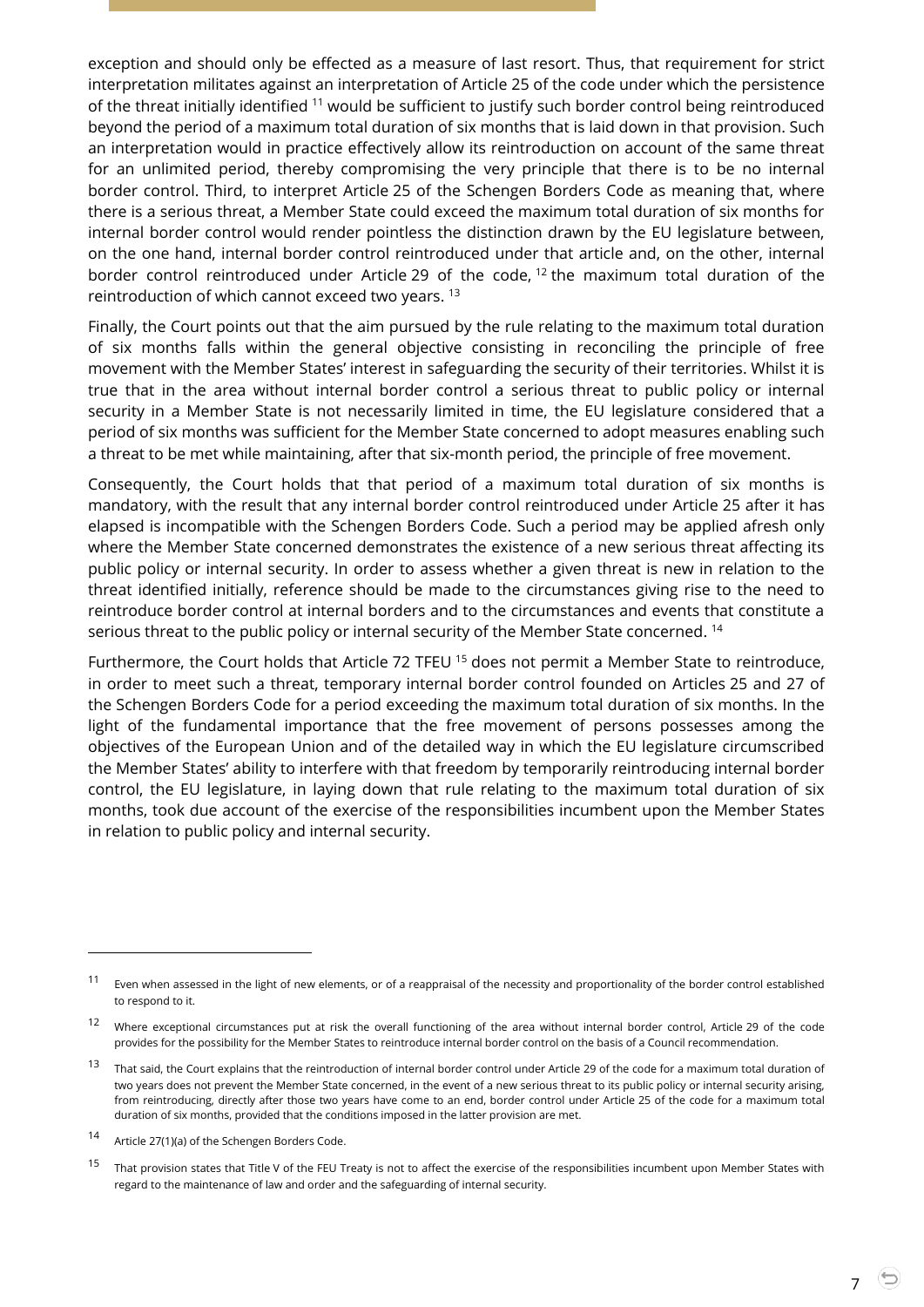### <span id="page-7-1"></span><span id="page-7-0"></span>**III. COMPETITION: STATE AID**

**Judgment of the General Court (Second Chamber, Extended Composition) of 6 April 2022, Mead Johnson Nutrition (Asia Pacific) and Others v Commission, T-508/19**

[Link to the complete text of the judgment](https://curia.europa.eu/juris/document/document.jsf?text=&docid=257441&pageIndex=0&doclang=EN&mode=lst&dir=&occ=first&part=1&cid=4690985)

State aid – Aid scheme implemented by the Government of Gibraltar concerning corporation tax – Tax exemption for interest income and royalties – Advance tax rulings benefiting multinationals – Commission decision declaring the aid incompatible with the internal market – Obligation to state reasons – Manifest error of assessment – Selective advantage – Right to submit comments

Between 1 January 2011 and 31 December 2013, under the Income Tax Act 2010 ('ITA 2010'), <sup>16</sup> royalty income was not included in the categories of income taxable in Gibraltar.

MJN Holdings (Gibraltar) Ltd ('MJN GibCo') was a company of the group MeadJohnson established in Gibraltar holding a 99.99% interest in the capital of the limited partnership under Dutch law Mead Johnson Three CV ('MJT CV'), which granted sub-licenses to another company in the group in return for royalties. <sup>17</sup> In 2012, the Gibraltar tax authorities granted MJN GibCo an advance tax ruling confirming, under the Gibraltar corporate tax regime resulting from the ITA 2010, the non-taxation in respect of MJN GibCo of MJT CV's income generated by the royalties.

In October 2013, the European Commission initiated formal investigation proceedings, in order, in particular, to verify the compatibility of the regime for the taxation of royalty income, provided for by the ITA 2010, with the European Union's State aid rules. In October 2014, it decided to extend those proceedings to include the practice of advance tax rulings in Gibraltar ('the decision to extend proceedings').

By its decision of 19 December 2018 ('the contested decision'), <sup>18</sup> the Commission, first, classified the non-inclusion of royalty income in the tax base between 1 January 2011 and 31 December 2013 as an 'implicit exemption' and considered that that measure constituted an unlawful aid scheme that was incompatible with the internal market. In the Commission's view, the exemptions introduced a reduction in the tax that the companies concerned would otherwise have had to pay, given the objective of the ITA 2010 to tax income accruing in or derived from Gibraltar.

Secondly, the Commission considered that the tax treatment granted by the Gibraltar Government in advance tax rulings to five Gibraltar-based companies holding shares in limited partnerships incorporated under Dutch law, some of which received royalty income, constituted unlawful individual State aid incompatible with the internal market. Those decisions, which confirmed the non-taxation of the royalty income of those companies, continued to apply after the 2013 amendment of the ITA 2010, under which royalties were included among the categories of taxable income. MJN GibCo was one of the five companies concerned.

The General Court, hearing an action brought by various companies in the MJN group, upheld the action in part. It dismissed the action in so far as it sought to challenge the part of the contested

<sup>16</sup> Gibraltar Income Tax Act 2010.

<sup>&</sup>lt;sup>17</sup> MJT CV held licenses to intellectual property rights, which it sub-licensed to Mead Johnson BV, another company incorporated under Dutch law within the MJN group, in return for royalties. Prior to its dissolution in 2018, MJN GibCo was part of the international Mead Johnson Nutrition group ('the MJN group'). Mead Johnson Nutrition (Asia Pacific) Pte Ltd, based in Singapore, was the wholly owned parent company of MJN GibCo.

<sup>&</sup>lt;sup>18</sup> Commission Decision (EU) 2019/700 of 19 December 2018 on the State Aid SA.34914 (2013/C) implemented by the United Kingdom as regards the Gibraltar Corporate Income Tax Regime (OJ 2019 L 119, p. 151).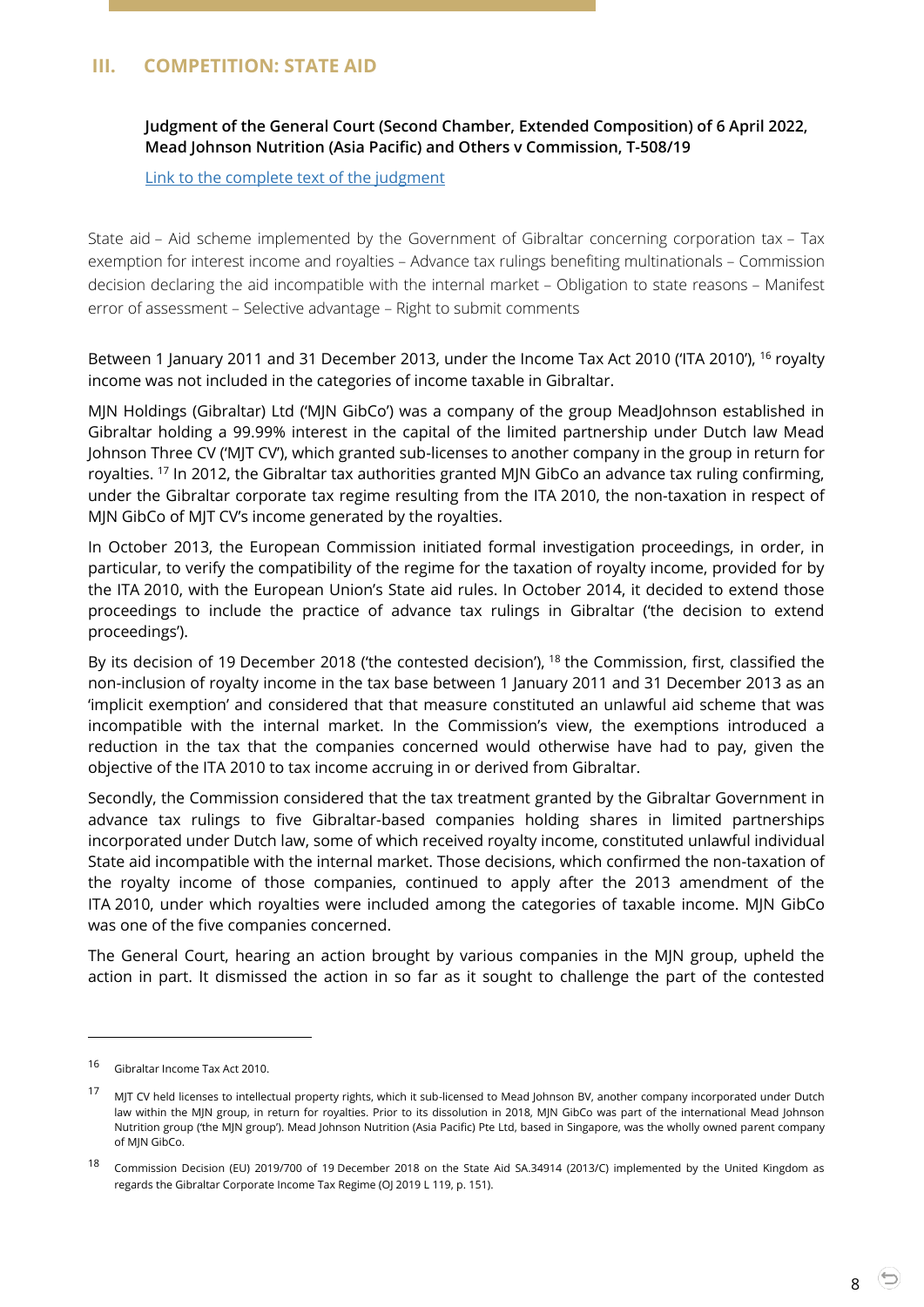decision relating to the aid scheme. In that context, the Court endorses the Commission's approach according to which the 'non-taxation' and 'exemption' have the same effect and the absence of an explicit rule providing for the taxation of royalty income does not prevent a measure from conferring an advantage. The Court annuls the contested decision in so far as it relates to the individual aid granted to MJN GibCo. In that context, it clarifies the scope of the right of interested parties to be involved in the formal State aid investigation procedure and the impact of a breach of that right on the legality of the final decision adopted at the end of such a procedure.

#### *The Court's assessment*

In the first place, as regards the aid scheme, the Court notes, first of all, that interventions by Member States in areas which have not been harmonised within the European Union, such as direct taxation, are not excluded from the scope of the rules on the control of State aid. Consequently, since the Commission is competent to ensure compliance with Article 107 TFEU, it did not exceed its powers when it examined the non-taxation of royalty income in order to verify whether that measure constituted an aid scheme and, if so, whether it was compatible with the internal market. In the present case, the Court notes that, by referring to the provisions of tax law applicable to Gibraltar and by basing its assessment of those provisions on the information communicated by the United Kingdom and Gibraltar authorities, the Commission did not define autonomously the so-called normal taxation of the tax provisions applicable to Gibraltar in the context of its examination of the non-taxation of royalty income. Furthermore, it does not appear from the contested decision that the Commission sought to align the tax law applicable in Gibraltar with the laws applicable in the various Member States.

The Court next rejects the pleas alleging, in essence, errors of assessment and of law in identifying the normal rules of taxation in Gibraltar and in identifying a selective advantage.

As a preliminary point, the Court observes that, in the context of the analysis of tax measures from the point of view of EU State aid law, the examination of both the criterion of advantage and selectivity implies, in the first place, determining the normal rules of taxation which form the relevant frame of reference for that examination.

As regards the normal rules for taxation in Gibraltar, the Court recognises that the Commission was right to consider that the Gibraltar tax system was a territorial tax regime, according to which all income accrued in or derived from Gibraltar should be taxed there, and that, under that system, royalty income received by a Gibraltar company was necessarily regarded as accrued in or derived from that territory. Those conclusions were based on information directly from the Member State concerned and were consistent with the content of the relevant provisions of the ITA 2010.

As regards the existence of an economic advantage, the Court considers that the Commission has shown that the system of non-taxation of royalty income led to a reduction in the amount of tax which would normally have been payable by undertakings established in Gibraltar receiving royalties and that that was in accordance with the guiding principles of the ITA 2010, namely the principle of territoriality and the principle that all of the taxpayers' accounting income was taxable.

In that context, the Court rejects the applicants' argument that, in the absence of an explicit rule in the ITA 2010 providing for the taxation of royalty income, the tax authorities could not have waived the taxation of that income and had therefore not conferred any advantage on the applicants. The Court notes, in that regard, that the fact that a tax measure is designed according to a certain regulatory technique is irrelevant for the purposes of its analysis under Article 107 TFEU and that the fact that, in the present case, royalty income was not subject to income tax, because it was not included in the categories of income subject to tax in Gibraltar, had the same effect as if that category of income formally benefited from a tax exemption.

As regards the selective nature of the non-taxation of royalty income, the Court considers that the Commission was entitled to consider that it constituted a derogation from the general principle of territoriality, in that it had the effect of applying to Gibraltar undertakings receiving royalty income a tax treatment distinct from that applied to undertakings taxable in Gibraltar receiving income accrued in or derived from that territory, even though those two categories of undertakings were in comparable situations in the light of the objective pursued by the ITA 2010.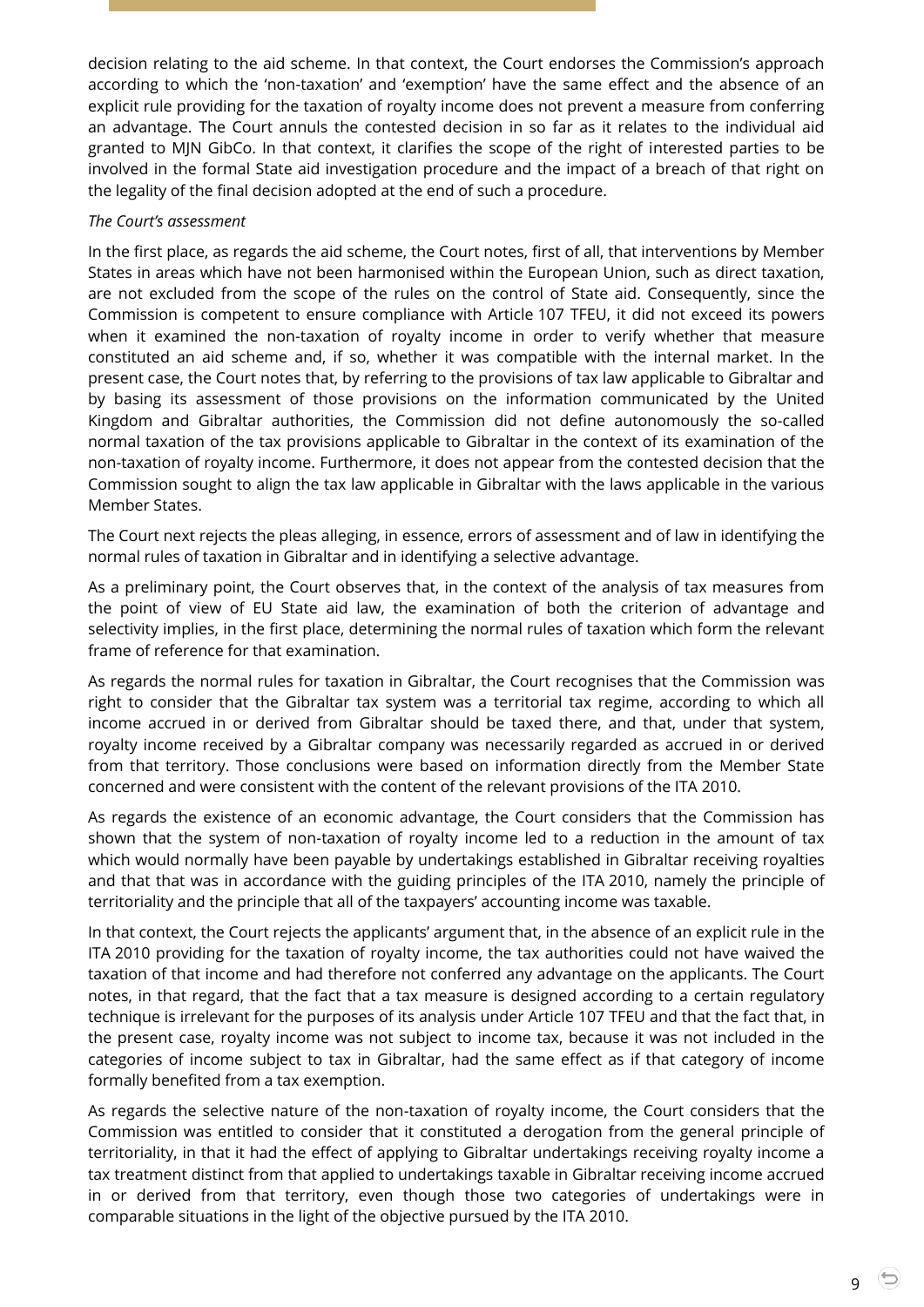In the second place, as regards the individual aid measure granted on the basis of the advance tax ruling granted to MJN GibCo, the Court considers that the discrepancies between the analysis contained in the decision to extend the procedure and the contested decision, in so far as they related to decisive elements of assessment for the purposes of classifying the advance tax ruling adopted in favour of MJN GibCo as individual State aid, were such that the Commission should have adopted an amending decision or a second decision to extend the procedure in order to enable the applicants to participate effectively in the procedure.

The reasoning on the basis of which the Commission considered, in the contested decision, that the continuity of that advance tax ruling, subsequent to the 2013 amendment of the ITA 2010, constituted individual State aid incompatible with the internal market, was based on decisive factors which were not present in the decision to extend the procedure, namely the transparent nature of the limited partnerships under Dutch law for the purposes of the application of Gibraltar tax law and the finding that the partner companies would normally have been subject to income tax in Gibraltar to the extent of their share in the profits of their limited partnerships under Dutch law.

Therefore, the Court notes that, where the Commission changes its reasoning, between the decision to initiate the procedure and the final decision, on matters which are decisive in its assessment of the existence of aid, the obligation on the Commission to extend the formal investigation procedure, in order to give the persons concerned the opportunity to submit their comments, is an essential procedural requirement, the breach of which entails the annulment of the defective act, irrespective of whether that breach has caused damage to the person invoking it or whether the procedure could have led to a different result. On the basis of those findings, the Court annuls the contested decision in so far as it relates to the individual State aid granted on the basis of the advance tax ruling granted to MJN GibCo.

## <span id="page-9-1"></span><span id="page-9-0"></span>**IV. FISCAL PROVISIONS: EXEMPTIONS FROM VAT FOR CERTAIN ACTIVITIES IN THE PUBLIC INTEREST**

#### **Judgment of the Court (Second Chamber) of 7 April 2022, I (VAT exemption for hospital services), C-228/20**

[Link to the complete text of the judgment](https://curia.europa.eu/juris/document/document.jsf?text=&docid=257483&pageIndex=0&doclang=en&mode=lst&dir=&occ=first&part=1&cid=4691105)

Reference for a preliminary ruling – Common system of value added tax (VAT) – Directive 2006/112/EC – Article 132(1)(b) – Exemptions for certain activities in the public interest – Exemption for hospital and medical care – Private hospital – Duly recognised establishment – Comparable social conditions

I GmbH is a company incorporated under German private law whose corporate purpose is, inter alia, the operation of a hospital in the field of neurology. With the approval of the State, it supplies hospital services, within the meaning of German law, to patients covered by various systems for the purpose of meeting their medical expenses, including private or statutory health insurance schemes. Those patients are each treated following confirmation that their expenses would be covered by the '*Beihilfe*' services (aid paid to public servants in the event of illness), a health insurance fund, a substitute fund or private insurance.

In its tax returns for the 2009 to 2012 financial years, I treated the hospital services invoiced on the basis of fixed-rate fees and the user fees charged to non-resident doctors as transactions exempt from value added tax (VAT).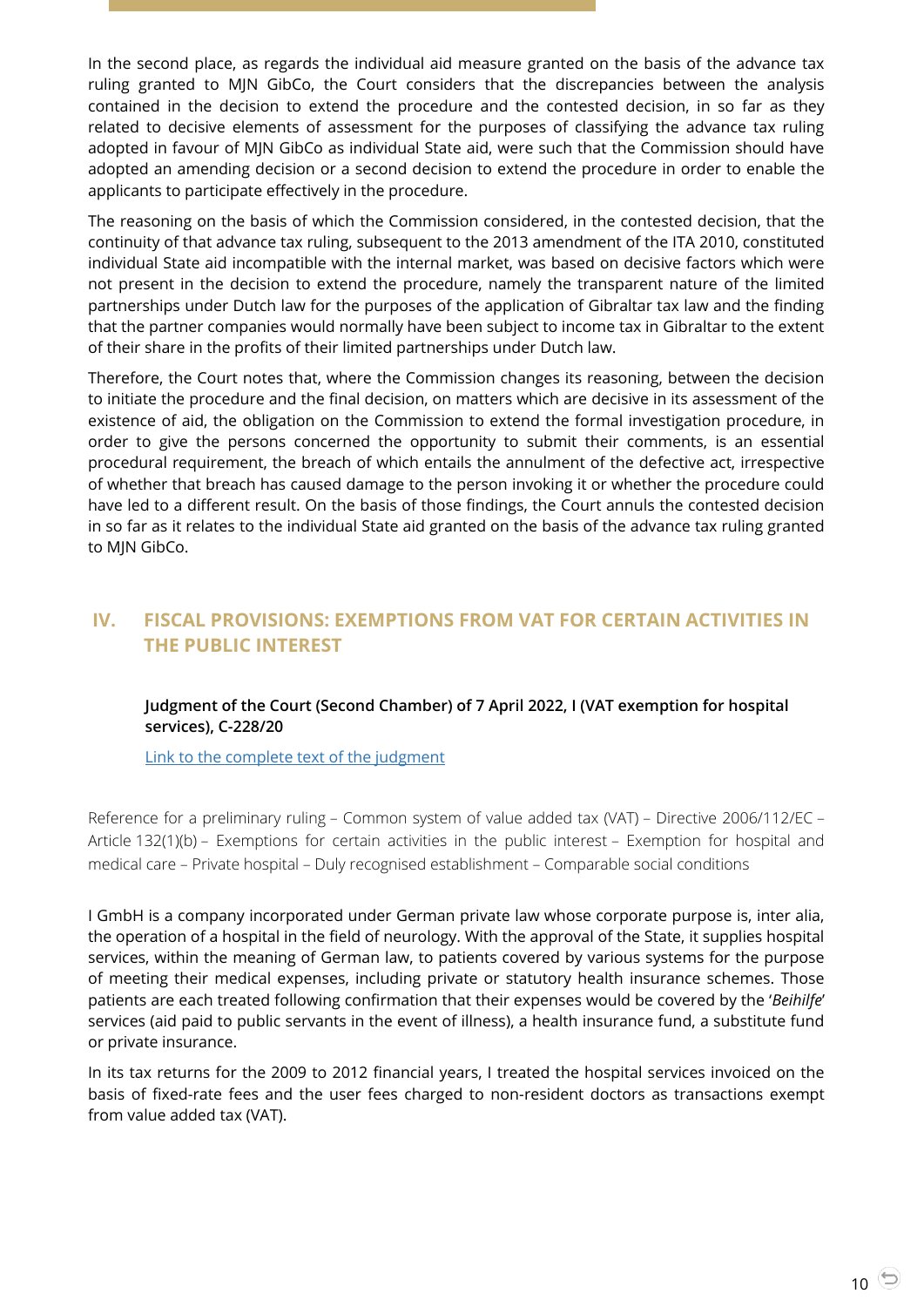Under EU law, <sup>19</sup> hospital services supplied by bodies governed by public law or, under social conditions comparable with those applicable to bodies governed by public law, by hospitals and other duly recognised establishments of a similar nature are exempt from VAT. <sup>20</sup> The German law transposing the VAT Directive provides that hospital services supplied by bodies governed by public law are exempt from VAT and that hospitals other than bodies governed by public law may also qualify for that exemption, in respect of the same services, if they are approved under national law either because they are included in a *Land*-level hospital plan or because they have concluded care supply contracts with the statutory health insurance or substitute funds.

In the present case, prior to 1 July 2012, I was not regarded as an approved hospital within the meaning of German law. However, since it had concluded a framework agreement with an accident insurance fund which entered into force on that date, I could rely on the exemption for hospital services provided after that date.

Before the referring court, I challenged the decision of the tax office, which took the view that most of the services supplied before 1 July 2012 should not be exempt from VAT. According to I, those services are exempt from VAT under the VAT Directive.

The referring court considers that the system applicable in Germany to services supplied by hospitals other than bodies governed by public law may lead to similar services being treated differently. In those circumstances, it asks the Court of Justice whether it is compatible with the VAT Directive to subject the exemption of medical care provided by a private hospital to that hospital being approved in accordance with the national provisions relating to the general health insurance regime and, if not, what factors determine whether the services provided by such private hospitals are supplied under 'social conditions comparable with those applicable to bodies governed by public law', within the meaning of the VAT Directive.

In its judgment, the Court rules that the VAT Directive precludes national legislation which results in private hospitals that supply similar services under social conditions comparable with those applicable to bodies governed by public law being treated differently as regards the exemption laid down by that directive. In that context, the Court sets out the conditions which the competent authorities of a Member State may take into consideration in order to determine whether the services provided by hospitals governed by private law are supplied under 'social conditions comparable with those applicable to bodies governed by public law', within the meaning of the VAT Directive, which include conditions intended to reduce the cost of medical care and to make that care more accessible to individuals, as well as hospital performance indicators.

#### *Findings of the Court*

l

One of the two cumulative conditions required by the VAT Directive in order for hospital services offered by a body other than a body governed by public law to be exempt from VAT relates to the status of the establishment supplying those services and requires the operator to be a hospital, a centre for medical treatment or diagnosis or another duly recognised establishment of a similar nature. In that regard, the Court observes, first of all, that the requirement to be 'duly recognised' relates to all the entities referred to in Article 132(1)(b) of the VAT Directive and is not limited to 'other establishments of a similar nature'. Consequently, a Member State may, in the exercise of its discretion, subject a private hospital to the condition that it be 'duly recognised' in order for the provision of medical care by that hospital under social conditions comparable with those applicable to bodies governed by public law to be exempted under the VAT Directive.

<sup>19</sup> Council Directive 2006/112/EC of 28 November 2006 on the common system of value added tax (OJ 2006 L 347, p. <sup>1</sup>) ('the VAT Directive').

 $20$  Article 132(1)(b) of that directive provides that Member States are to exempt hospital and medical care and closely related activities undertaken by bodies governed by public law or, under social conditions comparable with those applicable to bodies governed by public law, by hospitals, centres for medical treatment or diagnosis and other duly recognised establishments of a similar nature.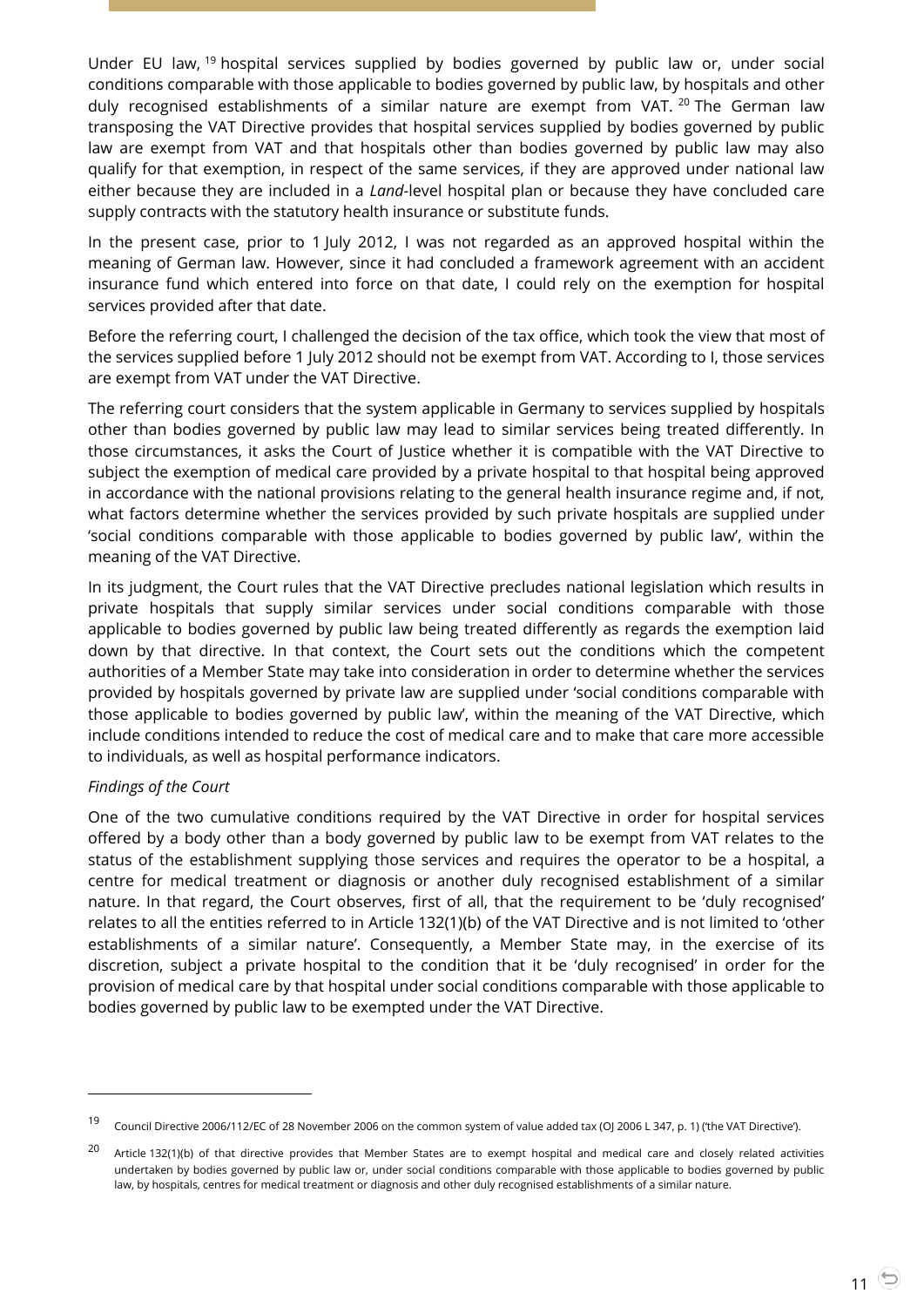Next, the Court examines the factors to be taken into account for the purpose of recognition of establishments that are eligible for the exemption at issue. In the implementation of that exemption, compliance with fiscal neutrality requires that all organisations other than those governed by public law should be placed on an equal footing for the purpose of their recognition for the supply of similar services. The exercise of a discretion with regard to the conclusion of an agreement with a hospital and the absence of any obligation on the part of the public authorities to include in their hospital plan establishments governed by private law that carry on their activities under social conditions comparable with those applicable to bodies governed by public law may, contrary to the principle of fiscal neutrality, result in similar private hospitals being treated differently as regards the exemption.

Lastly, concerning the other condition required by the VAT Directive for the exemption of hospital services offered by a body other than a body governed by public law, which relates to the services supplied and requires that they be undertaken under 'social conditions comparable with those applicable to bodies governed by public law', the Court states that, in order to determine whether the services of a private hospital are supplied under those conditions, it is necessary to take into consideration, first, the regulatory conditions applicable to the services supplied by hospitals governed by public law with the aim of reducing medical costs and making high-quality care more accessible to individuals and, secondly, the costs of services supplied by the private hospital that remain payable by patients. <sup>21</sup> The private hospital's performance in terms of staff, premises and equipment and the cost-efficiency of its management may also be taken into consideration, in so far as hospitals governed by public law are subject to comparable management indicators and such indicators contribute to achieving the objective of reducing medical costs and making high-quality care more accessible to individuals.

 $21$  The Court states, in that regard, that it may be relevant to assess whether fixed-rate daily fees are calculated in a comparable way in a private hospital and in a hospital governed by public law and that it will be for the referring court to examine whether the services supplied by private hospitals are covered by the social security scheme or under contracts concluded with the national public authorities, so that the costs borne by patients are comparable to those borne by patients of public establishments.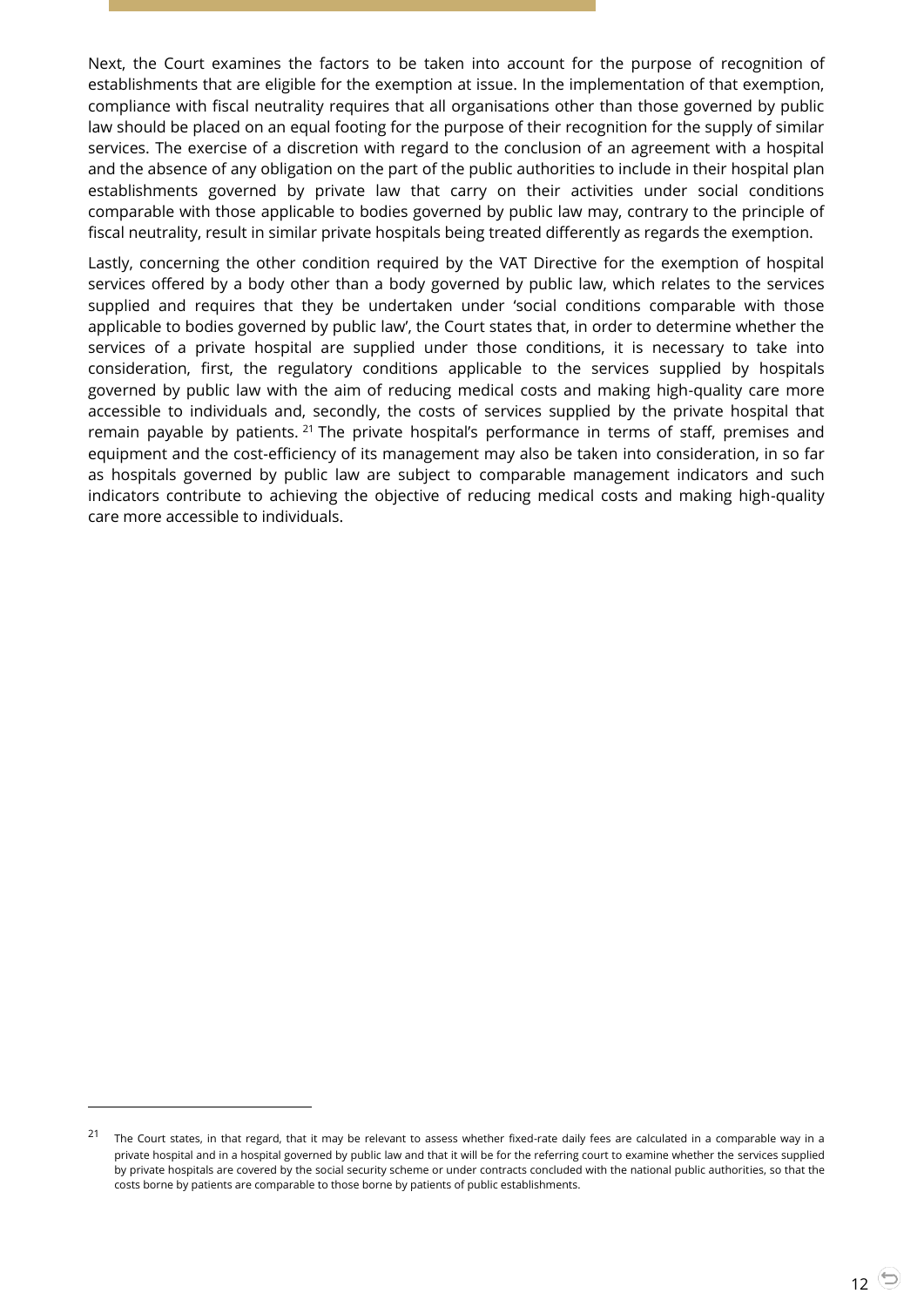## <span id="page-12-1"></span><span id="page-12-0"></span>**V. APPROXIMATION OF LAWS: PROTECTION OF PERSONAL DATA**

#### **Judgment of the Court (Grand Chamber) of 5 April 2022, Commissioner of the Garda Síochána and Others, C-140/20**

[Link to the complete text of the judgment](https://curia.europa.eu/juris/document/document.jsf?text=&docid=257242&pageIndex=0&doclang=en&mode=lst&dir=&occ=first&part=1&cid=423)

l

Reference for a preliminary ruling – Processing of personal data in the electronic communications sector – Confidentiality of the communications – Providers of electronic communications services – General and indiscriminate retention of traffic and location data – Access to data – Subsequent court supervision – Directive 2002/58/EC – Article 15(1) – Charter of Fundamental Rights of the European Union – Articles 7, 8 and 11 and Article 52(1) – Possibility for a national court to restrict the temporal effect of a declaration of the invalidity of national legislation that is incompatible with EU law – Excluded

In recent years, the Court of Justice has ruled, in several judgments, on the retention of and access to personal data in the field of electronic communications. <sup>22</sup>

In particular, by two judgments of the Grand Chamber, of 6 October 2020, <sup>23</sup> the Court confirmed its case-law resulting from the judgment in *Tele2 Sverige* as to the disproportionate nature of the general and indiscriminate retention of traffic and location data. It also clarified inter alia the extent of the powers that the Directive on privacy and electronic communications recognises Member States have in respect of the retention of those data for the purposes of safeguarding of national security and combating crime.

In this case, the request for a preliminary ruling was submitted by the Supreme Court (Ireland) in the context of civil proceedings brought by a person sentenced to life imprisonment for a murder committed in Ireland. That person challenged the compatibility with EU law of certain provisions of national law on the retention of data generated in the context of electronic communications. <sup>24</sup> Pursuant to that law, <sup>25</sup> traffic and location data relating to the telephone calls of the person charged had been retained by providers of electronic communications services and made accessible to the police authorities. The referring court's doubts related in particular to the compatibility with the

<sup>22</sup> Thus, in the judgment of 8 April 2014, Digital Rights Ireland and Others (C-293/12 and C-594/12, EU:C:2014:238), the Court declared Directive 2006/24/EC of the European Parliament and of the Council of 15 March 2006 on the retention of data generated or processed in connection with the provision of publicly available electronic communications services or of public communications networks and amending Directive 2002/58/EC (OJ 2006 L 105, p. 54) invalid on the ground that the interference with the rights to respect for private life and to the protection of personal data, recognised by the Charter of Fundamental Rights of the European Union ('the Charter'), which resulted from the general obligation to retain traffic and location data laid down by that directive was not limited to what was strictly necessary. Next, in the judgment of 21 December 2016, Tele2 Sverige and Watson and Others (C-203/15 and C-698/15, EU:C:2016:970), the Court held that Article 15(1) of Directive 2002/58/EC of the European Parliament and of the Council of 12 July 2002 concerning the processing of personal data and the protection of privacy in the electronic communications sector (Directive on privacy and electronic communications) (OJ 2002 L 201, p. 37) ('the Directive on privacy and electronic communications'), as amended by Directive 2009/136/EC of the European Parliament and of the Council of 25 November 2009 (OJ 2009 L 337, p. 11), precludes national legislation providing for the general and indiscriminate retention of traffic and location data for the purposes of combating crime. Lastly, in the judgment of 2 October 2018, Ministerio Fiscal (C-207/16, EU:C:2018:788), the Court interpreted the same Article 15(1) in a case which concerned public authorities' access to data relating to the civil identity of users of means of electronic communication.

<sup>23</sup> Judgments of 6 October 2020, Privacy International (C-623/17, EU:C:2020:790), and of 6 October 2020, La Quadrature du Net and Others (C-511/18, C-512/18 and C-520/18, EU:C:2020:791).

<sup>24</sup> Communications (Retention of Data) Act 2011. That law was adopted in order to transpose into Irish law Directive 2006/24.

<sup>25</sup> The law permits, for reasons going beyond those inherent to the protection of national security, the preventative, general and indiscriminate retention of traffic and location data of all subscribers for a period of two years.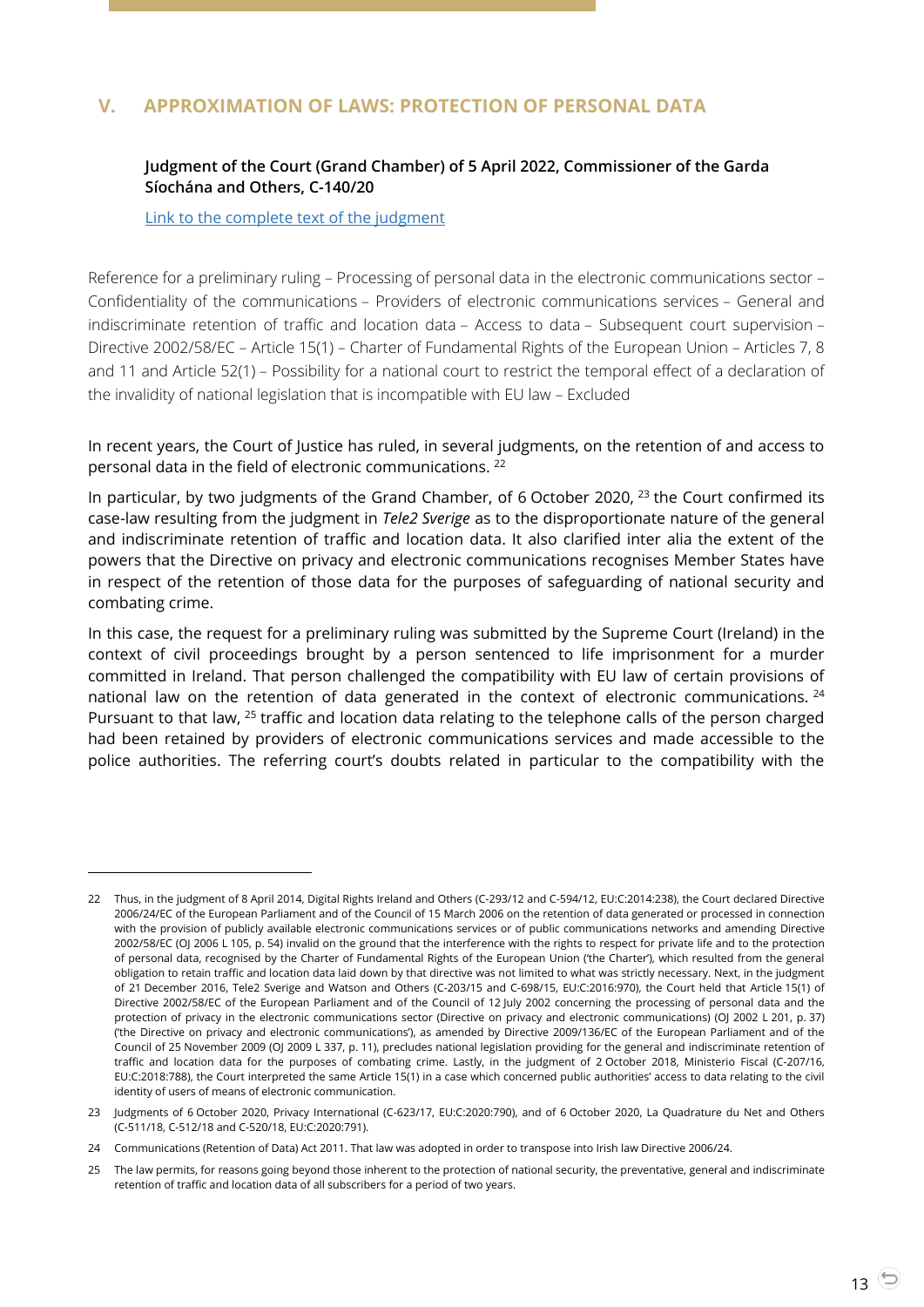Directive on privacy and electronic communications, <sup>26</sup> read in the light of the Charter, <sup>27</sup> of a system of the general and indiscriminate retention of those data, in connection with combating serious crime.

In its judgment, the Court, sitting as the Grand Chamber, confirms, while also providing detail as to its scope, the case-law resulting from the judgment in *La Quadrature du Net and Others* by recalling that the general and indiscriminate retention of traffic and location data relating to electronic communications is not permitted for the purposes of combating serious crime and preventing serious threats to public security. It also confirms the case-law resulting from the judgment in *Prokuratuur (Conditions of access to data relating to electronic communications)*, <sup>28</sup> in particular as regards the obligation to make access by the competent national authorities to those retained data subject to a prior review carried out either by a court or by an administrative body that is independent in relation to a police officer.

#### *Findings of the Court*

The Court holds, in the first place, that the Directive on privacy and electronic communications, read in the light of the Charter, precludes legislative measures which, as a preventive measure, for the purposes of combating serious crime and preventing serious threats to public security, provide for the general and indiscriminate retention of traffic and location data. Having regard, first, to the dissuasive effect on the exercise of the fundamental rights  $^{29}$  which is liable to result from the retention of those data, and, second, to the seriousness of the interference entailed by such retention, it is necessary for that retention to be the exception and not the rule in the system established by that directive, such that those data should not be retained systematically and continuously. Crime, even particularly serious crime, cannot be treated in the same way as a threat to national security, since to treat those situations in the same way would be likely to create an intermediate category between national security and public security for the purpose of applying to the latter the requirements inherent in the former.

However, the Directive on privacy and electronic communications, read in the light of the Charter, does not preclude legislative measures which provide, for the purposes of safeguarding national security, combating serious crime and preventing serious threats to public security, for the targeted retention of traffic and location data which is limited, on the basis of objective and non-discriminatory factors, according to the categories of persons concerned or using a geographical criterion, for a period that is limited in time to what is strictly necessary, but which may be extended. It adds that such a retention measure covering places or infrastructures that regularly receive a very high volume of visitors, or strategic locations, such as airports, stations, maritime ports or tollbooth areas, may allow the competent authorities to obtain information as to the presence in those places or geographical areas of persons using a means of electronic communication within those areas and to draw conclusions as to their presence and activity in those places or geographical areas for the purposes of combating serious crime. In any event, the fact that it may be difficult to provide a detailed definition of the circumstances and conditions under which targeted retention may be carried out is no reason for the Member States, by turning the exception into a rule, to provide for the general retention of traffic and location data.

That directive, read in the light of the Charter, also does not preclude legislative measures that provide, for the same purposes, for the general and indiscriminate retention of IP addresses assigned to the source of an internet connection for a period that is limited in time to what is strictly necessary, as well as data relating to the civil identity of users of electronic communications systems. As regards that latter aspect, the Court holds more specifically that neither the Directive on privacy and

<sup>26</sup> More specifically, Article 15(1) of Directive 2002/58.

<sup>27</sup> In particular, Articles 7, 8, 11 and Article 52(1) of the Charter.

<sup>28</sup> Judgment of 2 March 2021, Prokuratuur (Conditions of access to data relating to electronic communications) (C-746/18, EU:C:2021:152).

<sup>29</sup> Enshrined in Articles 7 to 11 of the Charter.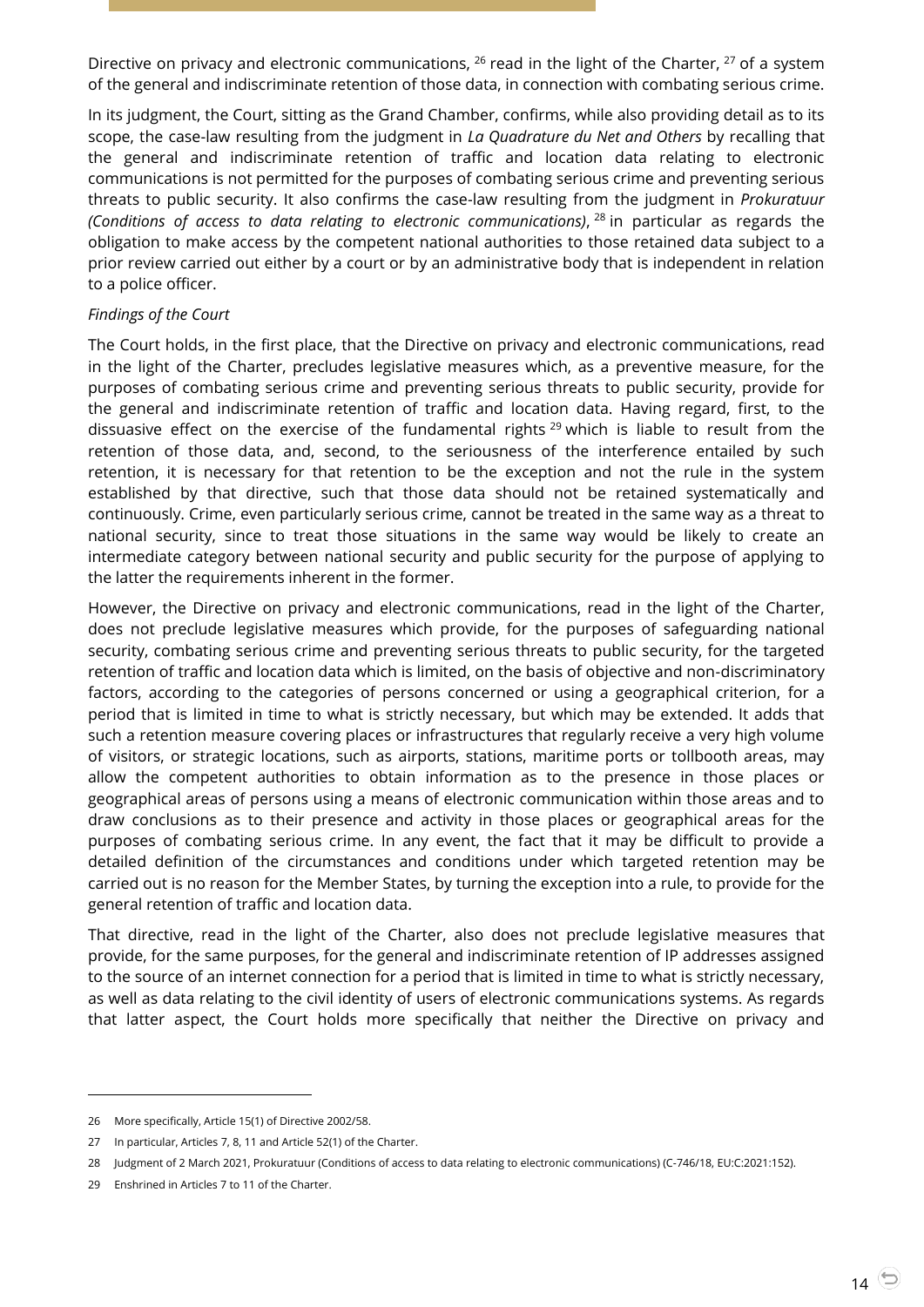electronic communications nor any other act of EU law precludes national legislation, which has the purpose of combating serious crime, pursuant to which the purchase of a means of electronic communication, such as a pre-paid SIM card, is subject to a check of official documents establishing the purchaser's identity and the registration, by the seller, of that information, with the seller being required, should the case arise, to give access to that information to the competent national authorities.

The same is the case for legislative measures which allow, also for the purposes of combating serious crime and preventing serious threats to public security, recourse to an instruction requiring providers of electronic communications services by means of a decision of the competent authority that is subject to effective judicial review, to undertake, for a specified period of time, the expedited retention (*quick freeze*) of traffic and location data in their possession. Only actions to combat serious crime and, a fortiori, to safeguard national security are such as to justify that retention, on the condition that the measure and access to the retained data comply with the limits of what is strictly necessary. The Court recalls that such a retention measure may be extended to traffic and location data relating to persons other than those who are suspected of having planned or committed a serious criminal offence or acts adversely affecting national security, provided that those data can, on the basis of objective and non-discriminatory factors, shed light on such an offence or acts adversely affecting national security, such as data concerning the victim thereof, and his or her social or professional circle.

However, the Court indicates next that all the abovementioned legislative measures must ensure, by means of clear and precise rules, that the retention of data at issue is subject to compliance with the applicable substantive and procedural conditions and that the persons concerned have effective safeguards against risks of abuse. The various measures for the retention of traffic and location data may, at the choice of the national legislature and subject to the limits of what is strictly necessary, be applied concurrently.

In addition, the Court states that to authorise, for the purposes of combating serious crime, access to those data retained generally and indiscriminately in order to address a serious threat to national security would be contrary to the hierarchy of objectives of public interest which may justify a measure taken pursuant to the Directive on privacy and electronic communications. <sup>30</sup> That would be to allow access to be justified for an objective of lesser importance than that which justified its retention, namely the safeguarding of national security, which would risk depriving of any effectiveness the prohibition on a general and indiscriminate retention for the purpose of combating serious crime.

In the second place, the Court holds that the Directive on privacy and electronic communications, read in the light of the Charter, precludes national legislation pursuant to which the centralised processing of requests for access to data retained by providers of electronic communications services, issued by the police in the context of the investigation or prosecution of serious criminal offences, is the responsibility of a police officer, who is assisted by a unit established within the police service which enjoys a degree of autonomy in the exercise of its duties, and whose decisions may subsequently be subject to judicial review. First, such a police officer does not fulfil the requirements of independence and impartiality which must be met by an administrative body carrying out the prior review of requests for access issued by the competent national authorities, as he or she does not have the status of a third party in relation to those authorities. Second, while the decision of that officer may be subject to subsequent judicial review, that review cannot be substituted for a review which is independent and, except in duly justified urgent cases, undertaken beforehand.

<sup>30</sup> That hierarchy is set out in the case-law of the Court, and in particular in the judgment of 6 October 2020, La Quadrature du Net and Others (C-511/18, C-512/18 and C-520/18, EU:C:2020:791, paragraphs 135 and 136). Under that hierarchy, combating serious crime is of lesser importance than safeguarding national security.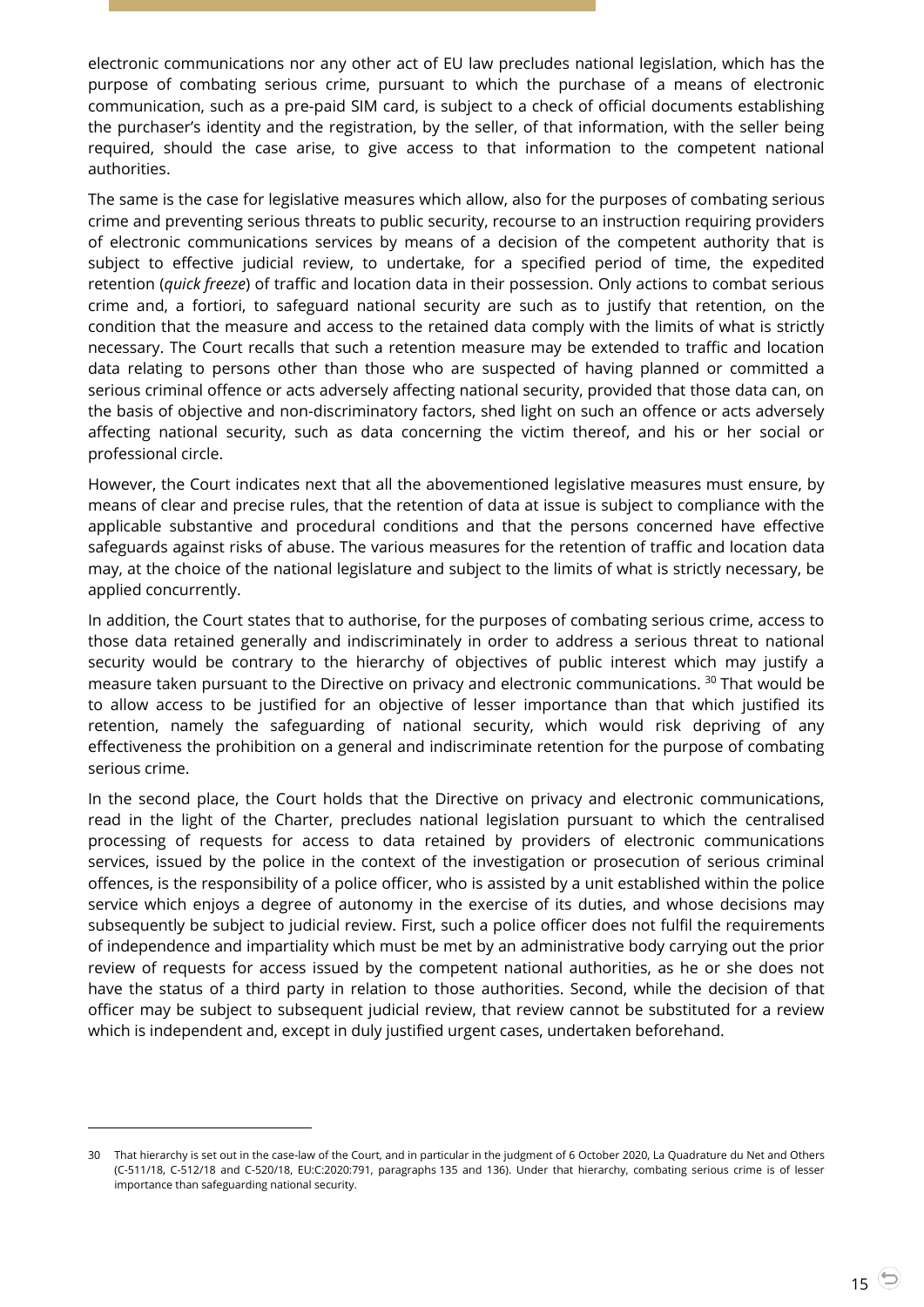In the third place, lastly, the Court confirms its case-law according to which EU law precludes a national court from limiting the temporal effects of a declaration of invalidity which, pursuant to national law, it is bound to make as regards national legislation requiring providers of electronic communications services to retain, generally and indiscriminately, traffic and location data, owing to the incompatibility of that legislation with the Directive on privacy and electronic communications. However, the Court recalls that the admissibility of evidence obtained by means of such retention is, in accordance with the principle of procedural autonomy of the Member States, a matter for national law, subject to compliance, inter alia, with the principles of equivalence and effectiveness.

#### <span id="page-15-0"></span>**Judgment of the Court (Third Chamber) of 28 April 2022, Meta Platforms Ireland, C-319/20**

[Link to the complete text of the judgment](https://curia.europa.eu/juris/document/document.jsf?text=&docid=258485&pageIndex=0&doclang=EN&mode=lst&dir=&occ=first&part=1&cid=4693454)

Reference for a preliminary ruling – Protection of natural persons with regard to the processing of personal data – Regulation (EU) 2016/679 – Article 80 – Representation of the data subjects by a not-forprofit association – Representative action brought by a consumer protection association in the absence of a mandate and independently of the infringement of specific rights of a data subject – Action based on the prohibition of unfair commercial practices, the infringement of a consumer protection law or the prohibition of the use of invalid general terms and conditions

Meta Platforms Ireland manages the provision of services of the online social network Facebook and is the controller of the personal data of users of that social network in the European Union. The Facebook internet platform contains, at the internet address www.facebook.de, an area called 'App-Zentrum' ('App Center') on which Meta Platforms Ireland makes available to users free games provided by third parties. When viewing some of those games, the user is informed that use of the application concerned enables the gaming company to obtain a certain amount of personal data and gives it permission to publish data on behalf of that user. By using that application, the user accepts its general terms and conditions and data protection policy. In addition, in the case of a specific game, the user is informed that the application has permission to post photos and other information on his or her behalf.

The German Federal Union of Consumer Organisations and Associations <sup>31</sup> considered that the information provided by the games concerned in the App Center was unfair. Therefore, as a body with standing to bring proceedings seeking to end infringements of consumer protection legislation, <sup>32</sup> the Federal Union brought an action for an injunction against Meta Platforms Ireland. That action was brought independently of a specific infringement of the right to data protection of a data subject and without a mandate from a data subject. The decision upholding that action was the subject of an appeal brought by Meta Platforms Ireland which, after that appeal was dismissed, then brought a further appeal before the Bundesgerichtshof (Federal Court of Justice, Germany). Since it had doubts as to the admissibility of the action brought by the Federal Union, and in particular as to its standing to bring proceedings against Meta Platforms Ireland, that court referred the matter to the Court of Justice.

<sup>31</sup> Bundesverband der Verbraucherzentralen und Verbraucherverbände – Verbraucherzentrale Bundesverband eV ('the Federal Union').

<sup>&</sup>lt;sup>32</sup> Under German law, the laws on consumer protection also include rules defining the lawfulness of the collection or processing or use of a consumer's personal data by an undertaking or entrepreneur.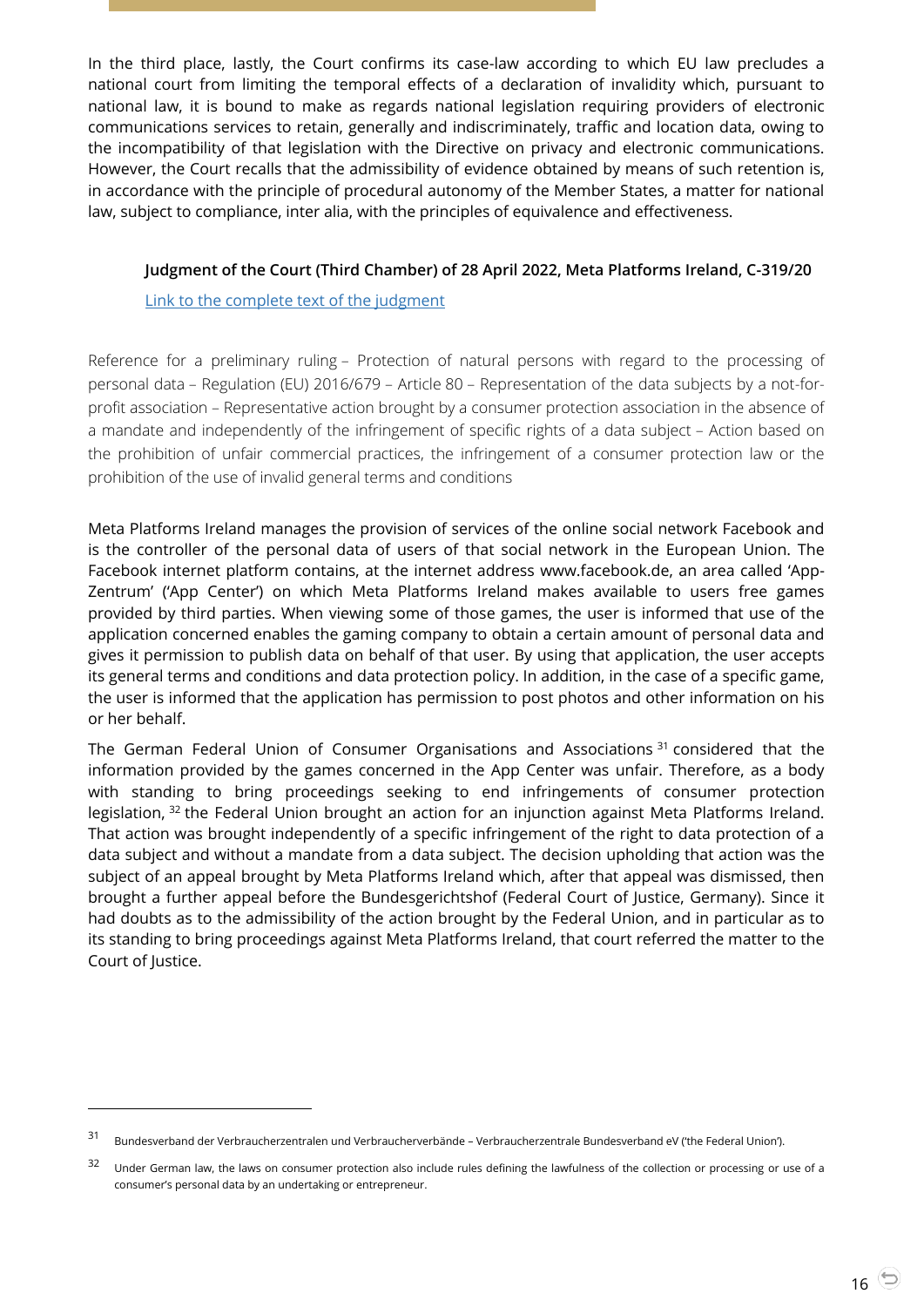By its judgment, the Court finds that Article 80(2) of the General Data Protection Regulation 33 does not preclude a consumer protection association from being able to bring legal proceedings, in the absence of a mandate granted to it for that purpose and independently of the infringement of the specific rights of the data subjects, against the person allegedly responsible for an infringement of the laws protecting personal data, on the basis of the infringement of the prohibition of unfair commercial practices, a breach of a consumer protection law or the prohibition of the use of invalid general terms and conditions. Such an action is possible where the data processing concerned is liable to affect the rights that identified or identifiable natural persons derive from that regulation.

#### *Findings of the Court*

First of all, the Court notes that while the GDPR  $34$  seeks to ensure harmonisation of national legislation on the protection of personal data which is, in principle, full, Article 80(2) of that regulation is amongst the provisions which leaves the Member States a discretion with regard to its implementation. <sup>35</sup> Therefore, in order for it to be possible to proceed with the representative action without a mandate provided for in that provision, Member States must make use of the option made available to them by that provision to provide in their national law for that mode of representation of data subjects. However, when exercising that option, the Member States must use their discretion under the conditions and within the limits laid down by the provisions of the GDPR and must therefore legislate in such a way as not to undermine the content and objectives of that regulation.

Next, the Court points out that, by making it possible for Member States to provide for a representative action mechanism against the person allegedly responsible for an infringement of the laws protecting personal data, Article 80(2) of the GDPR lays down a number of requirements to be complied with. Thus, first, standing to bring proceedings is conferred on a body, organisation or association which meets the criteria set out in the GDPR. <sup>36</sup>A consumer protection association, such as the Federal Union, which pursues a public interest objective consisting in safeguarding the rights and freedoms of data subjects in their capacity as consumers, since the attainment of such an objective is likely to be related to the protection of the personal data of those persons, may fall within the scope of that concept. Second, the exercise of that representative action presupposes that the entity in question, independently of any mandate conferred on it, considers that the rights which a data subject derives from the GDPR have been infringed as a result of the processing of his or her personal data.

Thus, first, the bringing of a representative action <sup>37</sup> does not require prior individual identification by the entity in question of the person specifically concerned by data processing that is allegedly contrary to the provisions of the GDPR. For that purpose, the designation of a category or group of persons affected by such treatment may also be sufficient. <sup>38</sup>

<sup>33</sup> Regulation (EU) 2016/679 of the European Parliament and of the Council of 27 April 2016 on the protection of natural persons with regard to the processing of personal data and on the free movement of such data, and repealing Directive 95/46/EC (General Data Protection Regulation) (OJ 2016 L 119, p. 1) ('the GDPR'). Under Article 80(2), 'Member States may provide that any body, organisation or association referred to in paragraph 1 of this Article, independently of a data subject's mandate, has the right to lodge, in that Member State, a complaint with the supervisory authority … pursuant to Article 77 and to exercise the rights referred to in Articles 78 and 79 if it considers that the rights of a data subject under this Regulation have been infringed as a result of the processing [of personal data concerning him or her]'.

<sup>34</sup> As is apparent from Article 1(1) of that regulation, read in the light of recitals 9, 10 and 13 thereof.

<sup>35</sup> Pursuant to the 'opening clauses'.

<sup>&</sup>lt;sup>36</sup> In particular, Article 80(1) of the GDPR. That provision refers to 'a not-for-profit body, organisation or association which has been properly constituted in accordance with the law of a Member State, has statutory objectives which are in the public interest, and is active in the field of the protection of data subjects' rights and freedoms with regard to the protection of their personal data'.

<sup>37</sup> Under Article 80(2) of the GDPR.

<sup>&</sup>lt;sup>38</sup> In particular, in the light of the scope of the concept of 'data subject' in Article 4(1) of the GDPR, which covers both an 'identified natural person' and an 'identifiable natural person'.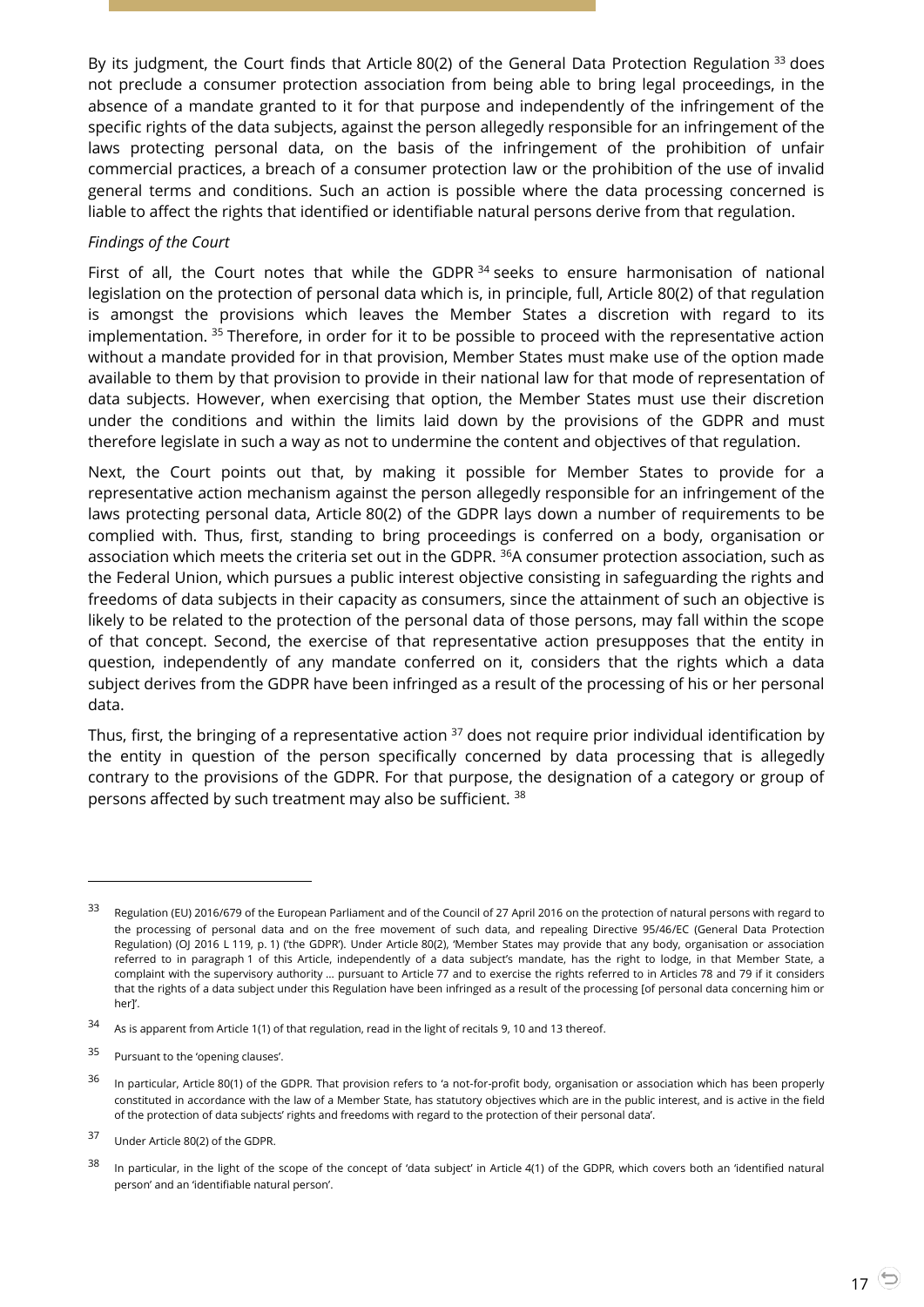Second, the bringing of such an action does not require there to be a specific infringement of the rights which a person derives from the GDPR. In order to recognise that an entity has standing to bring proceedings, it is sufficient to claim that the data processing concerned is liable to affect the rights which identified or identifiable natural persons derive from that regulation, without it being necessary to prove actual harm suffered by the data subject, in a given situation, by the infringement of his or her rights. Thus, in the light of the objective pursued by the GDPR, authorising consumer protection associations, such as the Federal Union, to bring, by means of a representative action mechanism, actions seeking to have processing contrary to the provisions of that regulation brought to an end, independently of the infringement of the rights of a person individually and specifically affected by that infringement, undoubtedly contributes to strengthening the rights of data subjects and ensuring that they enjoy a high level of protection.

Finally, the Court states that the infringement of a rule relating to the protection of personal data may at the same time give rise to an infringement of rules on consumer protection or unfair commercial practices. The GDPR<sup>39</sup> allows the Member States to exercise their option to provide for consumer protection associations to be authorised to bring proceedings against infringements of the rights provided for by the GDPR through rules intended to protect consumers or combat unfair commercial practices.

## <span id="page-17-1"></span><span id="page-17-0"></span>**VI. SOCIAL POLICY: PROTECTION OF EMPLOYEES IN THE EVENT OF THE INSOLVENCY OF THEIR EMPLOYER**

#### **Judgment of the Court (Third Chamber) of 28 April 2022, Federatie Nederlandse Vakbeweging (Pre-pack procedure), C-237/20**

[Link to the complete text of the judgment](https://curia.europa.eu/juris/document/document.jsf?text=&docid=258484&pageIndex=0&doclang=en&mode=lst&dir=&occ=first&part=1&cid=4691358)

Reference for a preliminary ruling – Directive 2001/23/EC – Articles 3 to 5 – Transfers of undertakings – Safeguarding of employees' rights – Exceptions – Insolvency proceedings – '*Pre-pack*' – Survival of an undertaking – Transfer of (part of) an undertaking following a declaration of insolvency preceded by a *prepack*

The Heiploeg group ('Heiploeg-former') consisted of several companies engaged in the wholesale trade in fish and seafood. In 2011 and 2012, Heiploeg-former suffered significant financial losses and, in 2013, a fine of EUR 27 million was imposed on four companies in that group for having participated in a cartel. Since no bank agreed to finance the payment of that fine, a *pre-pack* procedure was initiated.

In Netherlands law, the *pre-pac*k is a practice derived from case-law which is intended to enable, in the insolvency proceedings, a liquidation of the undertaking as a going concern which satisfies to the greatest extent possible the claims of all the creditors and preserves employment as far as possible. The sales transactions organised in the context of that procedure in respect of all or part of the undertaking are prepared by a 'prospective insolvency administrator', whose tasks are determined by the competent court which appoints him or her and by the instructions given by that court or by the 'prospective supervisory judge' appointed by that court for that purpose and who supervises the 'prospective insolvency administrator'. In the event of subsequent insolvency proceedings, that court

<sup>39</sup> In particular, Article 80(2) of the GDPR.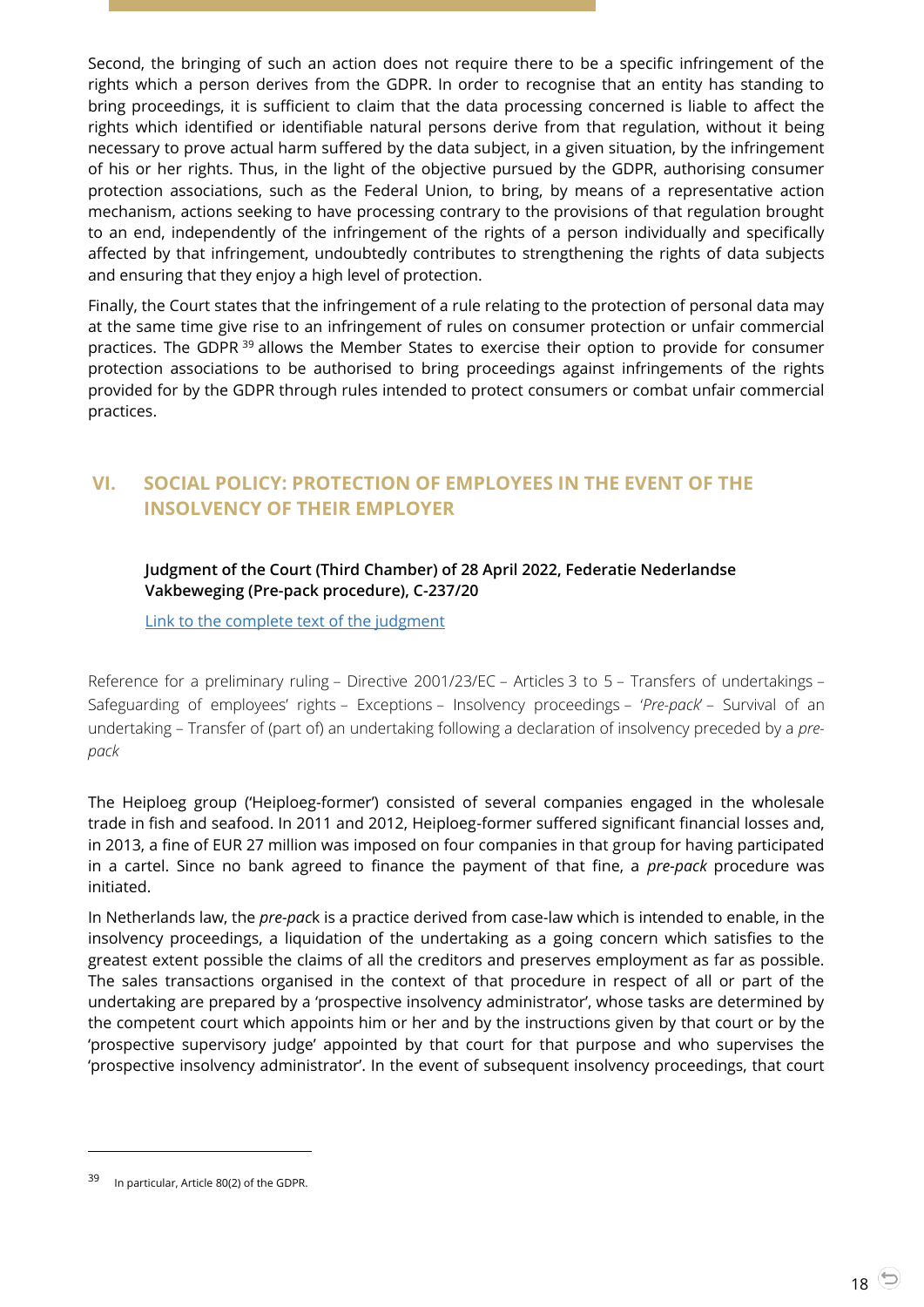reviews whether those persons followed all of the instructions given to them and, if not, appoints other persons as 'insolvency administrator' and 'supervisory judge' when the insolvency is declared.

In that context, in January 2014, in response to a request from Heiploeg-former, the competent court appointed two 'prospective insolvency administrators' and a 'prospective supervisory judge'. In the same month, Heiploeg-former was declared insolvent and those same persons were appointed as insolvency administrators and supervisory judge, respectively.

Two Netherlands companies ('Heiploeg-new'), entered in the commercial register on 21 January 2014, took over most of Heiploeg-former's business on the basis of an asset transfer agreement. In accordance with that agreement, Heiploeg-new took over the contracts of employment of approximately two-thirds of Heiploeg-former's employees for the purpose of carrying out the same work, but under less favourable employment conditions.

The Federatie Nederlandse Vakbeweging (Netherlands Federation of Trade Unions; 'the FNV') lodged an appeal against the judgment declaring Heiploeg-former insolvent. That appeal was dismissed on the ground that that insolvency had become inevitable and therefore a derogation from the safeguarding of employees' rights in the event of transfers of undertakings was applicable in the present case. Consequently, Heiploeg-new was not bound by the working and employment conditions applicable before the transfer.

In accordance with Directive 2001/23, <sup>40</sup> which is aimed at protecting employees, in particular by ensuring that their rights are safeguarded in the event of a transfer of an undertaking, three conditions must be satisfied in order for that derogation to be applicable: the transferor must be the subject of bankruptcy proceedings or any analogous insolvency proceedings, those proceedings must have been instituted with a view to the liquidation of the assets of the transferor and they must be under the supervision of a competent public authority (or an insolvency practitioner authorised by a competent public authority).

The FNV brought an appeal on a point of law before the Hoge Raad der Nederlanden (Supreme Court of the Netherlands), submitting that, on the contrary, that derogation was not applicable in the case of a *pre-pack* procedure and that, accordingly, the employment conditions of the staff which were taken over should be maintained.

Ruling on a request for a preliminary ruling from that court, the Court of Justice holds that, in the event of a transfer prepared in a *pre-pack* procedure, such as that at issue in the main proceedings, and provided that that procedure is governed by statutory or regulatory provisions, the transferee is, in principle, entitled to derogate from the obligation to safeguard employees' rights.  $41$ 

#### *Assessment of the Court*

l

First, the Court notes, as regards the condition concerning the institution of bankruptcy proceedings or any analogous insolvency proceedings with a view to the liquidation of the assets of the transferor, <sup>42</sup> that, in the present case, the insolvency of the transferor was inevitable and both the insolvency proceedings and the preceding *pre-pack* procedure were aimed at liquidating the assets of

<sup>40</sup> Article 5(1) of Council Directive 2001/23/EC of 12 March 2001 on the approximation of the laws of the Member States relating to the safeguarding of employees' rights in the event of transfers of undertakings, businesses or parts of undertakings or businesses (OJ 2001 L 82, p. 16).

<sup>41</sup> The rights in question are laid down in Articles 3 and 4 of Directive 2001/23. The first sentence of Article 3(1) of that directive concerns the transfer of the transferor's rights and obligations arising from contracts of employment or from employment relationships to the transferee, whereas the first sentence of Article 4(1) prohibits the dismissal of employees on the sole ground of the transfer.

<sup>42</sup> In that respect, the Court draws a distinction between the pre-pack procedure at issue in the present case and that at issue in the case that gave rise to the judgment of 22 June 2017, Federatie Nederlandse Vakvereniging and Others, C-126/16, EU:C:2017:489, indicating that the latter was not aimed at the liquidation of the undertaking concerned.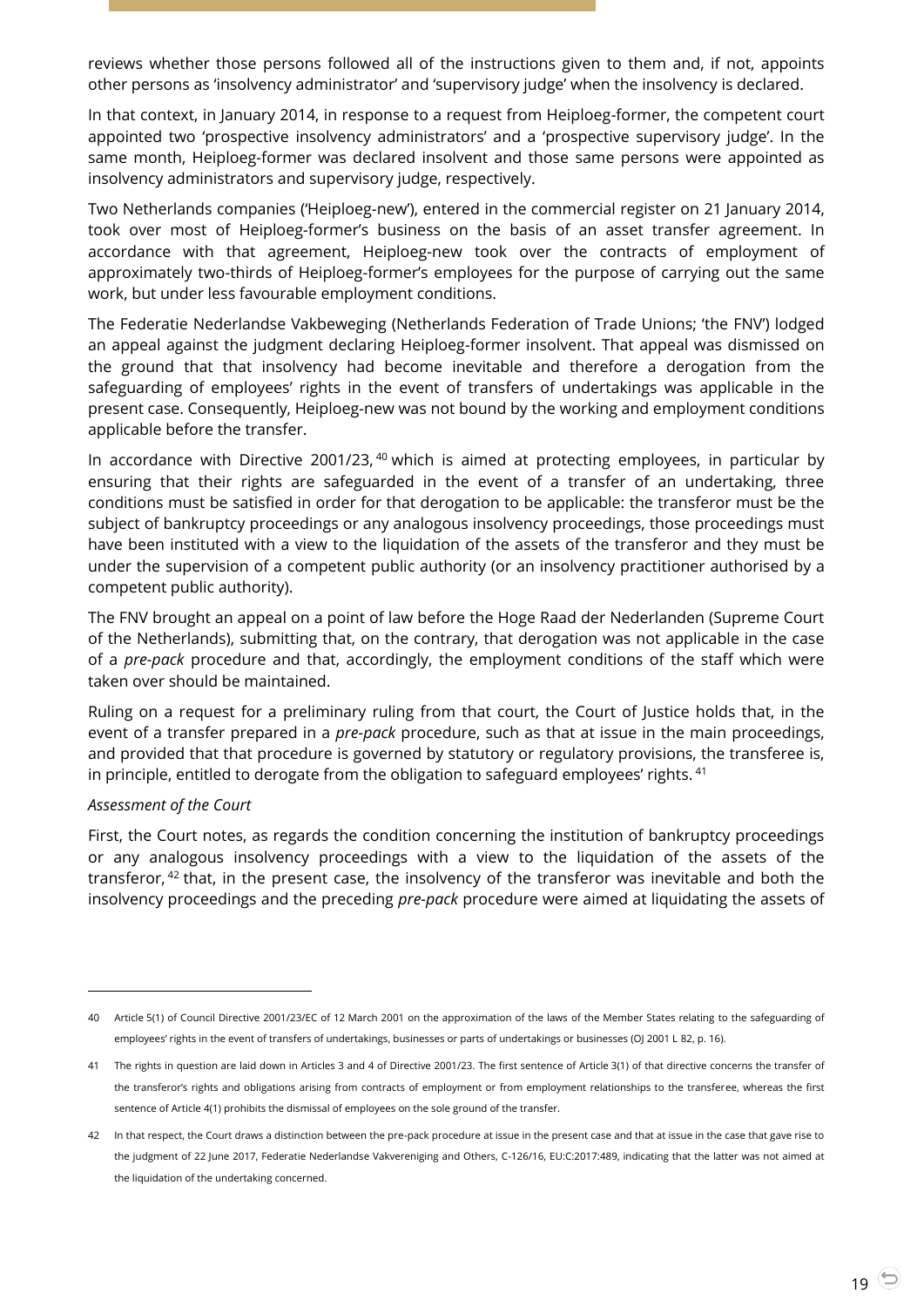the transferor, which was declared insolvent. Moreover, the transfer of the undertaking was carried out during those insolvency proceedings.

The objective of the derogation from the obligation to safeguard employees' rights is to eliminate the serious risk of a deterioration of the value of the transferred undertaking or in the living and working conditions of workers, whereas the objective of a *pre-pack* procedure followed by insolvency proceedings is to secure the greatest possible reimbursement of all creditors and to safeguard employment as far as possible. The Court adds that the aim of the use of a *pre-pack* procedure, for the purposes of liquidating a company, is to increase the chances of satisfying the creditors' claims. Consequently, the *pre-pack* procedure and insolvency proceedings, taken together, may be regarded as being aimed at the liquidation of the undertaking for the purposes of Article 5(1) of Directive 2001/23, provided that that *pre-pack* procedure is governed by statutory or regulatory provisions in order to meet the requirement of legal certainty.

Secondly, the Court notes that the *pre-pack* procedure at issue in the main proceedings may be regarded as having been carried out under the supervision of a competent public authority, as required by Article 5 of Directive 2001/23, provided that that procedure is governed by statutory and regulatory provisions. The 'prospective insolvency administrator' and the 'prospective supervisory judge' are appointed by the competent court for the *pre-pack* procedure, which determines their duties and reviews the exercise of those duties when the insolvency proceedings are subsequently opened, in deciding whether or not to appoint the same persons as insolvency administrator and supervisory judge.

Furthermore, the transfer prepared during the *pre-pack* procedure is not carried out until after the opening of the insolvency proceedings, since the insolvency administrator and the supervisory judge may refuse to carry out that transfer if they consider that it is contrary to the interests of the transferor's creditors. In addition, the 'prospective insolvency administrator' must not only account for his or her management of the preparatory phase in the insolvency report, he or she may also be held liable under the same conditions as the insolvency administrator.

#### <span id="page-19-1"></span><span id="page-19-0"></span>**VII. PUBLIC HEALTH**

l

#### **Judgment of the General Court (Eighth Chamber, Extended Composition) of 27 April 2022, Roos and Others v Parliament, T-710/21, T-722/21 and T-723/21**

Public health – Requirement to present a valid EU digital COVID-19 certificate in order to access the buildings of the Parliament – Legal basis – Freedom and independence of Members – Obligation to ensure the health of staff in the service of the European Union – Parliamentary immunity – Processing of personal data – Right to respect for private life – Right to physical integrity – Right to security – Equal treatment – Proportionality

On 27 October 2021, the Bureau of the European Parliament introduced exceptional health and safety rules for access to the Parliament's buildings at its three places of work (Brussels, Strasbourg and Luxembourg). In essence, that decision made access to those buildings conditional on presentation of a digital COVID 19 vaccination, test or recovery certificate, <sup>43</sup> or an equivalent certificate, <sup>44</sup> for an initial period until 31 January 2022. The applicants, who are all Members of the

<sup>43</sup> Regulation (EU) 2021/953 of the European Parliament and of the Council of 14 June 2021 on a framework for the issuance, verification and acceptance of interoperable COVID-19 vaccination, test and recovery certificates (EU Digital COVID Certificate) to facilitate free movement during the COVID-19 pandemic (OJ 2021 L 211, p. 1).

<sup>44</sup> As provided for in Article 8 of Regulation 2021/953 ('COVID-19 certificates and other documentation issued by a third country').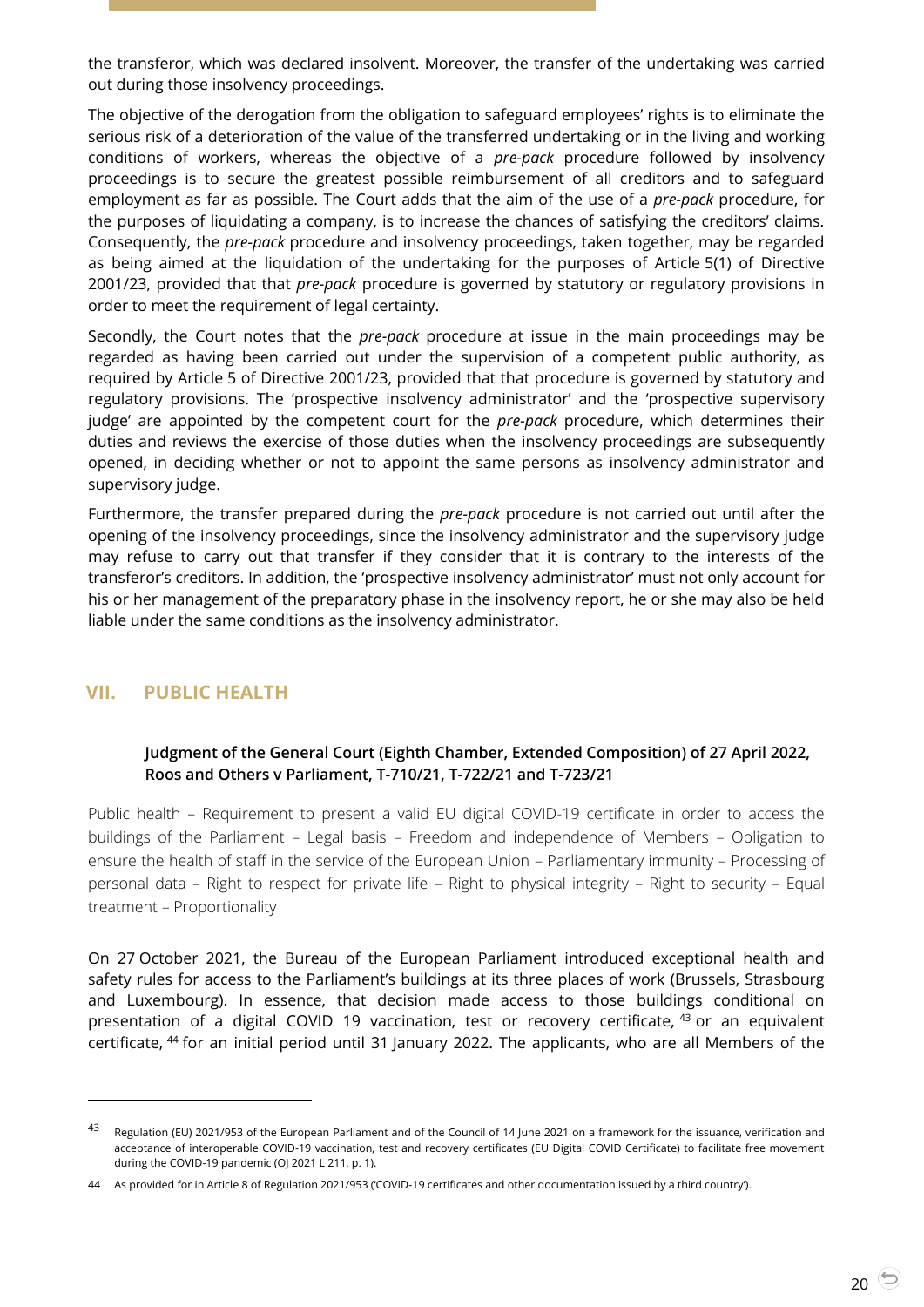European Parliament, brought proceedings before the General Court of the European Union for the annulment of that decision.

The Court, ruling in extended composition, examines for the first time the lawfulness of certain restrictions imposed by the EU institutions with a view to protecting the health, in particular, of their staff, in the context of the COVID 19 pandemic. It dismisses the actions of the Members of the European Parliament and holds that the Parliament may require them to present a valid COVID certificate in order to access its buildings.

#### *The Court's assessment*

In the first place, the Court holds that the Parliament did not need express authorisation from the EU legislature in order to adopt the contested decision. In that it seeks to restrict access to the Parliament's buildings only to those with a valid COVID certificate, that decision falls within the Parliament's power to adopt rules for its own internal organisation <sup>45</sup> and is intended to apply only on its premises. In addition, that decision can determine the elements of processing of personal data, as it constitutes a 'law', <sup>46</sup> that concept not being limited to legislative texts adopted after parliamentary debate.

In the second place, the Court notes that the contested decision does not constitute a disproportionate or unreasonable interference with the free and independent exercise of the Member's mandate. The Court recognises that in that it imposes an additional condition for access to the Parliament's buildings, that decision constitutes an interference with the free and independent exercise of the Members' mandate. Nevertheless, that decision pursues a legitimate aim, seeking to balance two competing interests in the context of a pandemic, namely, continuity of the Parliament's activities and the health of those present on its premises.

As regards an alleged infringement of the immunities granted to Members of the European Parliament, the Court notes that it is not apparent either from the Protocol on the privileges and immunities of the European Union <sup>47</sup> or the Parliament's Rules of Procedure that the Parliament could not adopt the internal organisation measures at issue. On the contrary, the Rules of Procedure expressly provide that the right of Members to participate actively in the Parliament's work is to be exercised in accordance with those rules. <sup>48</sup>

In the third place, the Court holds that the processing of personal data by the Parliament under the contested decision is not unlawful or unfair. First, the contested decision, adopted on the basis of the power of internal organisation arising under the TFEU, constitutes a legal basis for the processing of the data contained in COVID certificates.  $49$  On that basis, the Court notes that that processing pursues an EU general public interest, namely, the protection of public health. Secondly, the processing of the data is transparent and fair, as the Parliament first provided the individuals concerned with information concerning further processing of data for a purpose other than that for which those data were initially obtained.  $^{50}$ 

In the fourth place, the Court considers that the contested decision is not an infringement or a disproportionate infringement of the right to physical integrity, the principles of equal treatment and non-discrimination, the right to free and informed consent to any medical treatment, the right to

<sup>45</sup> As provided for in Article 25(2) of the Rules of Procedure of the European Parliament, itself based on Article 232 TFEU.

<sup>46</sup> Within the meaning of Article 8 of the Charter of Fundamental Rights of the European Union.

<sup>47</sup> Protocol No 7 on the privileges and immunities of the European Union (OJ 2012 C 326, p. 1).

<sup>48</sup> Rule 5 of the Rules of Procedure of the European Parliament.

<sup>49</sup> In compliance with Regulation (EU) 2018/1725 of the European Parliament and of the Council of 23 October 2018 on the protection of natural persons with regard to the processing of personal data by the Union institutions, bodies, offices and agencies and on the free movement of such data, and repealing Regulation (EC) No 45/2001 and Decision No 1247/2002/EC (OJ 2018 L 295, p. 39).

<sup>50</sup> In accordance with Article 16(4) of Regulation 2018/1725.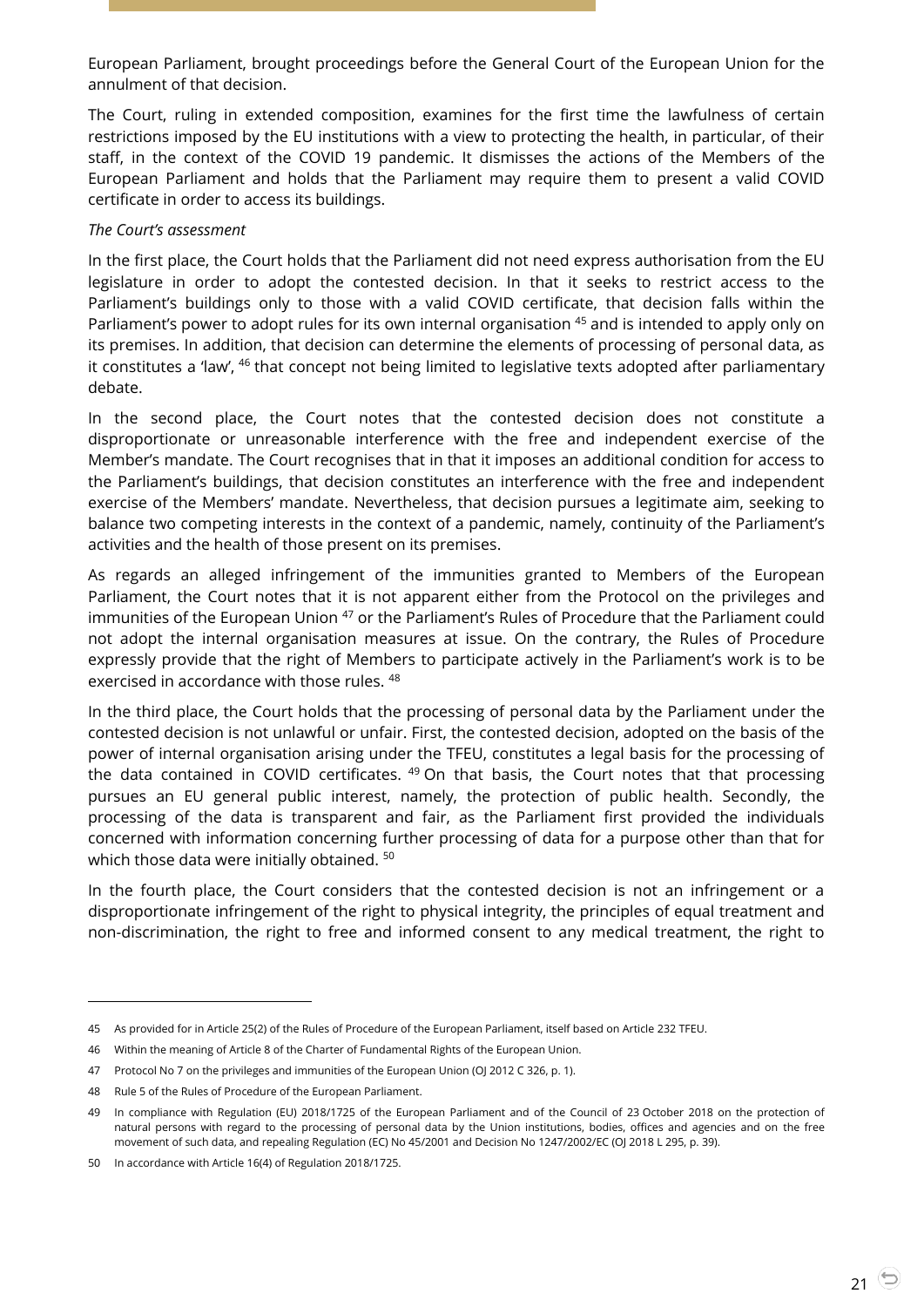freedom and, lastly, the right to privacy and protection of personal data. Furthermore, it holds that, in view of the epidemiological situation and current scientific knowledge the measures at issue, at the time they were adopted, were necessary and appropriate. Although it is true that neither vaccination, tests nor recovery allow transmission of COVID 19 to be completely ruled out, the requirement to present a valid COVID certificate allows the objective and non-discriminatory reduction of that risk and thus the objective of protecting health to be achieved.

The Court finds, moreover, that the measures at issue are also proportionate in relation to the objective pursued. The applicants have not established the existence of less restrictive measures that are equally effective. Therefore, without the measures at issue, a person who is neither vaccinated nor recovered, a potential carrier of the virus, could have free access to the Parliament's buildings, whilst risking, by the same token, infecting others. Furthermore, the contested decision takes account of the general epidemiological situation in Europe and also the specific situation of the Parliament, in particular frequent international travel of those with access to its premises. In addition, the measures at issue are limited in time and reviewed regularly.

Lastly, the Court finds that the practical disadvantages caused by the presentation of a valid certificate cannot outweigh the protection of the health of others or be treated in the same way as disproportionate interferences with the applicants' fundamental rights.

However, it notes that those measures must be reassessed from time to time in the light of the health situation in the European Union and in the Parliament's three places of work and that they must apply only for so long as the exceptional circumstances which justify them continue.

## <span id="page-21-1"></span><span id="page-21-0"></span>**VIII. INTERNATIONAL AGREEMENTS: EXTERNAL COMPETENCE OF THE EUROPEAN UNION**

#### **Judgment of the Court (Grand Chamber) of 5 April 2022, Commission v Council (International Maritime Organisation), C-161/20**

[Link to the complete text of the judgment](https://curia.europa.eu/juris/document/document.jsf?text=&docid=257243&pageIndex=0&doclang=en&mode=lst&dir=&occ=first&part=1&cid=4690708)

l

Action for annulment – Council decision, contained in the act of the Permanent Representatives Committee (Coreper) of 5 February 2020, endorsing the submission to the International Maritime Organisation (IMO) concerning the introduction of life cycle guidelines to estimate well-to-tank greenhouse gas emissions of sustainable alternative fuels – Article 17(1) TEU – External representation of the European Union – Transmission of that submission to the IMO by the Member State holding the Presidency of the Council, on behalf of the Member States and the Commission

Among the conventions concluded under the auspices of the International Maritime Organisation (IMO), <sup>51</sup> one of the specialised agencies of the United Nations, is the International Convention for the Prevention of Pollution from Ships. <sup>52</sup> All the Member States are parties to the IMO Convention and to the Marpol Convention, whereas the European Union is not a member of either.

<sup>51</sup> The IMO, established by the Convention on the International Maritime Organisation, signed in Geneva on 6 March 1948 (*United Nations Treaty Series*, Vol. 289, p. 3), in the version applicable to the present proceedings ('the IMO Convention'), is a specialised agency of the United Nations with responsibility, inter alia, for the prevention of marine and atmospheric pollution by ships.

<sup>52</sup> International Convention for the Prevention of Pollution from Ships, signed in London on 2 November 1973, as supplemented by two protocols adopted in 1978 and 1997 ('the Marpol Convention').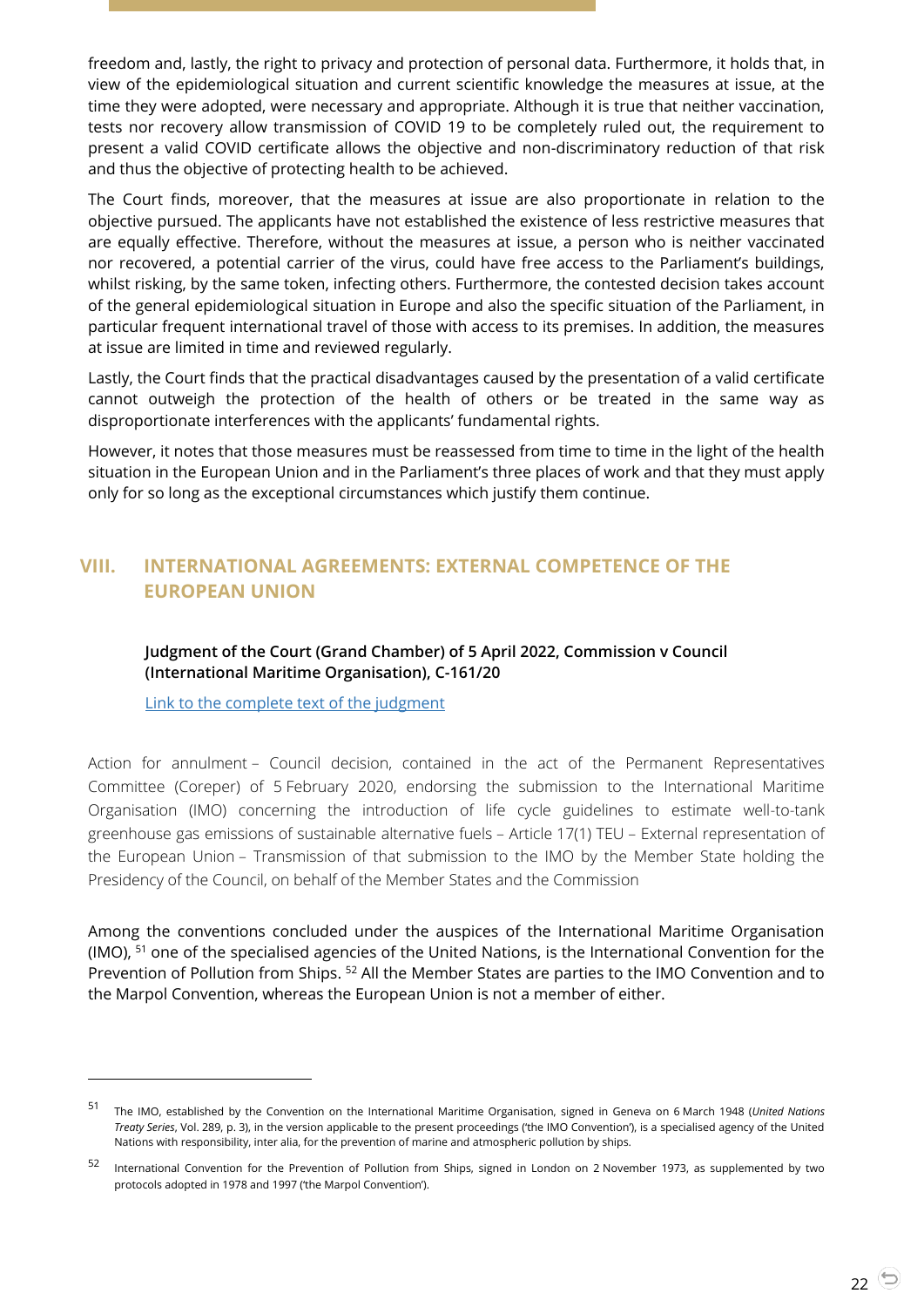Under the Marpol Convention, the IMO adopted a number of mandatory measures for the reduction of emissions of greenhouse gases (GHG) from international shipping.

The Marine Environment Protection Committee ('MEPC') is the IMO's decision-making body, responsible for the implementation of the Marpol Convention. The IMO Council endorsed a decision by the MEPC to establish a Working Group on Reduction of GHG Emissions from Ships, which is required to report to the MEPC during its sessions. The MEPC instructed that working group to consider concrete proposals to encourage the uptake of alternative low-carbon and zero-carbon fuels. In connection with that task, that working group invited interested Member States and international organisations to cooperate and submit proposals for draft guidelines on life cycle GHG/carbon intensity for all relevant types of fuels.

In December 2019, the European Commission sent to the Council of the European Union a staff working document in which it indicated that the submission annexed to it fell under external exclusive EU competence and that it was presented to the Council with a view to establishing the EU position for its transmission to the IMO. The subheading of that submission, as proposed by the Commission, mentioned moreover that it was 'submitted by the European Commission on behalf of the European Union'.

In January 2020, the Council's 'Shipping' working group decided to propose to the Permanent Representatives Committee (Coreper) that the submission be presented to the IMO not on behalf of the European Union but in the name of the 27 Member States and of the Commission. Moreover, after having amended, in particular, the subheading of the Commission's draft submission, it invited Coreper to endorse the amended submission, with a view to its transmission to the IMO by the Presidency of the Council.

By decision of 5 February 2020, Coreper endorsed the amended submission ('the submission at issue'), with a view to its transmission by the Presidency of the Council to the IMO on behalf of the Member States and the Commission. On 7 February 2020, the Republic of Croatia, which held the Presidency of the Council at that time, sent the submission at issue by email to the IMO on behalf of the 27 Member States and the Commission.

By its action, the Commission sought annulment of that Council decision. It maintained that, in the present case, Article 17(1) TEU confers exclusive competence on the Commission for ensuring the external representation of the European Union, meaning that it was for that institution to transmit the submission at issue to the IMO. The Commission also argued that, since that submission was made in relation to a matter falling under the exclusive competence of the European Union, it should have been presented on behalf of the European Union, and not on behalf of the Member States and the Commission.

By its judgment, delivered by the Grand Chamber, the Court dismisses the Commission's action in its entirety. This case thus gives the Court the opportunity to clarify the principles and modalities of the external representation of the European Union at an international organisation within which the European Union has no status.

#### *Findings of the Court*

Verifying first of all that it has jurisdiction to hear and determine the action brought by the Commission, the Court recalls having previously declared admissible an action for annulment brought against a decision of Coreper to submit a reflection paper to a commission established by an international agreement, in so far as such a decision is intended to produce legal effects.

Admittedly, the Court notes that it does not, in principle, have jurisdiction to review the legality of acts of EU law in the light of provisions of an international agreement to which the European Union is not a party. However, in accordance with settled case-law, when the European Union decides to exercise its powers they must be exercised in observance of the relevant international law. It follows that the Court must take account, in the context of its jurisdiction under, in particular, Article 263 TFEU, of the relevant rules of international law to the full extent necessary in order to dispose of the case before it. In this instance, in order to dispose of the case, it is necessary for the Court to take account of the IMO Convention in order to determine whether or not the European Union has a status within that organisation. In those circumstances, the Court declares that it has jurisdiction to rule on the Commission's action.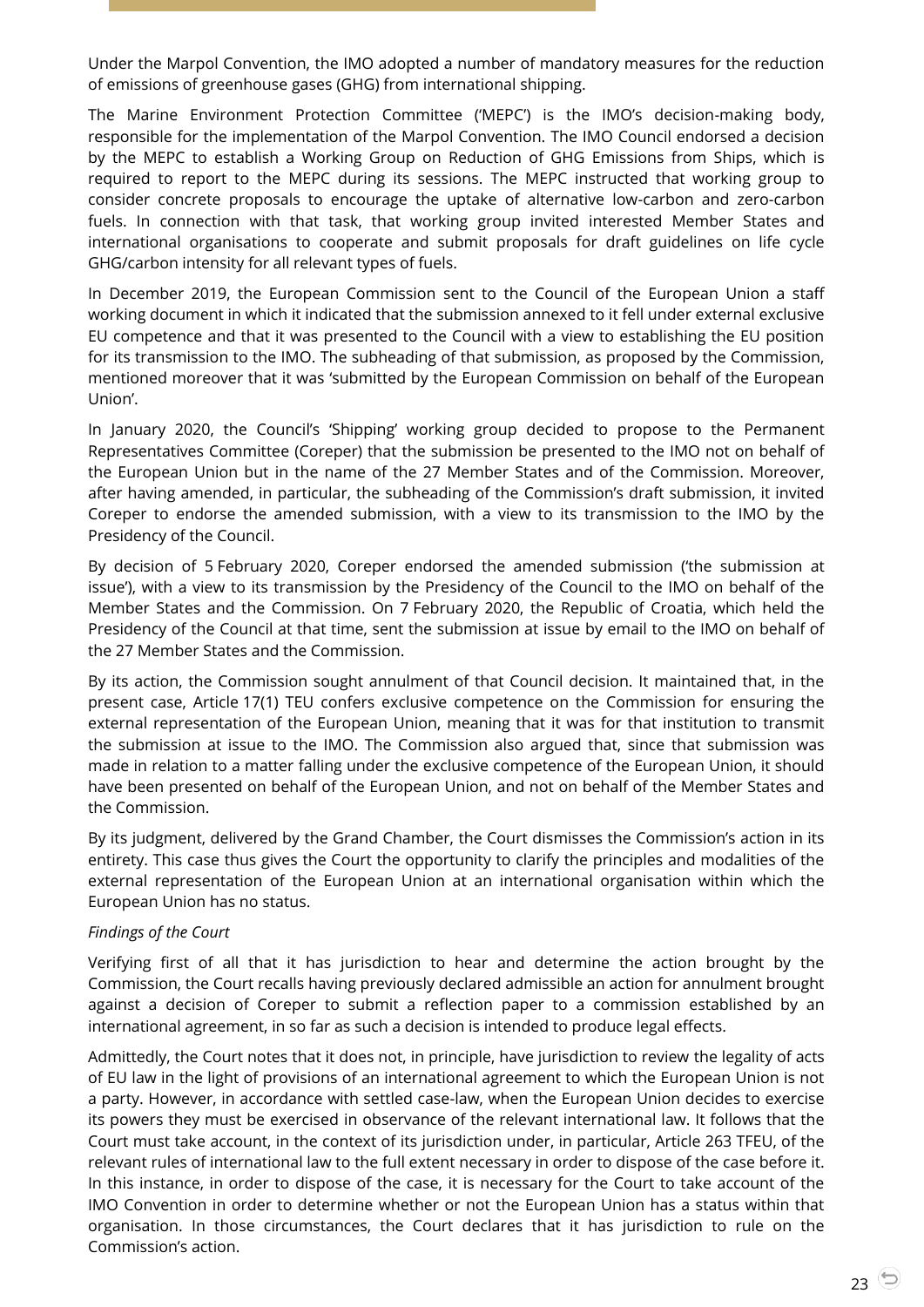As regards the substance, the Court begins by examining the Commission's plea alleging a breach of the sixth sentence of Article 17(1) TEU. According to that provision, with the exception of the common foreign and security policy, and other cases provided for in the Treaties, the Commission is to ensure the European Union's external representation.

The Court notes first of all that that provision makes no distinction as to whether the European Union exercises its exclusive external competence in accordance with Article 3(2) TFEU or exercises an external competence that is shared with the Member States, whether together with them or in reliance by the Council on the possibility of the required majority being obtained for the European Union to exercise that external competence alone. It follows that the Commission's competence to represent the European Union in the latter's exercise of its external competence does not depend on the exclusive or shared nature of that competence, which relates only to internal EU rules that do not bind third States or other international organisations.

In addition, while it is true that the Treaties limit the Commission's competence to ensure the European Union's external representation only in accordance with the derogations expressly mentioned in Article 17(1) TEU, according to the Court, the fact remains that when the European Union, as a subject of international law, decides to exercise its powers they must be exercised in observance of the relevant international law.

Although all the Member States of the European Union are members of the IMO, neither the Community nor the Union which replaced it entered into an arrangement with that organisation, meaning that the European Union is not a member of the IMO and does not have any status within it. Thus, the European Union does not have any basis on which it might itself be able to participate in the work of the institutions and committees of that organisation.

Turning to the Commission's argument to the effect that the Republic of Croatia could not transmit the submission at issue without infringing the external competence of the European Union and the Commission's power of external representation, the Court acknowledges that the mere fact that the European Union is not a member of an international organisation does not authorise a Member State, acting individually in the context of its participation in an international organisation, to assume obligations likely to affect EU rules promulgated for the attainment of the objectives of the Treaty. However, in the present case, the Court states that it is apparent from the email sent to the IMO by the Republic of Croatia that the latter, acting on behalf of the Member States and the Commission, did no more than transmit to the IMO the submission of the Member States and the Commission that is at issue.

Admittedly, in so far as the relevant international law does not appear to preclude it, the Member States would have been able to give the Commission the task of ensuring their representation in their joint exercise, in the interest of the European Union, of an external competence which the European Union was precluded from exercising under the applicable rules of the IMO Convention. However, there is no provision in the Treaties that requires the Member States to give the Commission the task of ensuring their representation, even where the relevant international law does not preclude it. Indeed, aside from the exceptions expressly referred to in Article 17(1) TEU, that provision confers on the Commission exclusive competence to ensure only the representation of the European Union and not that of the Member States, including when they are acting jointly in the interest of the European Union.

Thus, the Court holds that the Member States remain free to decide on a case-by-case basis on the modalities of their own external representation, including when acting jointly in the interest of the European Union. For those purposes, there is nothing to prevent those States from mandating, from among themselves, the Member State which holds the Presidency of the Council, in so far as that Member State is acting neither individually nor in the name of the European Union.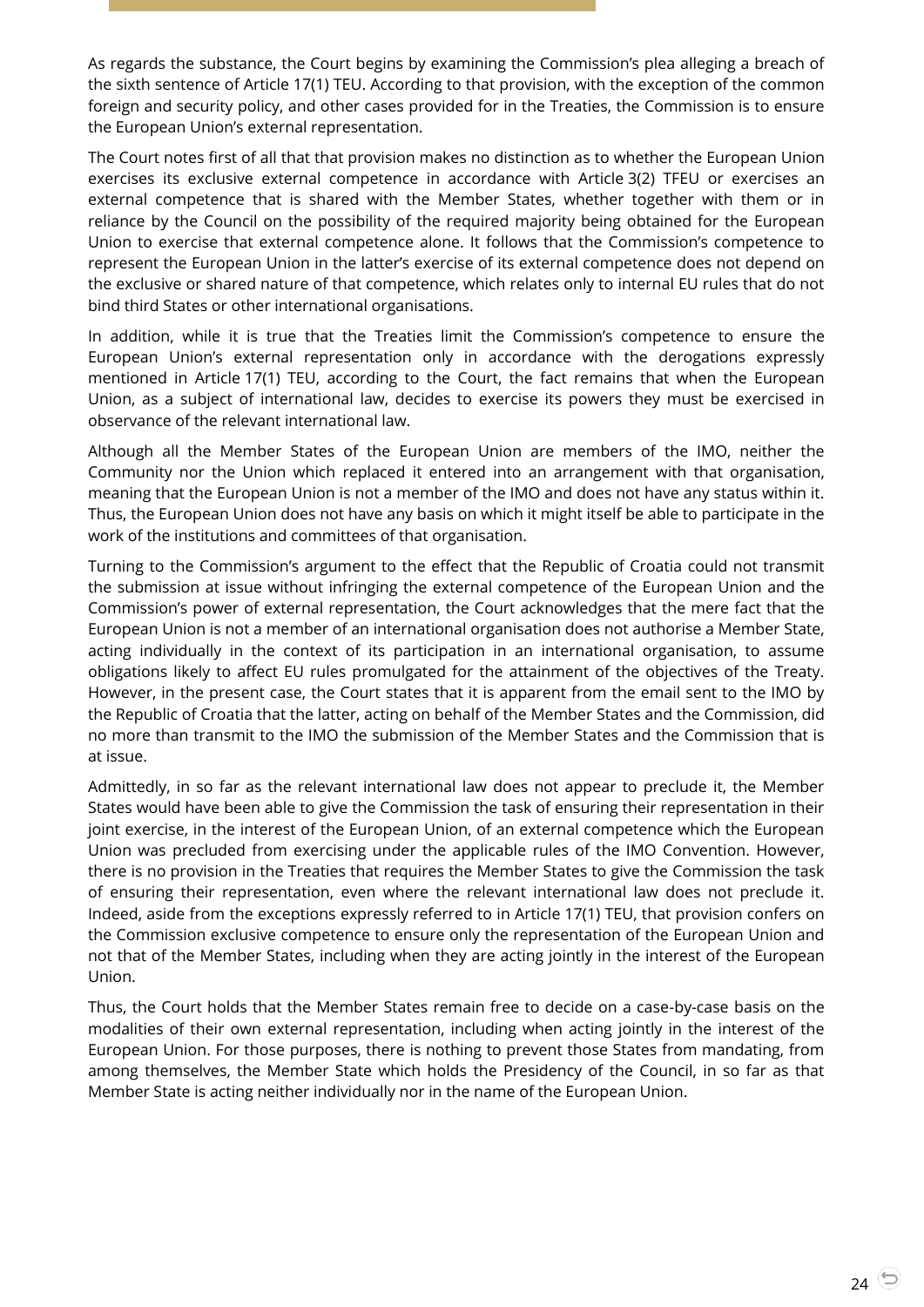## <span id="page-24-1"></span><span id="page-24-0"></span>**IX. COMMON COMMERCIAL POLICY: ANTI-DUMPING**

#### **Judgment of the Court (Second Chamber) of 28 April 2022, Yieh United Steel v Commission, C-79/20 P**

[Link to the complete text of the judgment](https://curia.europa.eu/juris/document/document.jsf?text=&docid=258482&pageIndex=0&doclang=EN&mode=lst&dir=&occ=first&part=1&cid=4691757)

Appeal – Dumping – Implementing Regulation (EU) 2015/1429 – Imports of stainless steel cold-rolled flat products originating in the People's Republic of China and Taiwan – Definitive anti-dumping duty – Regulation (EC) No 1225/2009 – Article 2 – Calculation of the normal value – Calculation of the production cost – Production losses – Refusal to deduct the value of recycled scrap – Determination of the normal value on the basis of sales of the like product intended for domestic consumption – Exclusion from the basis of calculation used to determine the normal value of sales on the domestic market of the exporting country where those sales concern products intended for export

Following a complaint lodged by Eurofer, Association européenne de l'acier, the European Commission adopted, following an investigation, Implementing Regulation 2015/1429 <sup>53</sup> ('the contested regulation') imposing a definitive anti-dumping duty on imports of stainless steel cold-rolled flat products originating in the People's Republic of China and Taiwan ('the product under consideration').

Yieh United Steel Corp. ('the appellant'), a company established in Taiwan, active in particular in the manufacture and distribution of the product under consideration, brought an action before the General Court for annulment of the contested regulation in so far as it concerned the appellant. It relies, inter alia, on an infringement of Article 2(2) of the basic regulation, <sup>54</sup> under which the 'normal value' of products subject to the anti-dumping duty is normally determined on the basis of sales of the like product intended for domestic consumption. In that regard, the appellant challenged, inter alia, the Commission's refusal to take into consideration, for the purposes of determining the normal value, certain sales of the product concerned to its independent buyer in the exporting country ('the sales in question'), on the sole ground that the product concerned had been exported by that customer after those sales, whereas the Commission had not shown that the appellant intended not to use that product for domestic consumption.

By judgment of 3 December 2019<sup>55</sup> ('the judgment under appeal'), the General Court dismissed the action brought by the appellant, holding, inter alia, that the Commission could refuse to take into account the sales in question for the purposes of determining the normal value, irrespective of whether the exporting producer had, at the time those sales were concluded, any knowledge of the export of the products concerned, if it had objective evidence that those sales were in fact export sales.

By judgment on appeal, the Court of Justice upholds the judgment of the General Court, while clarifying the expression 'intended for consumption' used in Article 2(2) of the basic regulation.

<sup>53</sup> Commission Implementing Regulation (EU) 2015/1429 of 26 August 2015 imposing a definitive anti-dumping duty on imports of stainless steel cold-rolled flat products originating in the People's Republic of China and Taiwan (OJ 2015 L 224, p. 10).

<sup>54</sup> Council Regulation (EC) No 1225/2009 of 30 November 2009 on protection against dumped imports from countries not members of the European Community (OJ 2009 L 343, p. 51).

<sup>55</sup> Judgment of 3 December 2019, *Yieh United Steel* <sup>v</sup>*Commission* (T-607/15, EU:T:2019:831).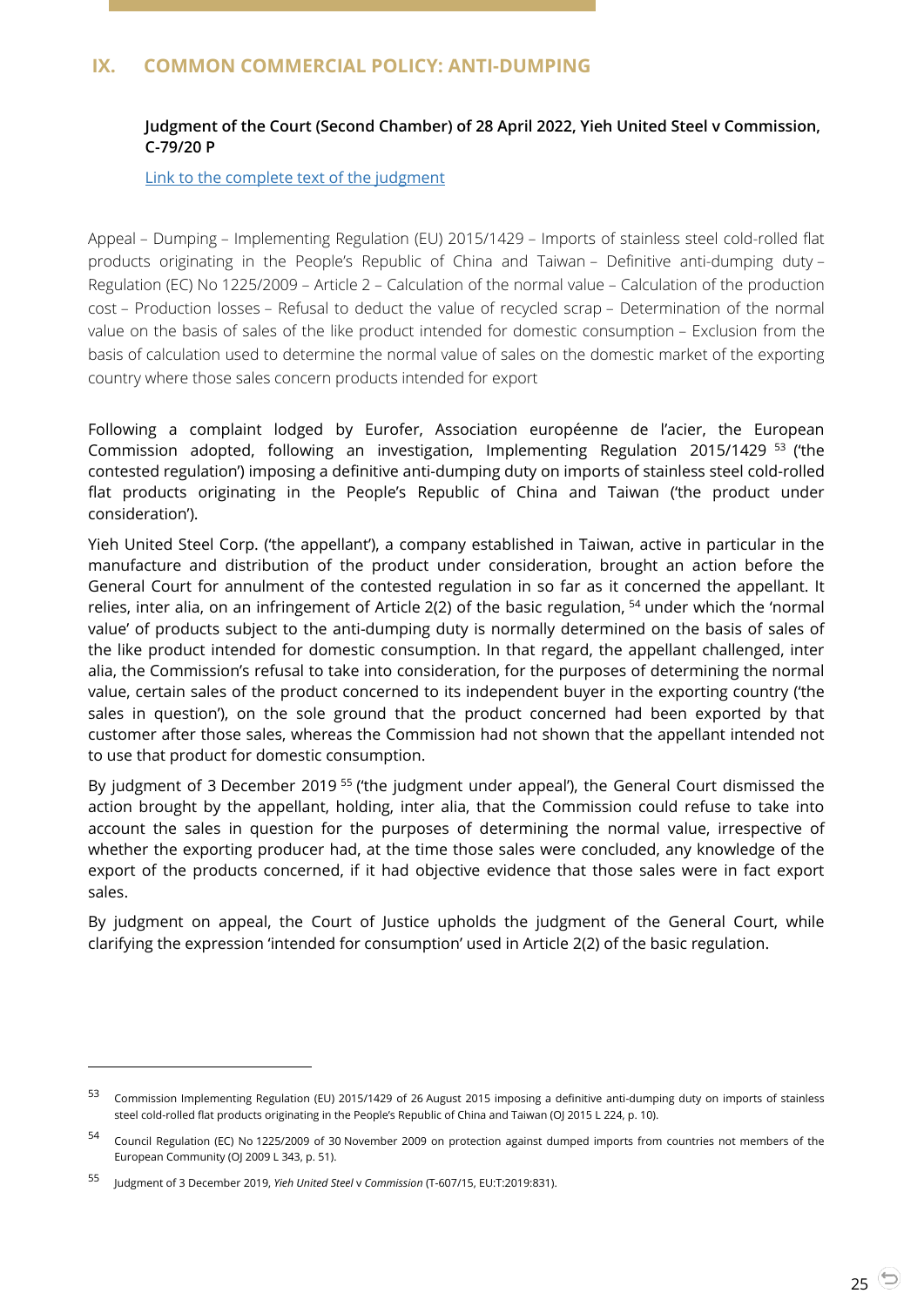#### *Findings of the Court*

As a preliminary point, the Court notes that, in accordance with Article 2(1) and (2) of the basic regulation, domestic sales in the exporting country are not to be taken into account for the purposes of determining the normal value when the products concerned by those sales are destined, not for consumption on that market, but for a different purpose, such as export.

It then examines the question whether the expression 'intended for consumption', within the meaning of Article 2(2) of the basic regulation, implies a subjective element, in particular the existence of actual intention or knowledge on the part of the seller as to the final destination of the product concerned.

In that regard, the Court of Justice confirms the General Court's approach, relying in particular on the wording, context and purpose of Article 2(2) of the basic regulation, according to which a purely subjective interpretation of the concept of 'sales of the like product intended for domestic consumption' cannot be accepted. However, the Court of Justice explains that a purely 'objective' interpretation of that concept, as adopted by the General Court, implies that the mere proof that a trader downstream in the distribution chain has exported the products concerned by the initial sale is sufficient for the Commission to be able to consider that those products were, at the time of their initial sale, 'intended' for export and must therefore be excluded from the basis of calculation used to determine the normal value.

According to the Court, such a purely objective interpretation is not compatible with the principles of foreseeability and legal certainty, since it would allow the Commission to impose anti-dumping duties irrespective of the pricing policy of the exporting producer and would oblige that producer to be held accountable for the marketing policies of its independent customers which that producer is not, in principle, able to control.

In that regard, in order, in particular, to ensure compliance with those principles, the Commission may exclude a domestic sale from the basis of calculation used to determine normal value only if it establishes the existence of an objective link between that sale and a destination of the product concerned other than domestic consumption. It follows that the Commission must demonstrate that it follows from the objective circumstances surrounding that sale, including, first and foremost, the price, that the products concerned by that sale have a destination other than consumption on the domestic market of the exporting country, such as export.

If the Commission establishes the existence of such circumstances relating to the initial sale, it may be considered that the exporting producer in question should reasonably have known, at the time of conclusion of the sale, that, in all likelihood, the final destination of the product concerned was export and not consumption on the domestic market of the exporting country.

In the present case, the Court observes that part of the appellant's domestic sales was subject to an export rebate scheme, which is an objective circumstance surrounding those sales and relating to their price. Similarly, in view also of the fact that the appellant's largest customer was primarily active in the export sector for the product concerned and that the appellant's sales to that customer concerned, as a general rule, products intended for export and not for consumption on the domestic market, the appellant should reasonably have been aware, at the time the sales in question were concluded, of the final destination of the product concerned, namely, in all likelihood, export.

Consequently, the Court of Justice holds that the General Court did not err in law in holding that the Commission could lawfully and without committing any manifest error of assessment exclude the sales in question from the basis of calculation used to determine the normal value pursuant, inter alia, to Article 2(2) of the basic regulation.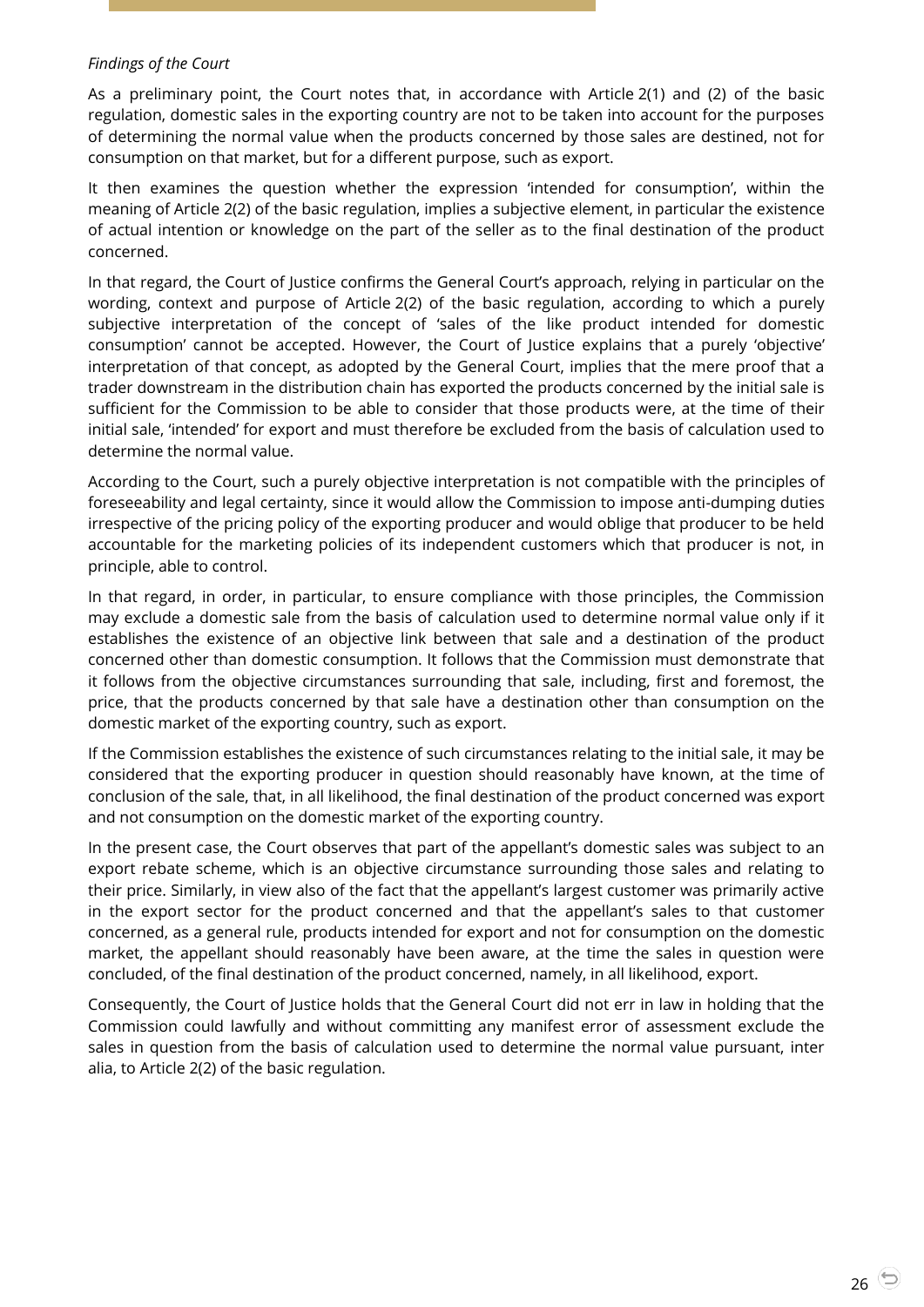## <span id="page-26-2"></span><span id="page-26-1"></span><span id="page-26-0"></span>**X. JUDGMENTS PREVIOUSLY DELIVERED**

## **1. PROCEEDINGS OF THE EUROPEAN UNION**

## **1.1 Legal representation before the EU Courts**

#### <span id="page-26-3"></span>**Judgment of the Court (Third Chamber) of 24 March 2022, PJ and PC v EUIPO, C-529/18 P and C-531/18 P**

Appeal – Principles of EU law – Article 19 of the Statute of the Court of Justice of the European Union – Representation of the parties in direct actions before the Courts of the European Union – Lawyer representing the applicant as a third party – Requirement of independence – Lawyer working as an associate in a law firm – Article 47 of the Charter of Fundamental Rights of the European Union

PJ was the proprietor of the European Union word mark Erdmann & Rossi. Erdmann & Rossi GmbH brought an application for declaration of invalidity and the European Union Intellectual Property Office (EUIPO) cancelled that mark.

PJ brought an action for annulment of that decision before the General Court. The application initiating the proceedings was signed by Mr S. The General Court restated that the requirement that lawyers should be independent means the absence of any employment relationship between a lawyer and his or her client. It added that a party's lawyer must not have any personal connection with the case, or even maintain economic or structural relations with the client.

In the present case, after noting that PJ was a cofounder and one of the two partners in the law firm which he had instructed to represent him through Mr S., acting on behalf of that firm, the General Court dismissed the action as inadmissible, on the ground that the application initiating proceedings had not been signed by an independent lawyer. <sup>56</sup>

The Court dismisses PJ's appeal and holds, by way of substitution of grounds, that the links between the lawyer, an associate in a law firm, and his client, a founding partner of that firm, manifestly undermine the independence of the lawyer. <sup>57</sup>

#### *Findings of the Court*

l

First of all, the Court notes that a party is not permitted to act for itself before the EU judicature but must use the services of another. Representation in court can be ensured only by a lawyer in order to protect and defend the client's interests to the greatest possible extent, acting in full independence and in line with the law and professional rules and codes of conduct.

In that context, the lawyer's duty of independence must be understood not as the lack of any connection whatsoever between the lawyer and his or her client, but only a lack of connection which has a manifestly detrimental effect on his or her capacity to carry out the task of defending his or her client while acting in that client's best interests.

Next, the Court points out that cases of inadmissibility on account of failure to perform the task of representation must be limited to situations in which it is clear that the lawyer himself or herself is not in a position to carry out his or her task of defending his or her client while acting in that client's

<sup>56</sup> Order of 30 May 2018, *PJ* <sup>v</sup>*EUIPO – Erdmann & Rossi (Erdmann & Rossi)* (T-664/16, EU:T:2018:517).

<sup>57</sup> Within the meaning of the third paragraph of Article 19 of the Statute of the Court of Justice of the European Union.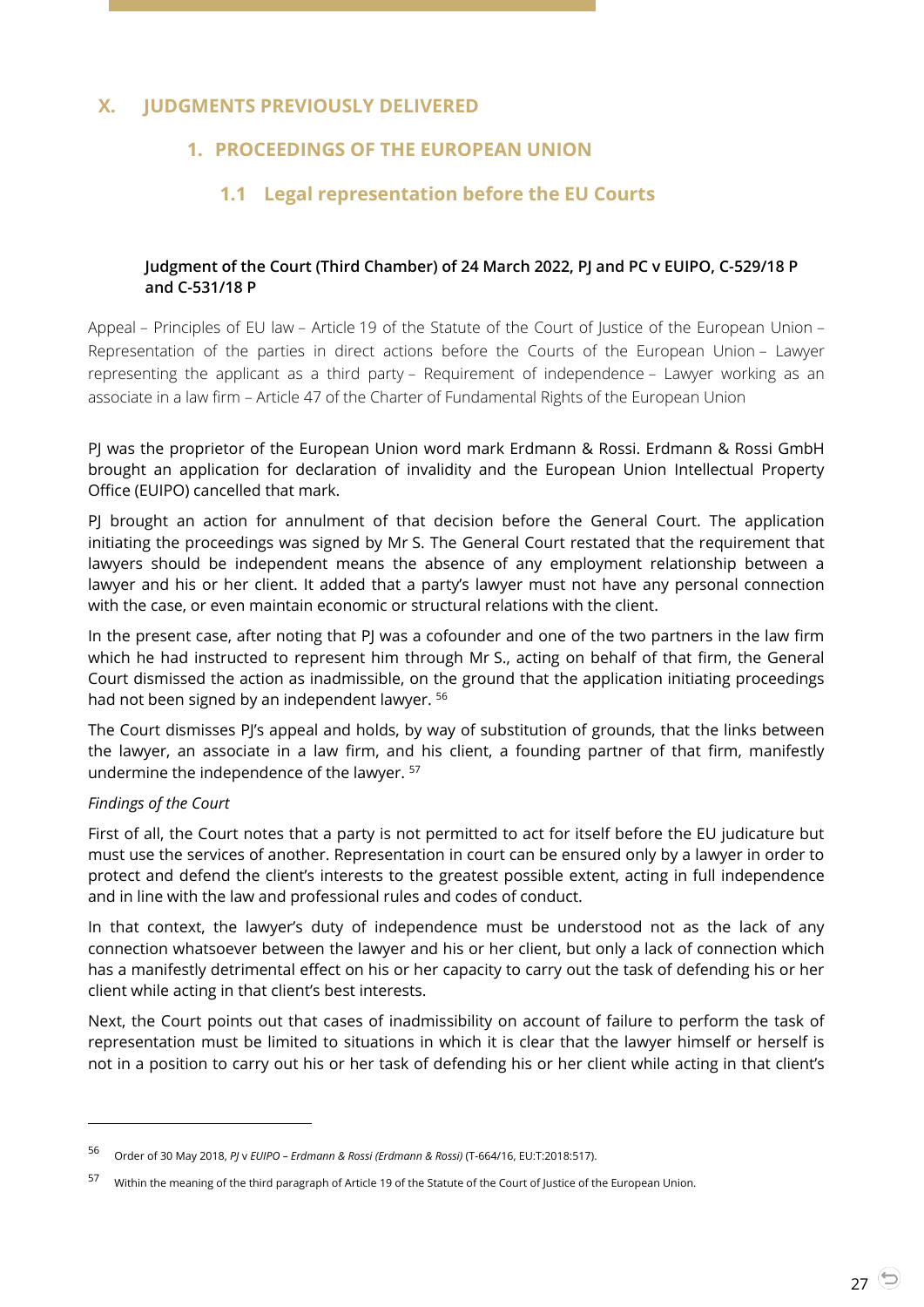best interests. Thus, the mere existence of a private-law contractual relationship between a lawyer and his or her client is not sufficient for the view to be taken that that lawyer is in a situation which is manifestly detrimental to his or her ability to defend his or her client's interests.

Lastly, the Court states that it must be assumed that an associate lawyer in a law firm, even if he or she practises his or her profession under an employment contract, satisfies the same requirements of independence as a lawyer practising individually or as a partner in a firm. However, a distinction must be made on the basis of the situation of the client being represented.

<span id="page-27-0"></span>The situation in which the client is a natural or legal person who is a third party in relation to the law firm in which the associate in question carries out his or her duties does not raise any particular issue of independence. That is not the case where the client, a natural person, is himself or herself a founding partner of the law firm and can therefore exercise effective control over the employee. In such a case, it must be held that the links between the associate lawyer and the client – a partner – are such as manifestly to undermine the independence of the lawyer.

## **1.2 Treatment of confidential information in an action for**

#### **annulment**

<span id="page-27-1"></span>**Order of the General Court (Fourth Chamber, Extended Composition) of 14 March 2022, Bulgarian Energy Holding and Others v Commission, T-136/19**

[Link to the complete text of the order](https://curia.europa.eu/juris/document/document.jsf?text=&docid=256263&pageIndex=0&doclang=EN&mode=lst&dir=&occ=first&part=1&cid=4691992)

l

Measure of inquiry – Article 103(3) of the Rules of Procedure – Production of non-confidential versions of documents

By decision of 17 December 2018, <sup>58</sup> the European Commission found that Bulgarian Energy Holding EAD ('BEH'), its gas supply subsidiary Bulgargaz EAD ('Bulgargaz') and its gas infrastructure subsidiary Bulgartransgaz EAD ('Bulgartransgaz') had abused a dominant position on the market for the supply of gas in Bulgaria consisting, between 30 July 2010 and 1 January 2015, in a refusal to grant third parties access to three gas infrastructures. Consequently, it imposed a fine on them.

By application lodged on 1 March 2019, BEH and its two subsidiaries ('the applicants') lodged an action with the Court seeking, principally, annulment of that decision and, in the alternative, a reduction of the amount of the fine imposed on them.

By order of 18 November 2019, the company Overgas Inc., which claims to be BEH's main competitor on the market for the supply of natural gas in Bulgaria, was granted leave to intervene in support of the form of order sought by the Commission. In that regard, it was stated, first, that its position on the relevant market depends on access to BEH's products and services, and second, that it had participated, as an interested third person, in the administrative procedure that led to the contested decision.

In support of their action against the contested decision, the applicants raised, in particular, a plea in law alleging that the Commission had infringed the principle of good administration and their rights of defence. In that regard, they state, in essence, that, in the context of the administrative procedure which led to the adoption of the contested decision, the Commission failed to give them access or, at

<sup>58</sup> Commission Decision C(2018) 8806 final of 17 December 2018 relating to a proceeding under Article <sup>102</sup> TFEU (Case AT.39849 – BEH Gas) ('the contested decision').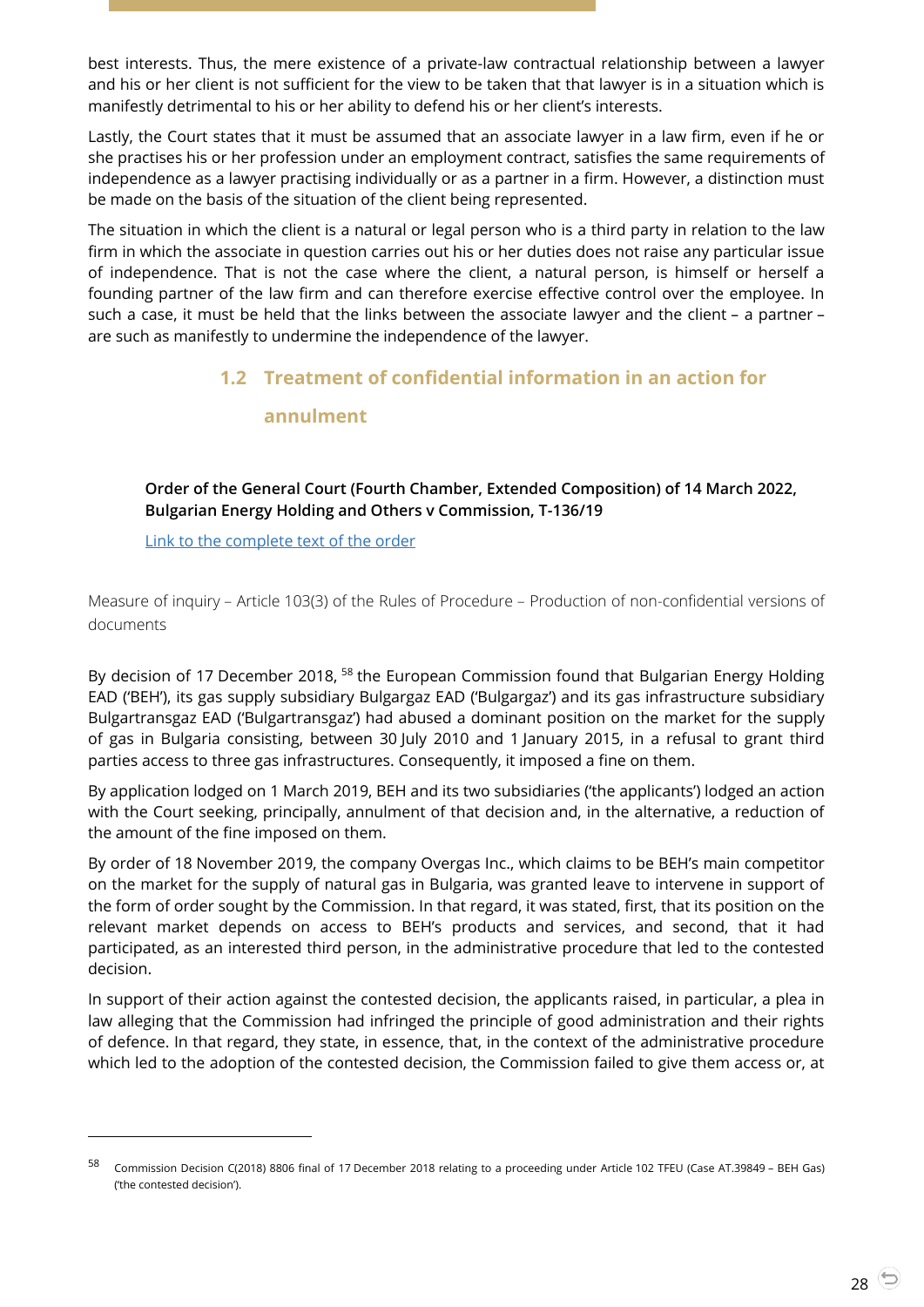least, sufficient access to documents which, in their view, contain exculpatory evidence. In the present case, those documents are the detailed minutes of eight meetings held by the Commission with Overgas, Overgas' confidentiality claims relating to those minutes, the confidential versions of Overgas' submissions following those eight meetings and the confidential version of the report drawn up by the applicants' representatives in the context of a data room procedure on 28 June 2018 ('the information report').

By an order for measures of inquiry of 26 May 2021 granting a request made by the applicants to that end, the Court ordered the Commission to produce the documents at issue, stating that those documents would not be sent to the applicants at that stage. The Commission complied with that request on 17 June 2021 by lodging the documents at issue, while stating that some elements set out in those documents were confidential vis-à-vis the applicants.

By the present order, at the end of the in-depth analysis required in such circumstances by Article 103 of its Rules of Procedure, the General Court rules on the confidentiality of the elements referred to by the Commission in order to determine precisely the material and information to be communicated to the applicants. In that regard, it orders the Commission to lodge non-confidential versions, vis-à-vis the applicants, of various documents among those initially lodged, in which only the elements identified by the Court as having or preserving a confidential nature are redacted.

#### *Findings of the Court*

Article 103 of the Rules of Procedure of the General Court determines the treatment applicable to information and material produced following a measure of inquiry, where the party complying with that measure has requested confidential treatment, vis-à-vis the other main party, of some of the information set out therein. According to paragraph 1 of that article, in such a situation, it is for the Court to ascertain whether the information or material concerned is relevant in order for it to rule in the case and whether it is confidential. If, following that examination, it appears that some of the information or material concerned meets those two criteria, it is then for the Court to weigh that confidentiality against the requirements of the right to effective judicial protection, particularly the adversarial principle, in accordance with paragraph 2 of that article.

In that regard, the Court takes the view, at the outset, that the requirements relating to the right to effective judicial protection, reaffirmed by Article 47 of the Charter of Fundamental Rights of the European Union, are all the more significant in circumstances such as those in the present case. The documents at issue are those, placed in the administrative file after having been submitted to the Commission by Overgas, to which the applicants had previously been refused access, for reasons of confidentiality, during the administrative procedure. In those circumstances, the applicants have, in the context of their action relying, in particular, on a plea in law alleging infringement of their rights of defence, to defend their interests without having knowledge of those documents, unlike the other parties, namely the Commission and Overgas. In the light of the foregoing, the Court relies on the prerogatives conferred on it, as an EU Court, with a view to ensuring full compliance with the requirements arising, in particular, from the adversarial principle and the principle of equality of arms, in order to take the view that, in such circumstances, it is for the Court itself to give the applicants the widest possible access to the file, such as to enable them to put forward all available and relevant arguments in support of their action.

Applying the principle thus formulated in the context of the decision which it is called upon to give under Article 103(3) of the Rules of Procedure, the Court states that it is necessary to communicate all elements of documents produced following a measure of inquiry the analysis of which does not establish their confidential nature. It recalls, in this regard, that that is the case in particular where the information concerned is public or readily available by legal means, or may even be deduced from information of the same nature, including where it is apparent from other documents in the case file which have not given rise to any confidentiality requests to that end. Likewise, it is apparent from settled case-law that the confidentiality of information cannot, in principle, last longer than five years, other than in exceptional circumstances.

As regards, by contrast, documents that are confidential, the Court rules that it is for it at that stage to examine whether those documents are relevant in order to rule in the case.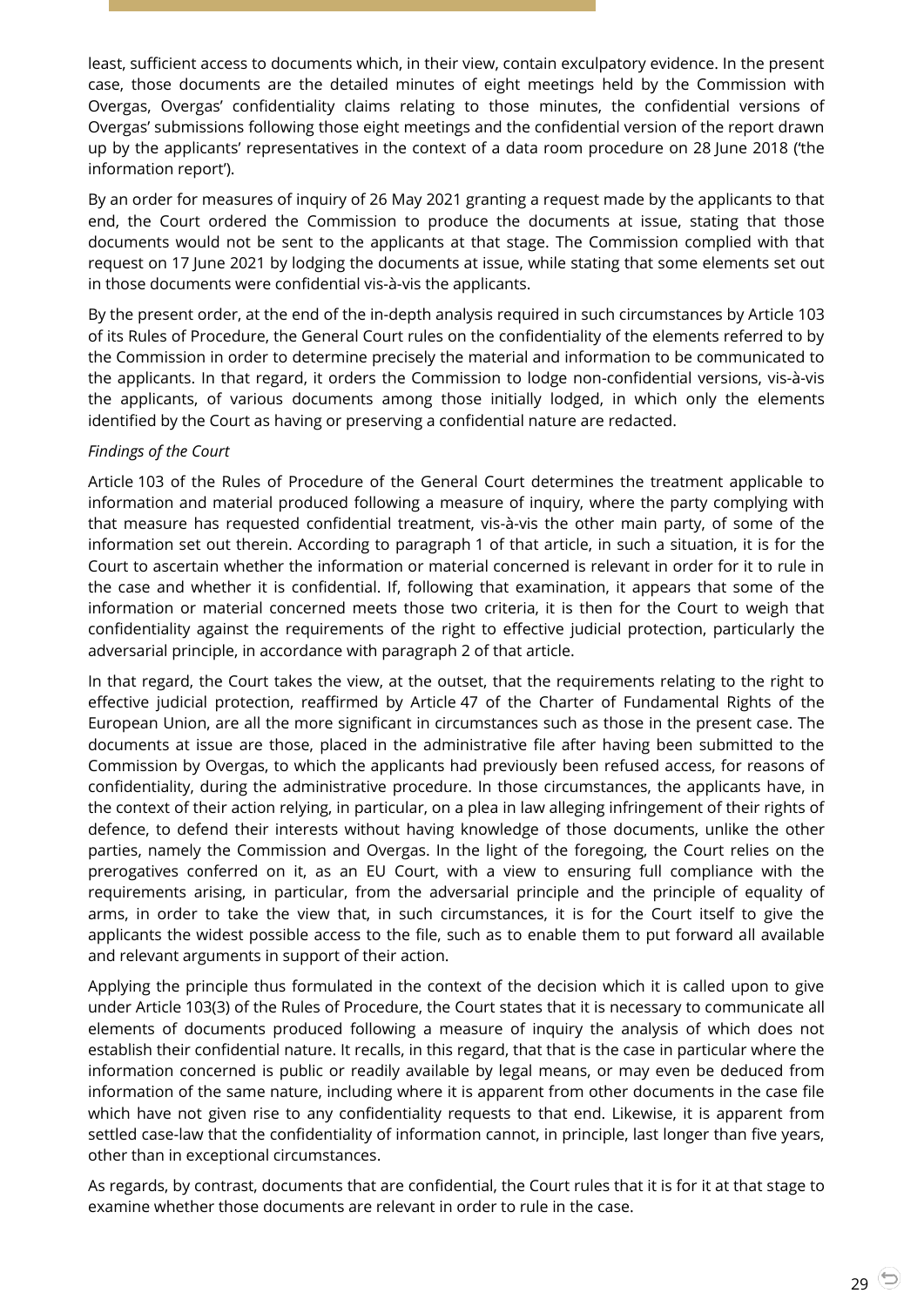In that regard, the Court recalls the margin of discretion conferred on it by Article 103 of the Rules of Procedure as regards confidential information or material, for the purpose of preserving, to the greatest extent possible, the procedural rights of the party vis-à-vis which confidentiality is claimed. Thus, if the interests protected by confidentiality do not allow the disclosure of the information concerned, even if accompanied by appropriate undertakings, the lack of disclosure must be accompanied by specifications relating to the procedures for protecting the other party's procedural safeguards.

Applying the principles previously set out, the Court then proceeds with the detailed and individual analysis of each element described by the Commission as being confidential vis-à-vis the applicants when it lodged the documents referred to in the measure of inquiry adopted to that end on 26 May 2021, so as to determine the precise content of the information or material to be communicated to the applicants, to the extent required in order to safeguard their procedural rights.

Among the documents regarded, at the end of that analysis, as including elements that are relevant for a ruling in the case, and, accordingly, as being eligible to be placed on the file, the Court orders the Commission to lodge a non-confidential version, intended to be subsequently communicated to the applicants, in accordance with the precise and exhaustive instructions relating to the redaction of information the confidentiality of which it remains necessary to preserve, having regard to the protected interests. In that context, seeking to ensure compliance with the adversarial principle and with the principle of equality of arms inherent in the right to effective judicial protection, the Court decides, in particular, to communicate to the applicants, subject to the redaction of limited passages, the confidential information report that their lawyers had drawn up after receiving access to the confidential information in the detailed minutes, even though the granting of that access had been conditional on those lawyers undertaking not to disclose that information to the applicants. By contrast, the Court decides not to communicate to the applicants the precise reason why Overgas insisted that some information not be provided to them, in the light of the serious consequences that such disclosure could have in the present case for that party.

## **2. FREEDOM OF MOVEMENT: FREE MOVEMENT OF CAPITAL**

#### <span id="page-29-1"></span><span id="page-29-0"></span>**Judgment of the Court (Second Chamber) of 17 March 2022, AllianzGI-Fonds AEVN, C-545/19**

Reference for a preliminary ruling – Article 63 TFEU – Free movement of capital – Taxation of dividends paid to undertakings for collective investment (UCIs) – Resident and non-resident UCIs – Difference in treatment – Withholding tax imposed solely on dividends paid to non-resident UCIs – Comparability of the situations – Assessment – Account to be taken of the tax regime applicable to shareholders or unitholders in UCIs and of whether resident undertakings are subject to other taxes – None

AllianzGI-Fonds, an open-ended undertaking for collective investment (UCI), formed under German legislation and resident for tax purposes in Germany, is exempt there from corporation tax under national law. That tax status prevents it from recovering taxes paid abroad in the form of a tax credit in respect of international double taxation or from requesting any repayment of those taxes.

In 2015 and 2016, AllianzGI-Fonds held shares in various companies formed in Portugal. The dividends which it received on that basis during that period were taxed, in Portugal, at source in full discharge of its liability at a rate of 25%. AllianzGI-Fonds brought an action before the referring court seeking annulment of the acts by which the Portuguese tax authorities had withheld that tax at source. AllianzGI-Fonds submits that it is subject to less favourable tax treatment than UCIs that are resident in Portugal and receive dividends from resident companies, since they are exempt from corporation tax as regards dividends paid to them by resident companies. On that basis, AllianzGI-Fonds alleges, inter alia, a restriction on the free movement of capital prohibited by Article 63 TFEU.

The referring court asks the Court of Justice for a preliminary ruling on the compatibility with EU law of legislation under which dividends distributed by resident companies to a non-resident UCI are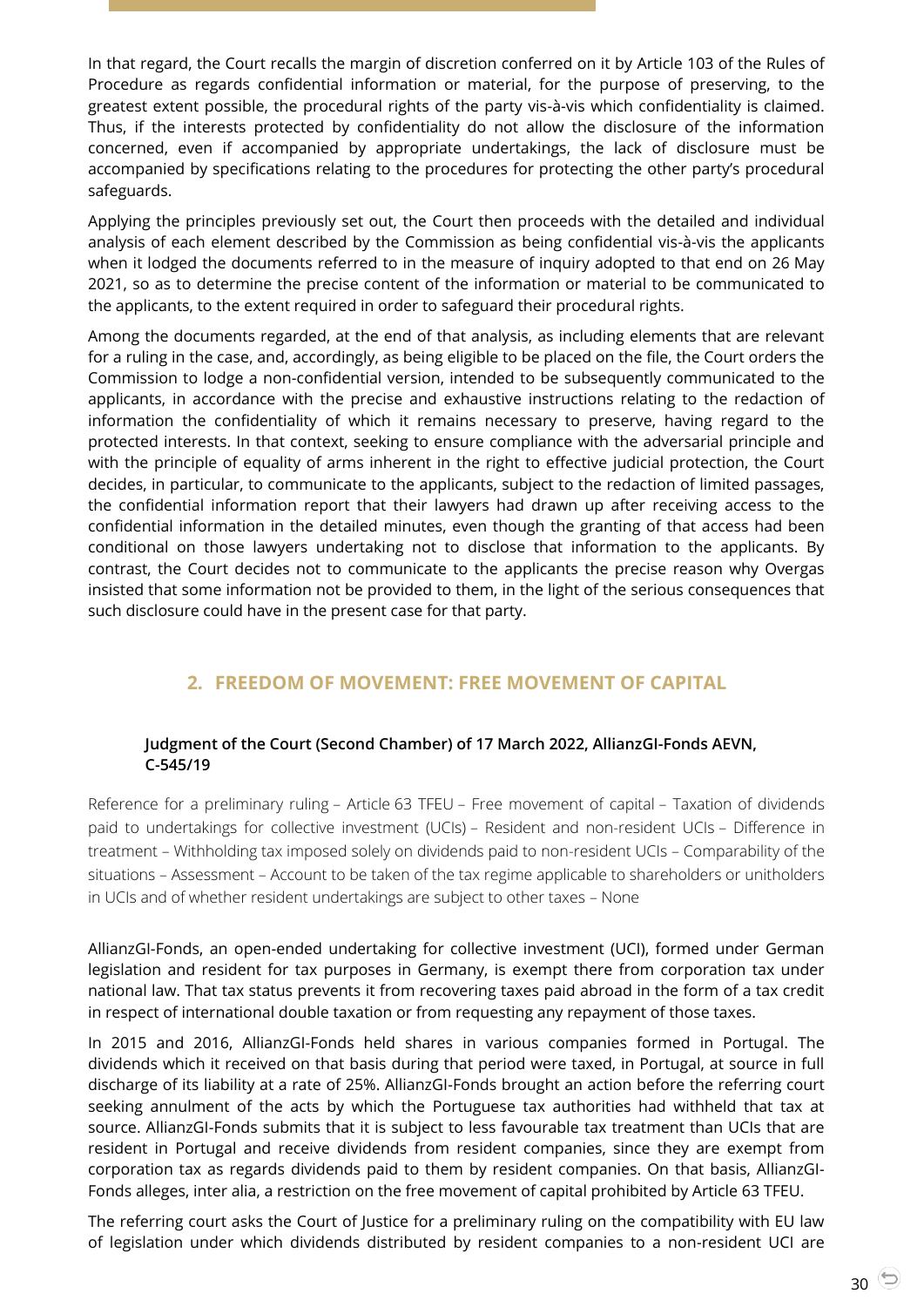subject to a withholding tax, whereas dividends distributed to a resident UCI are exempt from such a withholding tax. By its judgment, the Court held that such legislation is not compatible with Article 63 TFEU.

#### *Findings of the Court*

After first determining the applicable freedom of movement as the free movement of capital, the Court carried out an analysis of a possible restriction on that freedom. In that regard, it states that the fact that the Portuguese legislation allows only resident UCIs to obtain the exemption from a withholding tax constitutes a less favourable treatment of dividends paid to non-resident UCIs which is liable to discourage, on the one hand, non-resident UCIs from investing in Portuguese companies and, on the other hand, investors resident in Portugal from acquiring shares in non-resident UCIs.

That difference in treatment is compatible with EU law only if it relates to situations which are not objectively comparable or if it is justified by an overriding reason in the public interest.

As regards the comparability of the situations concerned, it should be noted that the Portuguese Government submits, in essence, that the respective situations of resident and non-resident UCIs are not objectively comparable because, first, the taxation of dividends received by those two categories of investment undertakings from companies resident in Portugal is governed by different taxation techniques – namely, such dividends are subject to withholding tax when paid to a non-resident UCI whereas they are subject to stamp duty as well as to the specific tax provided for in Article 88(11) of the Corporation Tax Code when paid to a resident UCI. Second, the Portuguese Government submits that dividends distributed by resident UCIs to shareholders or unitholders resident in Portuguese territory are taxed at a rate varying between 25% and 28%, whereas dividends paid to shareholders or unitholders who do not reside in Portuguese territory are, in principle, exempt from personal income tax and corporation tax.

According to the case-law, different treatment of the taxation of dividends according to whether taxpayers are resident or non-resident, resulting from the application of two different methods of taxation, may be justified. However, subject to verification by the referring court, the national legislation at issue in the main proceedings does not merely lay down detailed rules for the collection of tax which differ depending on the place of residence of the UCI receiving nationally sourced dividends, but provides, in fact, for the imposition of systematic taxation of those dividends only on non-resident undertakings.

The Court examines, first, the Portuguese Government's argument alleging, in essence, that the situations concerned are not comparable, on account of the existence, in the Portuguese tax regime, of taxes to which resident UCIs alone are subject. In particular, although nationally sourced dividends received by a resident UCI may be subject to specific taxation under the national legislation at issue, that taxation is provided for only in limited situations, with the result that it cannot be treated in the same way as the general tax applicable to nationally sourced dividends received by non-resident UCIs. Non-resident UCIs are therefore not in an objectively different situation from resident UCIs with regard to the taxation of dividends from Portuguese sources.

Second, in so far as the Portuguese Government's arguments relate to the alleged need to take account of the situation of shareholders or unitholders, the Court points out that, according to the case-law, the comparability of the situations concerned must be examined having regard to the objective pursued by the national provisions at issue and the purpose and content of those provisions. Moreover, only the relevant distinguishing criteria established by the legislation concerned must be taken into account in determining whether the difference in treatment resulting from that legislation reflects situations which are objectively different.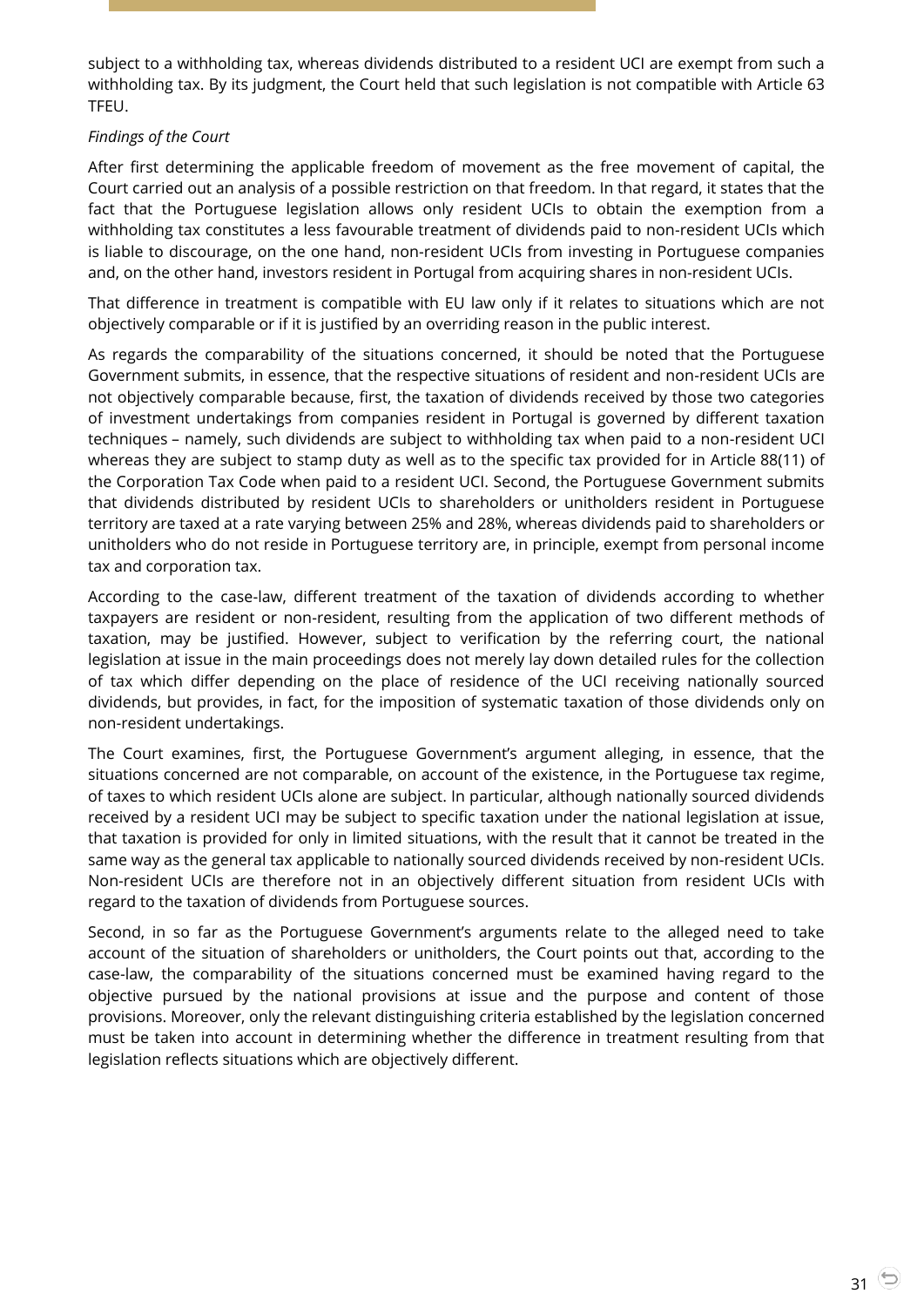In the present case, the Portuguese Government submits that the Portuguese regime on the taxation of dividends was conceived in accordance with the logic of 'exit taxation'. <sup>59</sup> That regime was intended to achieve objectives such as, in particular, the avoidance of international economic double taxation and the transfer of taxation from the UCIs to the shareholders or unitholders, so that the taxation of that income is approximately equivalent to that which would have been applied if that income had been obtained directly by the shareholders or unitholders in those UCIs.

As regards the relevant distinguishing criteria, the Court finds that the only distinguishing criterion established by the national legislation at issue in the main proceedings, since it relates solely to the place of residence of the UCIs, does not make it possible to conclude that there is an objective difference between the situations of resident and non-resident entities.

As regards the possible existence of an overriding reason in the public interest capable of justifying the restriction found to exist, the Court considers, in the first place, that, in the absence of a direct link between the exemption from withholding tax on nationally-sourced dividends received by a resident UCI and the taxation of those dividends as income of the shareholders or unitholders in that undertaking, the justification based on the need to preserve the coherence of the national tax regime should be rejected. In the second place, as regards the need to preserve a balanced allocation of the power of taxation between the Portuguese Republic and the Federal Republic of Germany, the Court points out that, where a Member State has chosen, as in the situation at issue in the main proceedings, not to tax resident UCIs in receipt of nationally sourced dividends, it cannot rely on the argument that there is a need to ensure a balanced allocation between the Member States of the power of taxation in order to justify the taxation of non-resident UCIs in receipt of such income.

## <span id="page-31-0"></span>**3. JUDICIAL COOPERATION IN CIVIL MATTERS: REGULATION 2015/848 ON INSOLVENCY PROCEEDINGS**

#### <span id="page-31-1"></span>**Judgment of the Court (Fifth Chamber) of 24 March 2022, Galapagos BidCo., C-723/20**

[Link to the complete text of the judgment](https://curia.europa.eu/juris/document/document.jsf?text=&docid=256469&pageIndex=0&doclang=en&mode=lst&dir=&occ=first&part=1&cid=4692210)

l

Reference for a preliminary ruling – Regulation (EU) 2015/848 – Insolvency proceedings – Article 3(1) – International jurisdiction – Moving of the centre of a debtor's main interests to another Member State after a request to open main insolvency proceedings has been lodged

Galapagos, a holding company with its registered office in Luxembourg, moved its central administration to Fareham (United Kingdom) in June 2019. On 22 August 2019, its directors lodged a request to open insolvency proceedings before a court of the United Kingdom. <sup>60</sup> The following day, those directors were replaced by a new director, who set up an office in Düsseldorf (Germany) for Galapagos and sought, unsuccessfully, to have that request withdrawn.

Subsequently, Galapagos lodged another request to open insolvency proceedings in respect of itself, this time before the Amtsgericht Düsseldorf (Local Court, Düsseldorf, Germany), which was held to be inadmissible on the ground that that court did not have international jurisdiction. Another request to open insolvency proceedings, this time from two other companies that are creditors of Galapagos,

<sup>59</sup> Meaning that UCIs established and operating in accordance with Portuguese legislation are exempt from income tax, the burden of that tax being transferred to the shareholders or unitholders who are residents, while non-resident shareholders or unitholders are exempt.

<sup>&</sup>lt;sup>60</sup> In the present case, the High Court of Justice (England and Wales), Chancery Division (Business and Property Courts, Insolvency and Companies List), United Kingdom.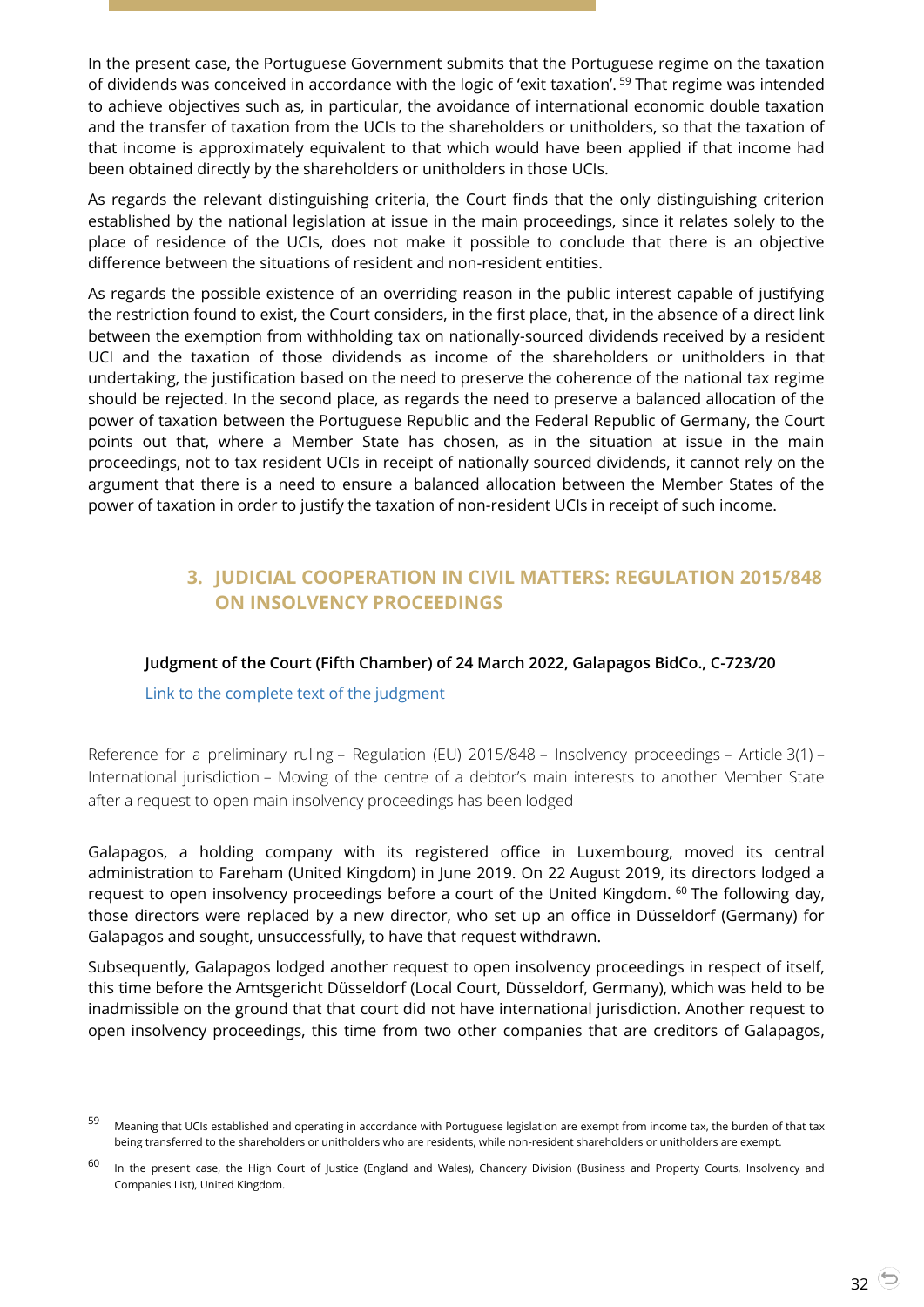was then lodged with that same court. Further to that request, the Amtsgericht Düsseldorf (Local Court, Düsseldorf) appointed a temporary insolvency administrator and ordered interim measures, taking the view that the centre of Galapagos' main interests was in Düsseldorf when that request was lodged.

Galapagos Bidco., which is both a subsidiary and a creditor of Galapagos, brought an immediate appeal before the Landgericht Düsseldorf (Regional Court, Düsseldorf, Germany) seeking to have the order of the Amtsgericht Düsseldorf (Local Court, Düsseldorf) set aside on the ground that the German courts did not have international jurisdiction. That appeal having been dismissed, Galapagos BidCo. brought an appeal before the Bundesgerichtshof (Federal Court of Justice, Germany), the referring court.

The referring court states that the outcome of the appeal before it depends on the interpretation of Regulation 2015/848 <sup>61</sup> and, in particular, on the article thereof relating to the rules covering the international jurisdiction of the courts of Member States to hear and determine insolvency proceedings. <sup>62</sup> Stating that, on the date on which it lodged the request for a preliminary ruling with the Court, the court of the United Kingdom was still yet to deliver its decision on the first request, the referring court is uncertain, in particular, whether the court of a Member State initially seised continues to have exclusive jurisdiction over a request to open main insolvency proceedings where the centre of the debtor's main interests is moved to another Member State after that request is lodged, but before that court has delivered a decision on it.

By its judgment, the Court interprets Regulation 2015/848 as meaning that the court of a Member State with which a request to open main insolvency proceedings has been lodged retains exclusive jurisdiction to open such proceedings where the centre of the debtor's main interests is moved to another Member State after that request has been lodged, but before that court has delivered a decision on it. Thus, in so far as that regulation is still applicable to the first request, a court of another Member State with which another request is lodged subsequently for the same purpose cannot, in principle, declare that it has jurisdiction to open main insolvency proceedings until the first court has delivered its decision and declined jurisdiction.

#### *Findings of the Court*

l

At the outset, the Court finds, as regards the international jurisdiction of the courts of Member States to hear and determine insolvency proceedings, that Regulation 2015/848, which is applicable in the present case, pursues in the same terms the same objectives as the preceding Regulation No 1346/2000. <sup>63</sup> Consequently, the Court's case-law on the interpretation of the rules established by Regulation No 1346/2000 regarding international jurisdiction remains relevant for the purpose of interpreting the corresponding article of Regulation 2015/848, which is the subject of the reference for a preliminary ruling.

Thus, the exclusive jurisdiction conferred by those regulations on the courts of the Member State within the territory of which the debtor has the centre of its main interests remains with those courts where that debtor moves the centre of its main interests to another Member State after a request has been lodged, but before the proceedings are opened. The Court arrives at that conclusion by making reference to the findings made in its earlier case-law. <sup>64</sup>

<sup>61</sup> Regulation (EU) 2015/848 of the European Parliament and of the Council of 20 May 2015 on insolvency proceedings (OJ 2015 L 141, p. 19).

<sup>&</sup>lt;sup>62</sup> Article 3(1) of Regulation 2015/848. In essence, that provision provides that the courts with jurisdiction to open main insolvency proceedings are the courts of the Member State within the territory of which the centre of the debtor's main interests is situated.

<sup>&</sup>lt;sup>63</sup> Council Regulation (EC) No 1346/2000 of 29 May 2000 on insolvency proceedings (OJ 2000 L 160, p. 1), which was repealed by Regulation 2015/848.

<sup>64</sup> Judgment of 17 January 2006, *Staubitz-Schreiber* (C-1/04, EU:C:2006:39).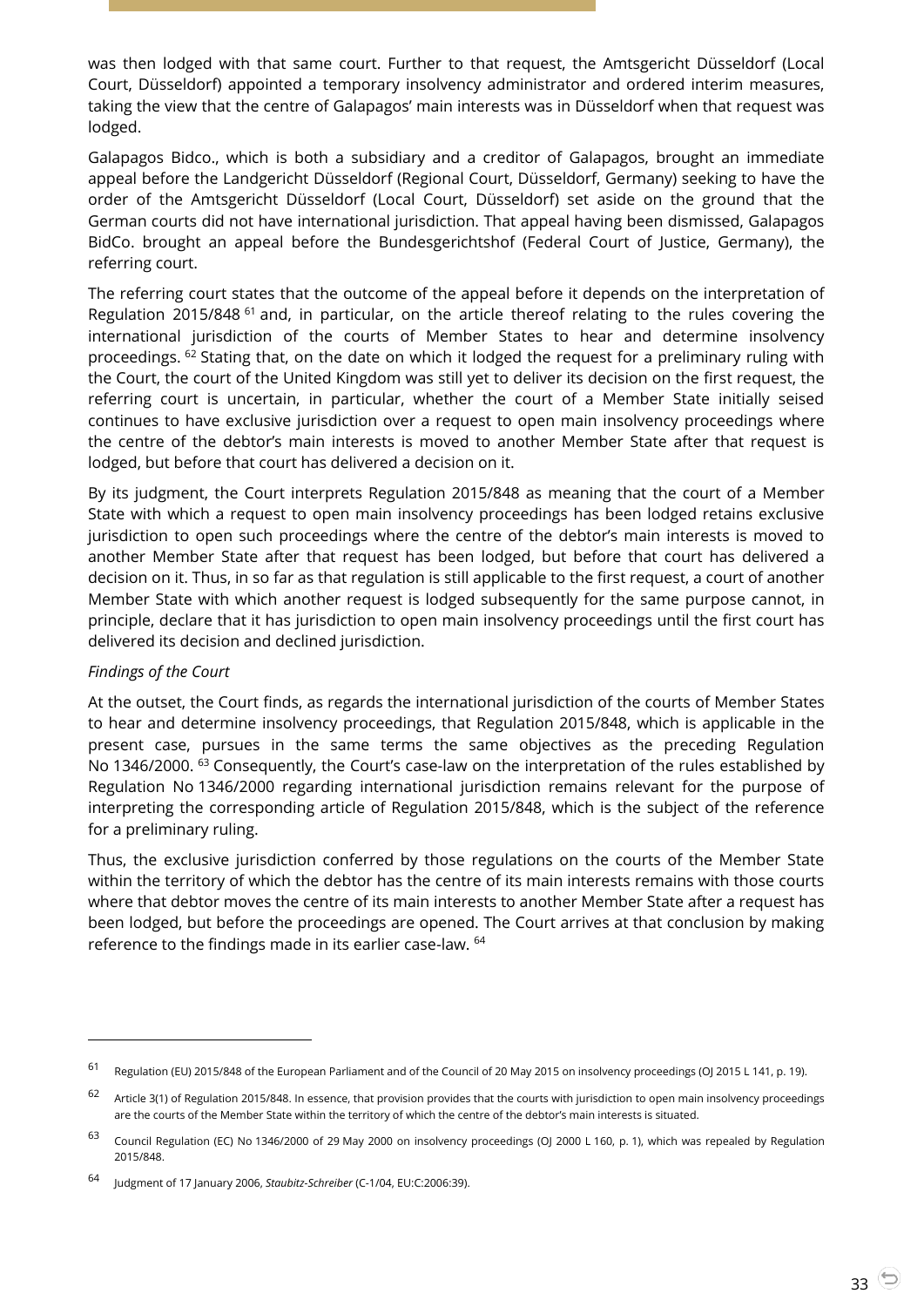Next, the Court examines the consequences of the court of a Member State initially seised continuing to have jurisdiction on the jurisdiction of the courts of another Member State to hear and determine further requests to open main insolvency proceedings. It states that it is apparent from Regulation 2015/848 that only one set of main insolvency proceedings may be opened and that they are effective in all the Member States in which that regulation is applicable. Moreover, it is for the court initially seised to examine of its own motion whether it has jurisdiction and, for that purpose, to verify that the centre of the debtor's main interests is situated within the territory of its own Member State. If it is not, the court initially seised must not open main insolvency proceedings. On the other hand, if that verification confirms that it does have jurisdiction, any decision to open insolvency proceedings delivered by that court is, in accordance with the principle of mutual trust, to be recognised in all the other Member States from the moment that it becomes effective in the Member State of the opening of proceedings. Therefore, the courts of those Member States cannot, in principle, declare that they have jurisdiction to open such proceedings until the first court has delivered its decision and declined jurisdiction.

However, where the court initially seised is a court in the United Kingdom, if, at the end of the transition period provided for in the Agreement on the withdrawal of the United Kingdom of Great Britain and Northern Ireland from the European Union and the European Atomic Energy Community, <sup>65</sup> that court has not yet delivered its decision, Regulation 2015/848 no longer requires a court of a Member State, within the territory of which the centre of Galapagos' main interests is situated, to refrain from declaring that it has jurisdiction to open such proceedings.

## <span id="page-33-1"></span><span id="page-33-0"></span>**4. COMPETITION**

## **4.1 Agreements, decisions and concerted practices (Article 101 TFEU)**

#### <span id="page-33-2"></span>**Judgment of the General Court (Fourth Chamber, Extended Composition) of 30 March 2022, SAS Cargo Group and Others v Commission, T-324/17**

#### [Link to the complete text of the judgment](https://curia.europa.eu/juris/document/document.jsf?text=&docid=256865&pageIndex=0&doclang=en&mode=lst&dir=&occ=first&part=1&cid=4692305)

Competition – Agreements, decisions and concerted practices – Market for airfreight – Decision finding an infringement of Article 101 TFEU, Article 53 of the EEA Agreement and Article 8 of the Agreement between the European Community and the Swiss Confederation on Air Transport – Coordination of elements of the price of airfreight services (fuel surcharge, security surcharge, payment of commission on surcharges) – Exchange of information – Territorial jurisdiction of the Commission – Rights of the defence – Equality of arms – Article 266 TFEU – State coercion – Single and continuous infringement – Amount of the fine – Value of sales – Gravity of the infringement – Duration of participation in the infringement – Mitigating circumstances – Substantially limited involvement – Aggravating circumstances – Repeated infringement – Unlimited jurisdiction

The applicants, SAS Cargo Group A/S ('SAS Cargo'), Scandinavian Airlines System Denmark-Norway-Sweden ('SAS Consortium') and SAS AB ('SAS'), are active in the market for airfreight services.

<sup>65</sup> OJ 2020 L 29, p. 7.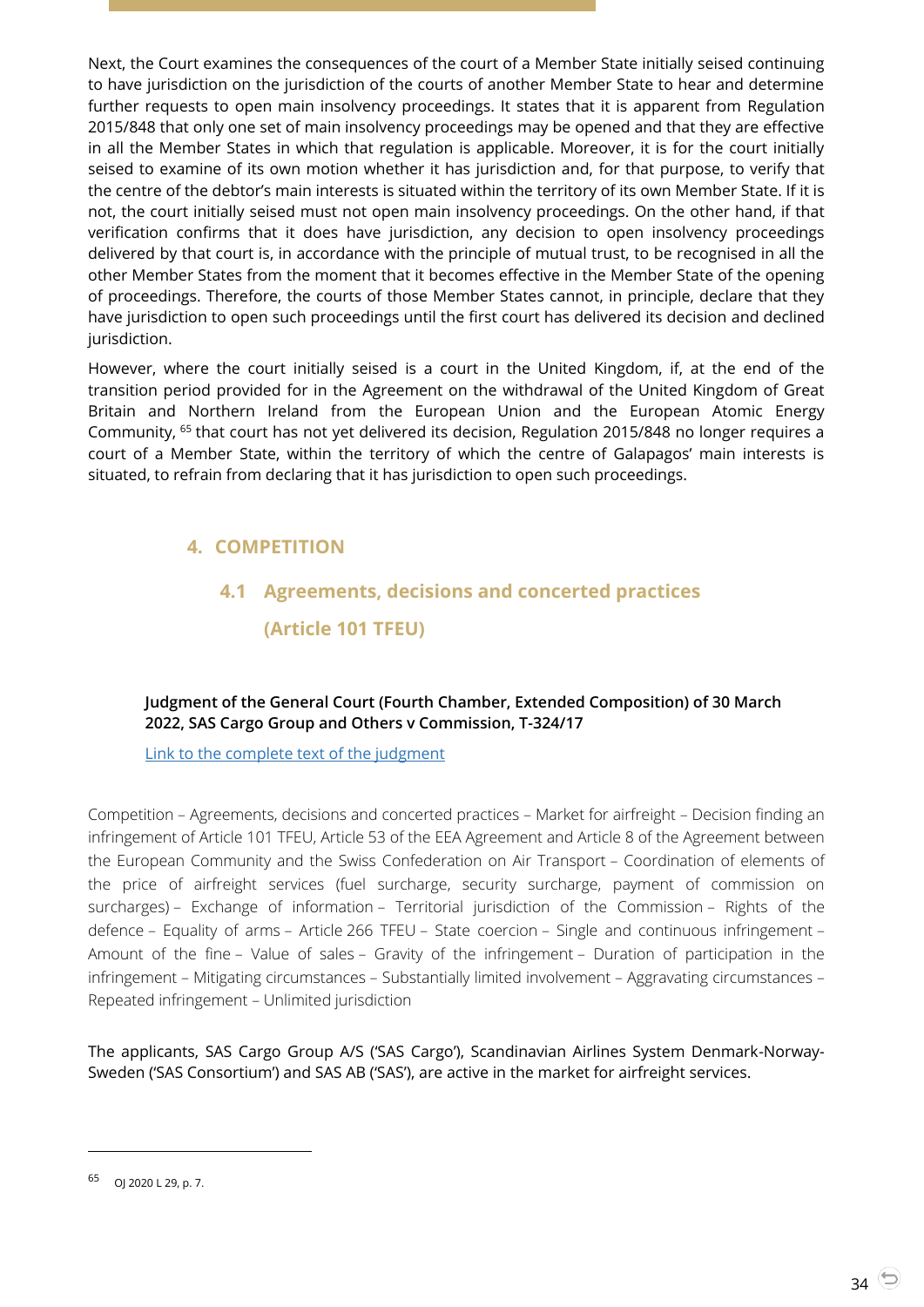They are among the 19 addressees of Commission Decision C(2017) 1742 final of 17 March 2017 relating to a proceeding under Article 101 TFEU, Article 53 of the EEA Agreement and Article 8 of the Agreement between the European Community and the Swiss Confederation on Air Transport (Case AT.39258 – Airfreight) ('the contested decision'). By that decision, the European Commission found that there had been a single and continuous infringement of those provisions, by which the undertakings in question had coordinated, over certain periods between 1999 and 2006, their pricing behaviour for the provision of freight services worldwide. The Commission imposed fines <sup>66</sup> on the applicants for their participation in that infringement.

On 7 December 2005, the Commission had received, under its 2002 Leniency Notice, <sup>67</sup> an application for immunity submitted by Lufthansa and two of its subsidiaries. That application reported that anticompetitive contacts had taken place between a number of undertakings operating in the freight market ('the carriers') with respect to various elements forming part of the prices charged for services on that market, namely the imposition of 'fuel' and 'security' surcharges and, in essence, the refusal to grant freight forwarders a discount on those surcharges. The evidence gathered and the investigations carried out by the Commission led it to send, on 19 December 2007, a Statement of Objections to 27 carriers and then to adopt, on 9 November 2010, a first decision against 21 carriers, including the applicants.  $68$  That decision was, however, annulled by the Court by its judgments of 16 December 2015, <sup>69</sup> within the limits of the respective claims for annulment to that end, on account of contradictions in the reasoning in that decision.

In its judgment, the Court upholds in part the claim for annulment of the contested decision, as well as the claim for reduction of the fines imposed on the applicants. Although, by that judgment, the Court validates, in principle, the analysis carried out by the Commission in order to establish the existence of a single and continuous infringement affecting several types of air routes, it nevertheless considers that a number of aspects relating to the precise extent of the liability attributed to the applicants as regards their participation in the various elements of that infringement are insufficiently substantiated. In addition, that judgment allows the Court to express further clarifications, in particular on the extent of the Commission's jurisdiction to apply Article 101 TFEU in the case of anticompetitive conduct in third countries and on the scope of the need to respect the right to be heard in relation to access to information provided by undertakings in response to a statement of objections.

#### *Findings of the Court*

l

As regards, first, the rights of the defence, the Court holds that the Commission was wrong to refuse the applicants access to various passages of the replies to the Statement of Objections referred to in the contested decision, in so far as they constitute inculpatory evidence. However, such an irregularity can result in the annulment of a measure only if it can be established that the result at which the Commission arrived might have been different in the absence of the inculpatory evidence at issue. It

 $^{66}$  In the present case, a fine of EUR 5 355 000 was imposed on SAS Consortium, a fine of EUR 4 254 250 was imposed jointly and severally on SAS Consortium and SAS Cargo, a fine of EUR 22 308 250 was imposed on SAS Cargo, and a fine of EUR 32 984 250 was imposed jointly and severally on SAS Cargo and SAS. Lastly, a fine of EUR 5 265 750 was imposed on those three companies jointly and severally.

<sup>67</sup> Notice on immunity from fines and reduction of fines in cartel cases (OJ 2002 C 45, p. 3).

<sup>&</sup>lt;sup>68</sup> Decision C(2010) 7694 final of 9 November 2010 relating to a proceeding under Article 101 TFEU, Article 53 of the EEA Agreement and Article 8 of the Agreement between the European Community and the Swiss Confederation on Air Transport (Case COMP/39258 – Airfreight) ('the initial decision').

<sup>69</sup> Judgments of 16 December 2015, *Air Canada* <sup>v</sup>*Commission* (T-9/11, not published, EU:T:2015:994); *Koninklijke Luchtvaart Maatschappij* <sup>v</sup> *Commission* (T-28/11, not published, EU:T:2015:995); *Japan Airlines* v *Commission* (T-36/11, not published, EU:T:2015:992); *Cathay Pacific Airways* v *Commission* (T-38/11, not published, EU:T:2015:985); *Cargolux Airlines* v *Commission* (T-39/11, not published, EU:T:2015:991); *Latam Airlines Group and Lan Cargo* v *Commission* (T-40/11, not published, EU:T:2015:986); *Singapore Airlines and Singapore Airlines Cargo Pte* v *Commission* (T-43/11, not published, EU:T:2015:989); *Deutsche Lufthansa and Others* v *Commission* (T-46/11, not published, EU:T:2015:987); *British Airways* v *Commission* (T-48/11, not published, EU:T:2015:988); *SAS Cargo Group and Others* v *Commission* (T-56/11, not published, EU:T:2015:990); *Air France-KLM* v *Commission* (T-62/11, not published, EU:T:2015:996); *Air France* v *Commission* (T-63/11, not published, EU:T:2015:993); and *Martinair Holland* v *Commission* (T-67/11, EU:T:2015:984).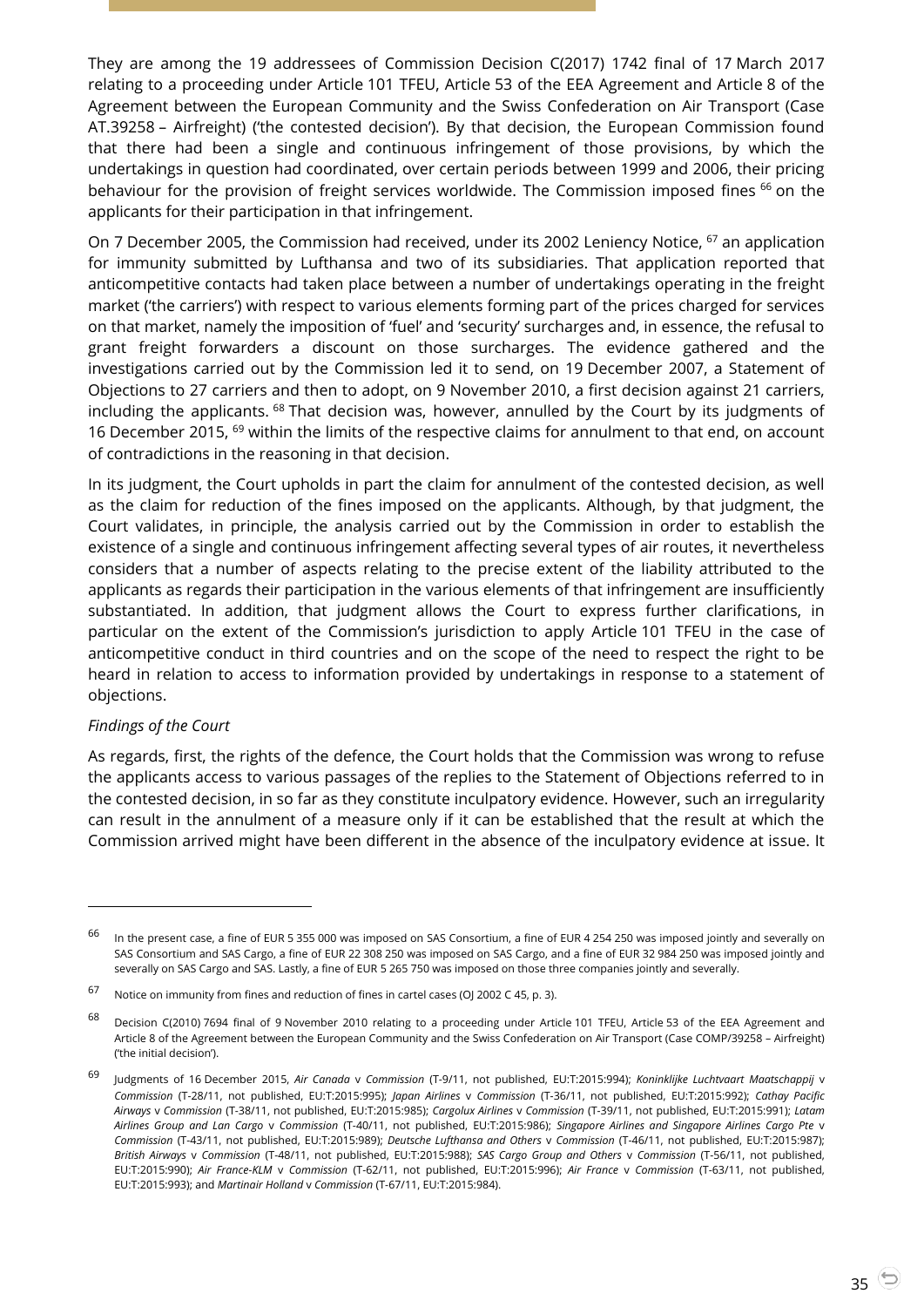is in the context of the examination of the merits of the Commission's findings concerning the applicants' participation in the infringement at issue that the Court considers that it will be for it, if necessary, to draw the appropriate conclusions from that non-disclosure.

In the second place, the Court examines two complaints relating to the definition of the territorial scope of EU rules, in the light of the geographic scope of the infringement at issue. Accordingly, the Court holds that the Commission did not exceed the limits of its own territorial jurisdiction by finding that there was a single and continuous infringement of Article 101 TFEU and Article 53 of the EEA Agreement, affecting flights on 'incoming' air routes, that is to say routes from airports located in third countries to those located in Member States of the European Union or other States party to the European Economic Area (EEA) which are not members of the European Union. It notes that the Commission has the competence to find and penalise conduct adopted outside the territory of the European Union or the EEA, in so far as it was implemented in that territory or that it was foreseeable that it would produce an immediate and substantial effect there. In the present case, the Commission was justified in stating that it had jurisdiction in the light of the qualified effects of the infringement at issue. More specifically, the inherent harmfulness of a horizontal price-fixing agreement or practice, such as the infringement at issue, which leads to it being classified as a restriction of competition by 'object', exempted the Commission of the need to examine its actual effects within the EEA. Moreover, the Court does not criticise the Commission for accepting the foreseeable, immediate and substantial nature of the effects of the conduct at issue within the EEA resulting from the passing on by freight forwarders asked to pay for the increased cost of air freight services on the routes concerned of the corresponding additional cost to shippers, which could be reasonably expected due to the normal operation of the market. That passing on is itself likely to contribute to an increase in the price of goods imported into the EEA.

Likewise, the Court considers that it is to no avail that the applicants claim that the Commission lacked the competence to find and penalise an infringement of Article 53 of the EEA Agreement on routes between Switzerland, on the one hand, and Norway and Iceland, on the other. That plea is unfounded, since it is apparent from the operative part of the contested decision that the Commission did not find any infringement of that provision on those routes.

In the third place, the Court finds that, contrary to what is argued by the applicants, the analysis carried out by the Commission in order to establish the existence of the infringement at issue, as a single and continuous infringement, in the light of the conduct described in the contested decision, is not vitiated by any error of law or assessment. The Court notes, first, that the factors relied on by the Commission for the purposes of its analysis, relating in particular to the existence of a single anticompetitive objective and the identical nature of the undertakings and services in question, were such as to enable the Commission to classify the conduct at issue as a single infringement. Secondly, the Court considers that the evidence relied on by the Commission in support of its conclusion is sufficient and free from any errors of assessment.

In the fourth place, the Court examines the claims that, in essence, seek to dispute the extent of the applicants' participation in the single and continuous infringement.

As regards, first, the assessment of the evidence relied on by the Commission in relation to conduct that took place in third countries, the Court held, first of all, that the principles governing the defence of State coercion apply both to the rules of Member States and to those of third countries and that the burden of proof lies with the party relying on that defence. Next, the Court observes that, in concluding that there was no such coercion in the various third countries concerned, the Commission relied on evidence to which it had wrongly refused access to the applicants. The Court finds, however, that the conclusions in support of which that evidence was relied on remain well founded, even in the absence of that evidence. Lastly, the Court holds that, contrary to the Commission's finding, the Thai authorities had created a legal framework eliminating any possibility of competition between the carriers as regards the determination of the amount of the 'fuel' surcharge applicable to flights from Thailand to the EEA between July 2005 and February 2006.

Secondly, the Court examines the applicants' claims seeking to challenge the finding that they participated in the single and continuous infringement and holds, in particular, that the finding that they had the knowledge required to be attributed liability for the element relating to the refusal to grant discounts was insufficiently substantiated.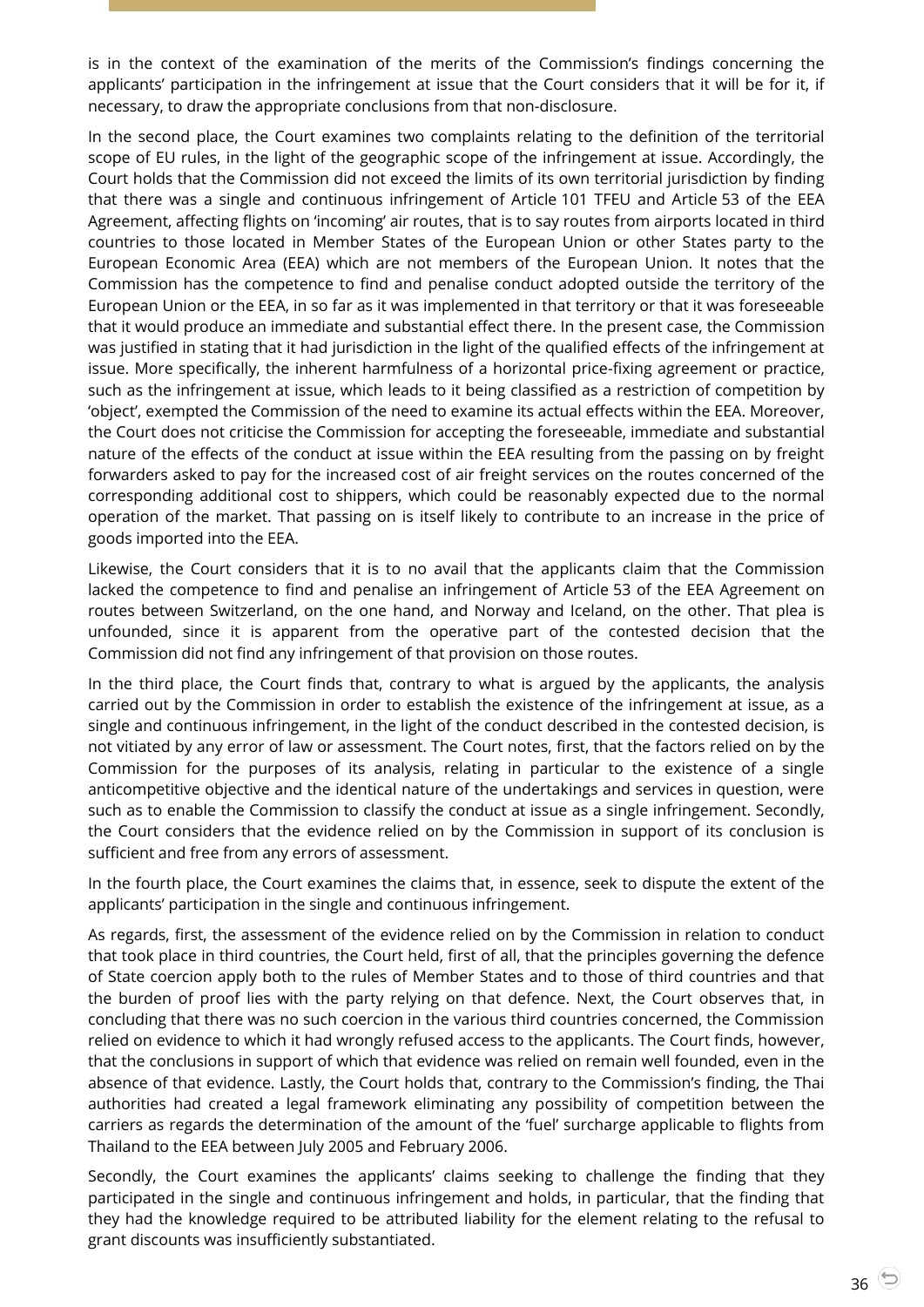The Court concludes that, although the contested decision must be annulled, in so far as it finds that the applicants participated in the element of the single and continuous infringement relating to the refusal to grant discounts and that relating to the 'fuel' surcharge, as regards routes from Thailand to the EEA between July 2005 and February 2006, the fact remains that the Commission had a body of precise and consistent evidence, even after the exclusion of a few insufficiently substantiated items of evidence, to conclude that the applicants participated in the single and continuous infringement described in the contested decision.

In the fifth place, the Court examines the applicants' complaints concerning the determination of the amount of the fines imposed on them. In that regard, the Court considers that the Commission can in no way be criticised for having determined the value of sales by reference to the turnover from sales of freight services on incoming routes, before the application of a reduction of 50% of the basic amount of the fine, which is justified by the particularities of the relevant market. Furthermore, the choice of a gravity factor of 16%, on a scale of 0 to 30%, is held to be free of errors. First, such a gravity factor is very favourable to the applicants in view of the gravity inherent in the practices at issue. Secondly, the applicants did not contest any of the three additional factors on which the Commission relied in order to determine the gravity factor, namely the combined market shares of the carriers at issue, the geographic scope of the cartel at issue and the implementation of the practices in question. Lastly, none of the claims seeking to contest the increase of 50% of the basic amount which was applied to the applicants on account of repeated infringement is successful. In particular, the Court holds that the infringement at issue and the previous market-sharing infringement in respect of which the applicants had previously been penalised are similar, in so far as they both concern a horizontal cartel which the Commission considered infringed Article 101 TFEU.

Lastly, the Court exercises its unlimited jurisdiction to rule on the claim for reduction of the amount of the fine imposed. Applying the method of calculation used by the Commission in the contested decision, it considers, unlike the Commission, that it is necessary to include the applicants' turnover on routes operated exclusively within Denmark, Sweden and Norway, respectively. Those routes fell within the scope of the infringement in question and the inclusion of their turnover was necessary in order to ensure equal treatment with the other incriminated carriers and to make a fair assessment of the economic significance of the infringement at issue and of the role played by each of the incriminated carriers in that infringement. The Court also holds that, since the applicants' participation in the single and continuous infringement was more limited than the Commission had found, they should be granted an additional reduction on account of mitigating circumstances. Consequently, it recalculates the amount of the respective fines imposed on the applicants, setting the amount of the fine imposed on SAS Consortium at EUR 7 030 618, that imposed jointly and severally on SAS Consortium and SAS Cargo at EUR 5 937 909, that imposed on SAS Cargo at EUR 21 687 090, that imposed jointly and severally on SAS Cargo and SAS at EUR 29 045 427, and that imposed on those three companies jointly and severally at EUR 6 314 572.

#### <span id="page-36-0"></span>**Judgment of the General Court (Fourth Chamber, Extended Composition) of 30 March 2022, Air France-KLM v Commission, T-337/17**

Competition – Agreements, decisions and concerted practices – Airfreight market – Decision finding an infringement of Article 101 TFEU, Article 53 of the EEA Agreement and Article 8 of the Agreement between the European Community and the Swiss Confederation on Air Transport – Coordination of elements of the price of airfreight services (fuel surcharge, security surcharge, payment of commission on surcharges) – Exchange of information – Territorial jurisdiction of the Commission – Single and continuous infringement – Attributability of unlawful conduct – Conditions for granting immunity – Equal treatment – Obligation to state reasons – Amount of the fine – Value of sales – Gravity of the infringement – Duration of participation in the infringement – Mitigating circumstances – Encouragement of anticompetitive conduct by public authorities – Proportionality – Unlimited jurisdiction

The applicant, Air France-KLM, is a company arising from the transformation into a holding company and the change of corporate purpose and name of the former Air France company. It holds 100% of the voting and economic rights in Air France ('Air France') and 49% of the voting rights and 93.63% of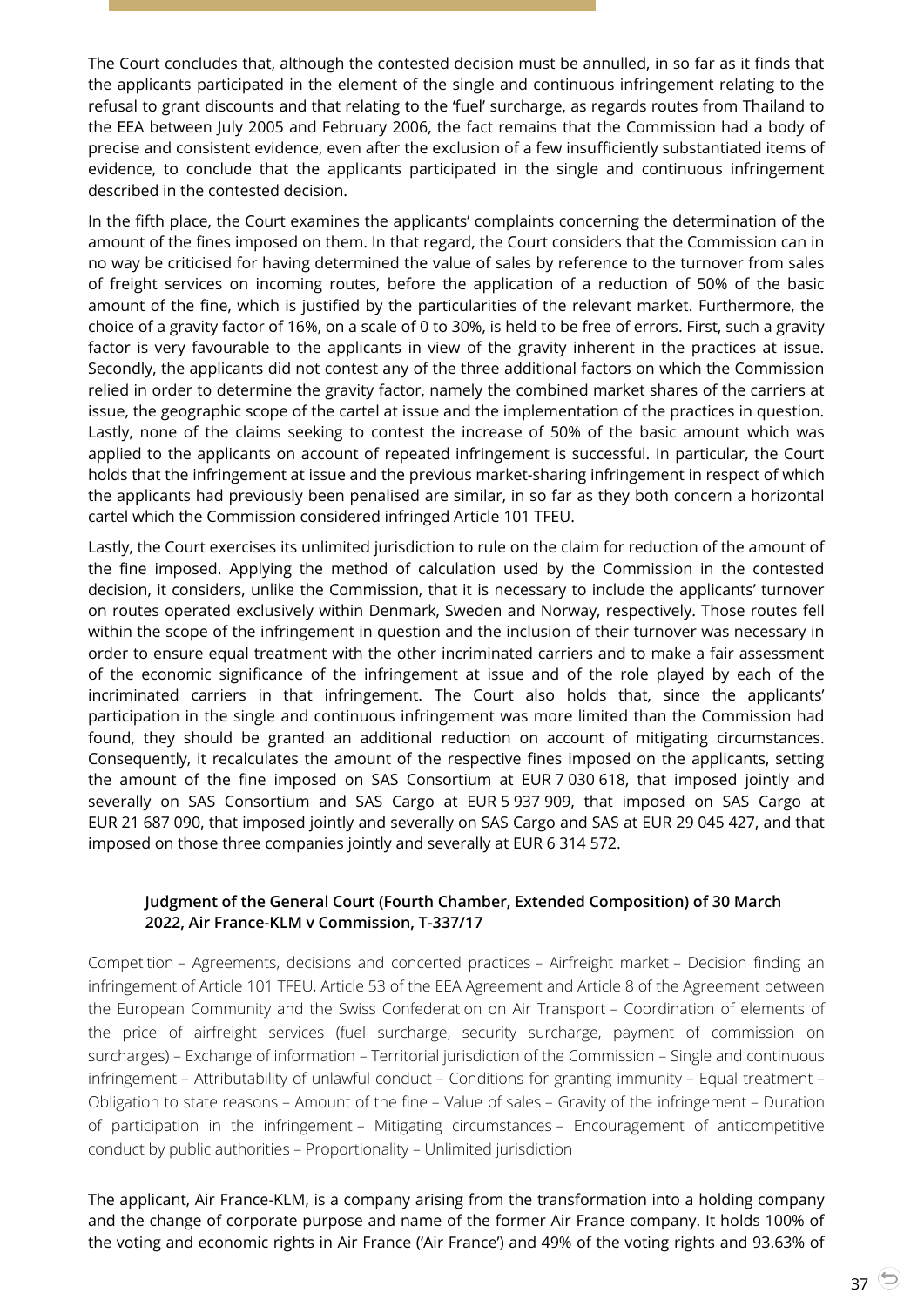the economic rights in Koninklijke Luchtvaartmaatschappij NV ('KLM'), two airline companies operating in the airfreight services market.

The applicant, Air France and KLM are among the 19 addressees of Commission Decision C(2017) 1742 final of 17 March 2017 relating to a proceeding under Article 101 TFEU, Article 53 of the EEA Agreement and Article 8 of the Agreement between the European Community and the Swiss Confederation on air transport (Case AT.39258 – Airfreight) ('the contested decision'). By that decision, the European Commission found a single and continuous infringement of those provisions through which the undertakings in question had coordinated, over periods between 1999 and 2006, their pricing behaviour in the provision of freight services worldwide. Accordingly, holding the applicant liable for that infringement for the conduct of Air France between 7 December 1999 and 14 February 2006 and the conduct of KLM between 5 May 2004 and 14 February 2006, the Commission imposed two fines on them, one set at EUR 182 920 000, jointly and severally with Air France, and the other in the amount of EUR 124 440 000, jointly and severally with KLM.

On 7 December 2005, the Commission received, under its 2002 Leniency Notice,  $70$  an immunity application submitted by Lufthansa and two of its subsidiaries ('Lufthansa'). That application referred to the existence of anticompetitive contacts between a number of undertakings operating in the sector ('the carriers') with respect to various elements forming part of the prices charged for services in that context, namely the imposition of 'fuel' and 'security' surcharges as well as, in essence, the refusal to pay commission to freight forwarders on those surcharges. The evidence collected by the Commission and its investigations led it to send, on 19 December 2007, a statement of objections to 27 carriers, and then to adopt a first decision, on 9 November 2010, against 21 carriers, including the applicant, Air France and KLM.<sup>71</sup> That decision was, however, set aside by the General Court, by judgments of 16 December 2015, <sup>72</sup> within the limits of the respective forms of order to that end, on the grounds of there being contradictions vitiating the statement of reasons of that decision.

In its judgment, the Court dismisses the claims for annulment of the contested decision, as well as the claims seeking a reduction of the fines imposed on the applicant. Accordingly, it confirms, in particular, the grounds relied on for the purpose of holding the applicant answerable for the conduct of its subsidiaries and of the former Air France company. However, it provides clarification on the use of evidence adduced by an undertaking in the context of an application for immunity from fines, the scope of the Commission's territorial jurisdiction when faced with the practices implemented, in part, outside the European Union, and on the application of the criteria for determining the amount of fines in such circumstances.

#### *Findings of the Court*

l

In the first place, the Court holds that the Commission did not exceed the limits of its own territorial jurisdiction when it found that there was a single and continuous infringement of Article 101 TFEU, Article 53 of the EEA Agreement and Article 8 of the EC-Switzerland Air Transport Agreement,

<sup>&</sup>lt;sup>70</sup> Commission notice on immunity from fines and reduction of fines in cartel cases, (OJ 2002 C 45, p. 3).

<sup>71</sup> Commission Decision C(2010) 7694 final of 9 November 2010 relating to a proceeding under Article 101 TFEU, Article 53 of the EEA Agreement and Article 8 of the Agreement between the European Community and the Swiss Confederation on Air Transport (Case COMP/39258 – Airfreight).

<sup>72</sup> Judgments of 16 December 2015, *Air Canada* <sup>v</sup>*Commission* (T-9/11, not published, EU:T:2015:994), *Koninklijke Luchtvaart Maatschappij* <sup>v</sup> *Commission* (T-28/11, not published, EU:T:2015:995), *Japan Airlines* v *Commission* (T-36/11, not published, EU:T:2015:992), *Cathay Pacific Airways* v *Commission* (T-38/11, not published, EU:T:2015:985), *Cargolux Airlines* v *Commission* (T-39/11, not published, EU:T:2015:991), *Latam Airlines Group and Lan Cargo* v *Commission* (T-40/11, not published, EU:T:2015:986), *Singapore Airlines and Singapore Airlines Cargo Pte* v *Commission* (T-43/11, not published, EU:T:2015:989), *Deutsche Lufthansa and Others* v *Commission* (T-46/11, not published, EU:T:2015:987), *British Airways* v *Commission* (T-48/11, not published, EU:T:2015:988*) SAS Cargo Group and Others* v *Commission* (T-56/11, not published, EU:T:2015:990), *Air France KLM* v *Commission* (T-62/11, not published, EU:T:2015:996), *Air France* v *Commission* (T-63/11, not published, EU:T:2015:993), and *Martinair Holland* v *Commission* (T-67/11, not published, EU:T:2015:984).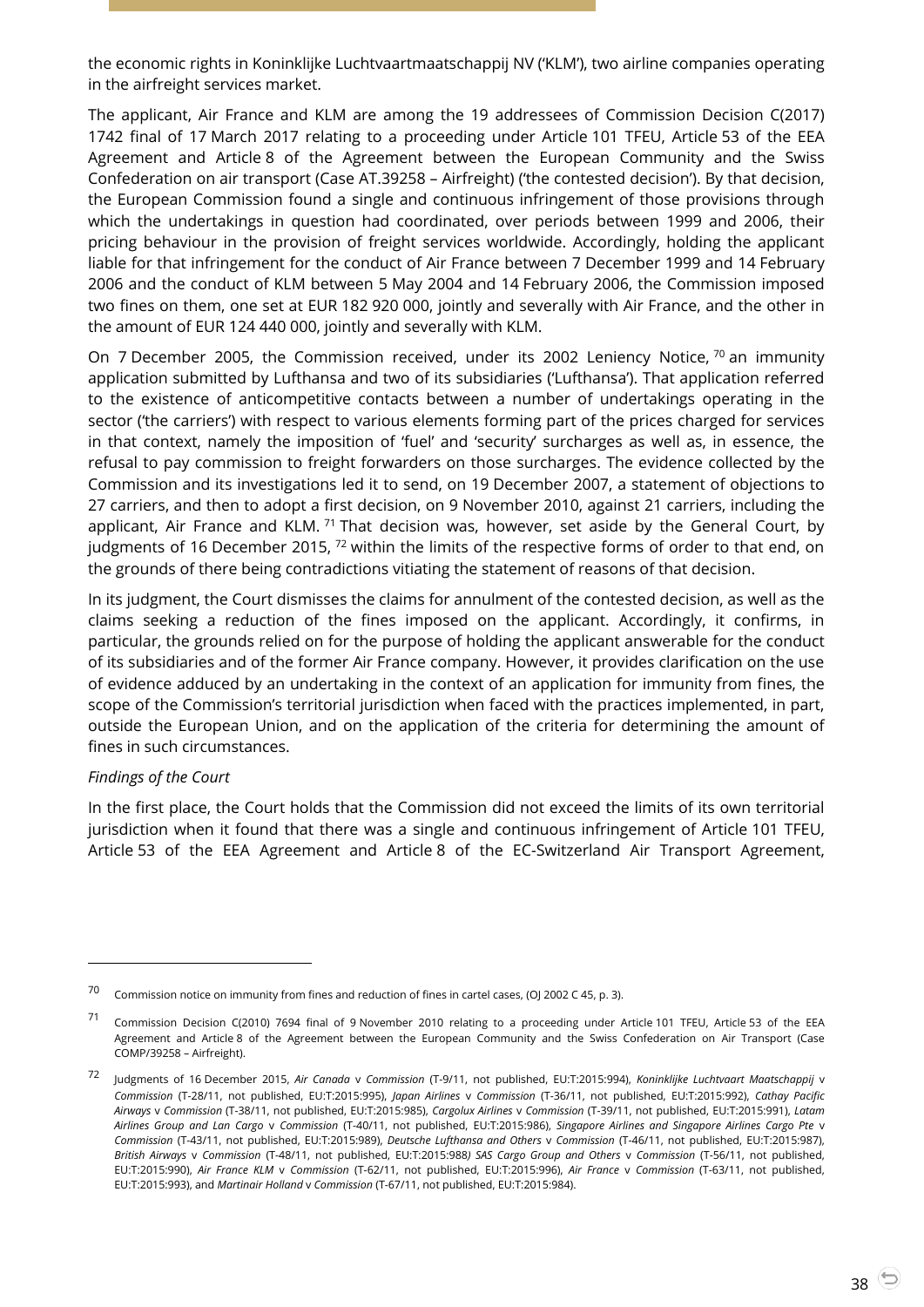according to the routes concerned, and within the territorial and temporal limits described in the contested decision. <sup>73</sup>

In the second place, the Court finds that the Commission cannot be criticised by the Court for having imputed the unlawful practices of Air France and KLM to the applicant. First, it states that the applicant could be held liable for the unlawful practices of the former Air France company and, as from 5 May 2004, for those of KLM, that being the date when KLM was acquired by the former Air France company. According to the Court, the applicant and the former Air France company are one and the same legal person, the latter having 'become' the first on 15 September 2004, by its being transformed into a holding company, accompanied by a change of name and corporate purpose.

As regards Air France's practices after that date, first, the Court recalls that the applicant's holding of all the capital and voting rights associated with its subsidiary's shares made it possible to presume that it exercised decisive influence over its subsidiary. The Commission set out to the requisite legal standard, and without making any error, the reasons why none of the evidence put forward by the applicant was sufficient to rebut that presumption. Second, the Commission was entitled to rely on a series of factors establishing that the applicant exercised decisive influence over Air France, namely the applicant's powers of management, guidance and control over its operations, the existence of a structure which was common to Air France and KLM as regards specifically freight and the number of directors' functions being combined across the applicant and Air France.

As regards KLM, the Commission did not rely on the presumption that decisive influence was exercised, but was able to rely on factors comparable to those used against Air France in order to conclude that KLM did not act autonomously on the market.

In the third place, in response to the applicant's plea by which it argued that the evidence adduced by Lufthansa in the context of its application for immunity from fines ought to have been removed from the file on the ground that Lufthansa was ineligible for such immunity given that its unlawful conduct was alleged to be continuing, the Court observes that the conditions for granting immunity from fines do not concern the lawfulness of the collection of evidence upon which, as appropriate, the Commission's ability to use it depends. In any event, the Court observes that making the use of evidence adduced in the context of an immunity application subject to compliance with those conditions would undermine the practical effect of the leniency procedure.

In the fourth place, the Court examines the applicant's objections to the determination of the amount of the fines imposed upon it by the Commission, in particular those concerning the taking into account, by the Commission, of the gravity and the duration of the single and continuous infringement, in the circumstances described in the 2006 Guidelines.<sup>74</sup> In that regard, first, the choice of a gravity factor of 16%, on a scale of 0 to 30% is found not to be an error. On the one hand, such a gravity factor is very favourable to the applicant in view of the gravity inherent in the practices at issue, which must be characterised as an agreement or horizontal pricing practice. On the other hand, the applicant either had not challenged or had not succeeded in calling into question the three additional factors on which the Commission had relied in determining the gravity factor, namely the combined market shares of the carriers at issue, the geographic scope of the single and continuous infringement and the implementation of the practices at issue. Second, in so far as the applicant relied on the lack of sufficient evidence establishing Air France's uninterrupted involvement in the infringement for the duration of the period under consideration, the Court finds an absence of direct evidence concerning the continuation of collusive contacts during the infringement period of 11 months and 13 days. Nonetheless, in the absence of any public distancing by Air France or any evidence that it had resumed fair and independent competitive conduct on the market during that period, the Court points out that such circumstances cannot be regarded as an interruption to its

<sup>73</sup> See, in that regard, the presentation of the judgment of 30 March 2022, *Japan Airlines* <sup>v</sup>*Commission* (T-340/17).

<sup>74</sup> Guidelines on the method of setting fines imposed pursuant to Article 23(2)(a) of Regulation No 1/2003 (OJ 2006 C 210, p. 2).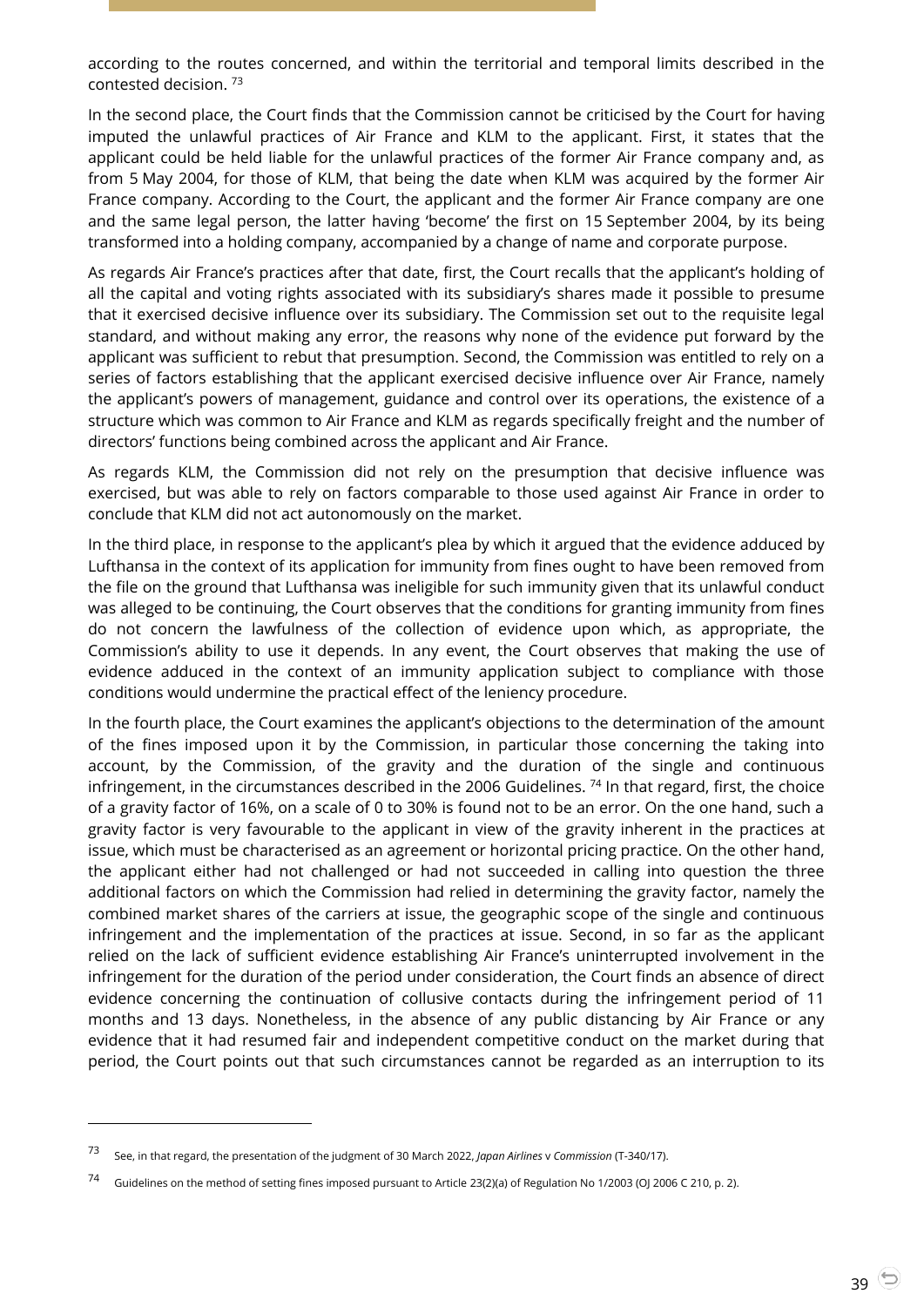participation in the single and continuous infringement, but are rather explained by the nature of that infringement and by the functioning of the freight market and the cartel in question.

<span id="page-39-0"></span>Lastly, the Court rejects the form of order seeking the reduction of the fines imposed without departing from the calculation method followed by the Commission in the contested decision.

#### **Judgment of the General Court (Fourth Chamber, Extended Composition) of 30 March 2022, Japan Airlines v Commission, T-340/17**

[Link to the complete text of the judgment](https://curia.europa.eu/juris/document/document.jsf?text=&docid=256866&pageIndex=0&doclang=en&mode=lst&dir=&occ=first&part=1&cid=4692453)

Competition – Agreements, decisions and concerted practices – Market for airfreight – Decision finding an infringement of Article 101 TFEU, Article 53 of the EEA Agreement and Article 8 of the Agreement between the European Community and the Swiss Confederation on Air Transport – Coordination of elements of the price of airfreight services (fuel surcharge, security surcharge, payment of commission on surcharges) – Exchange of information – Territorial jurisdiction of the Commission – Article 266 TFEU – Limitation period – Rights of the defence – Non-discrimination – Single and continuous infringement – Amount of the fine – Value of sales – Gravity of the infringement – Additional amount – Mitigating circumstances – Encouragement of the anticompetitive conduct by public authorities – Substantially limited involvement – Proportionality – Unlimited jurisdiction

The applicant, Japan Airlines Co. Ltd, formerly Japan Airlines International Co. Ltd, is an air transport company, one of whose divisions, JAL Cargo, provides airfreight services. At the material time, the applicant was a subsidiary of Japan Airlines Corp., which has been absorbed by the applicant, its legal successor.

The applicant is one of the 19 addressees of Commission Decision C(2017) 1742 final of 17 March 2017 relating to a proceeding under Article 101 [TFEU], Article 53 of the EEA Agreement and Article 8 of the Agreement between the European Community and the Swiss Confederation on Air Transport (Case AT.39258 – Airfreight) ('the contested decision'). By that decision, the European Commission found that there had been a single and continuous infringement of those provisions by which the undertakings in question had coordinated, over periods between 1999 and 2006, their behaviour as regards the pricing of freight services worldwide. It imposed a fine of EUR 35 700 000 on the applicant for its participation in that infringement.

On 7 December 2005, the Commission had received, under its 2002 Leniency Notice, <sup>75</sup> an application for immunity lodged by Lufthansa and two of its subsidiaries. That application referred to the existence of anticompetitive contacts between a number of undertakings operating on the airfreight market ('the carriers') with respect to various elements forming part of the prices charged for services provided on that market, namely the imposition of 'fuel' and 'security' surcharges and, in essence, the refusal to grant freight forwarders a discount on those surcharges. On 19 December 2007, the evidence gathered by the Commission and its investigations led it to address a statement of objections to 27 carriers, then to adopt, on 9 November 2010, an initial decision  $^{76}$  against 21 carriers, including the applicant. That decision was, however, annulled by the General Court, by judgments of

<sup>75</sup> Notice on immunity from fines and reduction of fines in cartel cases (OJ 2002 C 45, p. 3).

<sup>76</sup> Commission Decision C(2010) 7694 final of 9 November 2010 relating to a proceeding under Article 101 [TFEU], Article 53 of the EEA Agreement and Article 8 of the Agreement between the European Community and the Swiss Confederation on Air Transport (Case COMP/39258 – Airfreight).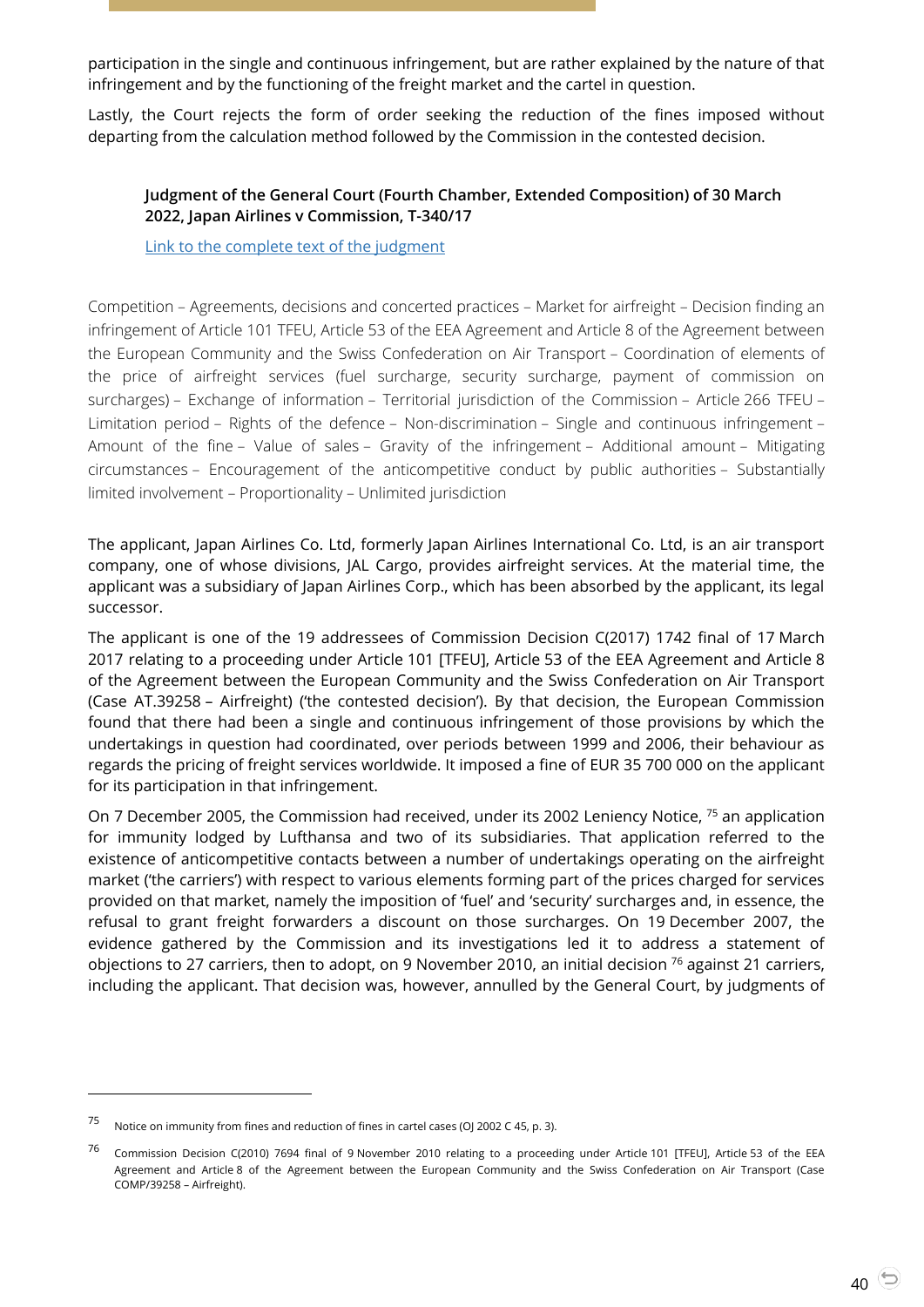16 December 2015, <sup>77</sup> within the limits of the respective claims for annulment to that end, on account of contradictions vitiating the statement of reasons for that decision.

In its judgment, the Court upholds in part the claim for annulment of the contested decision, as well as the claim for a reduction in the amount of the fine imposed on the applicant. Thus, it finds an infringement of the rules on limitation periods for the imposition of penalties for infringements of the competition rules, while validating the analysis by which the Commission established the existence of a single and continuous infringement affecting several types of air routes and providing clarifications as to the extent of the Commission's territorial jurisdiction in the case of practices implemented in part outside the European Union, and as to the application of the criteria for determining the amount of fines in such circumstances.

#### *Findings of the Court*

l

In the first place, the Court examines the plea alleging a lack of jurisdiction on the part of the Commission to find and penalise an infringement of Article 101 TFEU and Article 53 of the EEA Agreement on routes from third countries to the European Economic Area (EEA). In that regard, the Court recalls that the Commission has jurisdiction to find and penalise conduct adopted outside the territory of the European Union or the EEA, provided that such conduct was implemented in that territory or that it was foreseeable that such conduct would have an immediate and substantial effect in that territory. In the present case, the Commission was entitled to consider that it had jurisdiction in the light of the qualified effects of the infringement at issue. More specifically, the inherent harmfulness of a horizontal price-fixing agreement or practice, such as the infringement at issue, from which its classification as a restriction of competition by 'object' stems, relieved the Commission of the need to examine its actual effects within the EEA. Furthermore, the Court could not find fault with the Commission's acceptance of the foreseeable, immediate and substantial nature of the effects of the conduct at issue within the EEA, which results from the passing on, by the freight forwarders called upon to pay the increased cost of airfreight services on the routes concerned, of the corresponding additional cost to shippers, which the normal operation of the market makes it possible reasonably to expect and which is itself liable to contribute to an increase in the price of goods imported into the EEA.

In the second place, the Court rejects the plea, raised of its own motion, alleging a lack of jurisdiction on the part of the Commission to find and penalise an infringement of Article 53 of the EEA Agreement on routes between Switzerland, on the one hand, and Iceland and Norway, on the other. According to the Court, it is apparent from both the operative part and the grounds of the contested decision that the Commission did not find any infringement of that provision on those routes.

In the third place, the Court ascertains whether the expiry of the limitation period  $^{78}$  precluded the Commission from exercising its power to impose penalties, as the applicant maintains. In so far as the contested decision imputed the infringement at issue to the applicant as regards routes not mentioned in the operative part of the Decision of 9 November 2010, the Court draws a distinction between, on the one hand, the routes set out in the operative part of that decision, in respect of which the applicant's action against that decision was liable to have suspensive effect on the limitation period, and, on the other hand, the routes referred to in the operative part of the contested decision

<sup>77</sup> Judgments of 16 December 2015, *Air Canada* <sup>v</sup>*Commission* (T-9/11, not published, EU:T:2015:994), *Koninklijke Luchtvaart Maatschappij* <sup>v</sup> *Commission* (T-28/11, not published, EU:T:2015:995), *Japan Airlines* v *Commission* (T-36/11, not published, EU:T:2015:992), *Cathay Pacific Airways* v *Commission* (T-38/11, not published, EU:T:2015:985), *Cargolux Airlines* v *Commission* (T-39/11, not published, EU:T:2015:991), *Latam Airlines Group and Lan Cargo* v *Commission* (T-40/11, not published, EU:T:2015:986), *Singapore Airlines and Singapore Airlines Cargo Pte* v *Commission* (T-43/11, not published, EU:T:2015:989), *Deutsche Lufthansa and Others* v *Commission* (T-46/11, not published, EU:T:2015:987), *British Airways* v *Commission* (T-48/11, not published, EU:T:2015:988), *SAS Cargo Group and Others* v *Commission* (T-56/11, not published, EU:T:2015:990), *Air France-KLM* v *Commission* (T-62/11, not published, EU:T:2015:996), *Air France* v *Commission* (T-63/11, not published, EU:T:2015:993), and *Martinair Holland* v *Commission* (T-67/11, not published, EU:T:2015:984).

<sup>&</sup>lt;sup>78</sup> That is, in the present case, the period referred to in Article 25(5) and (6) of Regulation No 1/2003, which is 10 years from the day on which the infringement ceased.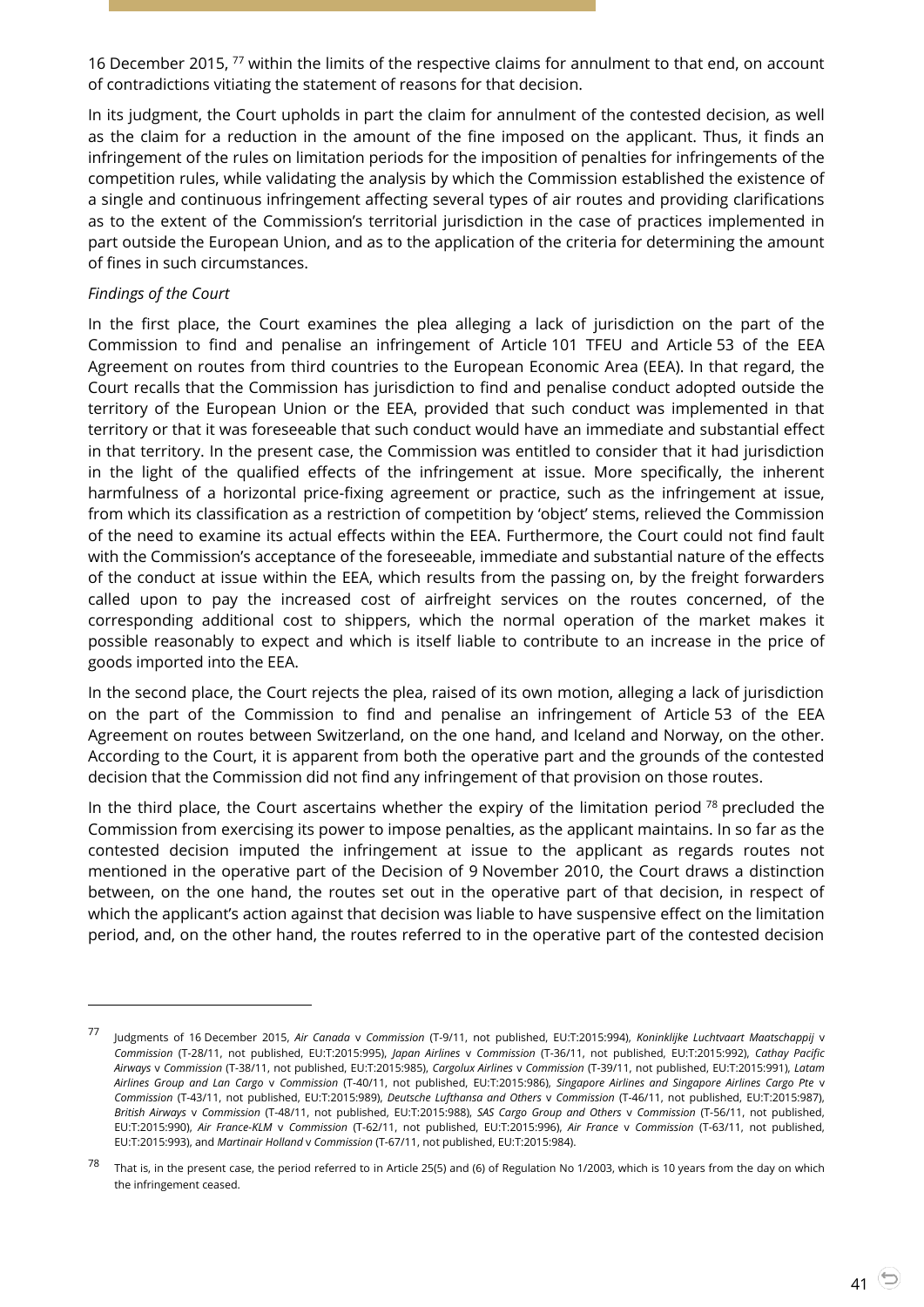alone, in this case intra-EEA routes and EU-Switzerland routes, in respect of which no ground for extending the limitation period applies. As regards the latter routes, it should be noted that the contested decision was adopted more than 10 years after the conduct at issue ceased, so that the applicant is entitled to rely on the expiry of the limitation period in relation to those routes, without, however, being able to claim, on that basis, that the contested decision should be annulled in its entirety.

In the fourth place, in response to the applicant's complaints that the Commission found it liable for the infringement at issue on routes on which it does not operate or which it is not allowed to operate, the Court emphasises that the imputation to an undertaking of the anticompetitive conduct comprising a single infringement in which it did not participate directly requires the existence of an overall plan pursuing a common objective, the intentional contribution of the undertaking concerned to that plan and its awareness (proved or presumed) of that conduct. Since those conditions were satisfied in the present case, the Commission was entitled to find the applicant liable for the single and continuous infringement in so far as it related to routes between the EEA and third countries except Japan, irrespective of its possible status as a potential competitor on those routes.

In the fifth place, the Court examines the applicant's complaints concerning the determination of the amount of the fine imposed on it, in particular those relating to the determination of the value of sales and the gravity factor in the circumstances described in the 2006 Guidelines.<sup>79</sup> In that regard, the Court does not fault the Commission for determining the value of sales by reference to the turnover generated by the sale of freight services, rather than by reference solely to the revenues derived from the surcharges at issue. According to the Court, the value of sales must reflect the price charged to customers for freight services, in respect of which surcharges are but one element. Furthermore, the choice of a gravity factor of 16%, on a scale of 0 to 30%, is deemed free of error. First, such a gravity factor is highly favourable to the applicant in the light of the gravity inherent in the practices at issue. Second, the applicant had not disputed any of the three additional factors on which the Commission had relied in order to determine the gravity factor, namely the combined market share of the carriers at issue, the geographic scope of the single and continuous infringement and the implementation of the practices at issue. Lastly, in so far as the applicant claimed that the general 15% reduction granted to it on account of mitigating circumstances was insufficient in the light of the specificities of the Japanese regulatory regime, the Court held its line of argument to be insufficiently substantiated.

In the last place, the Court exercises its unlimited jurisdiction to rule on the claim for a reduction in the amount of the fine imposed. Without departing from the method of calculation used by the Commission in the contested decision, it thus draws the necessary inferences from its conclusions, in particular with regard to the expiry of the limitation period in respect of the practices relating to intra-EEA routes and EU-Switzerland routes. The Court then accepts the limited nature of the applicant's involvement in the single and continuous infringement and, accordingly, the application of an additional reduction on that ground. Consequently, the amount of the fine imposed on the applicant, set at EUR 35 700 000 by the Commission, is reduced to EUR 28 875 000.

<sup>79</sup> Guidelines on the method of setting fines imposed pursuant to Article 23(2)(a) of Regulation No 1/2003 (OJ 2006 C 210, p. 2).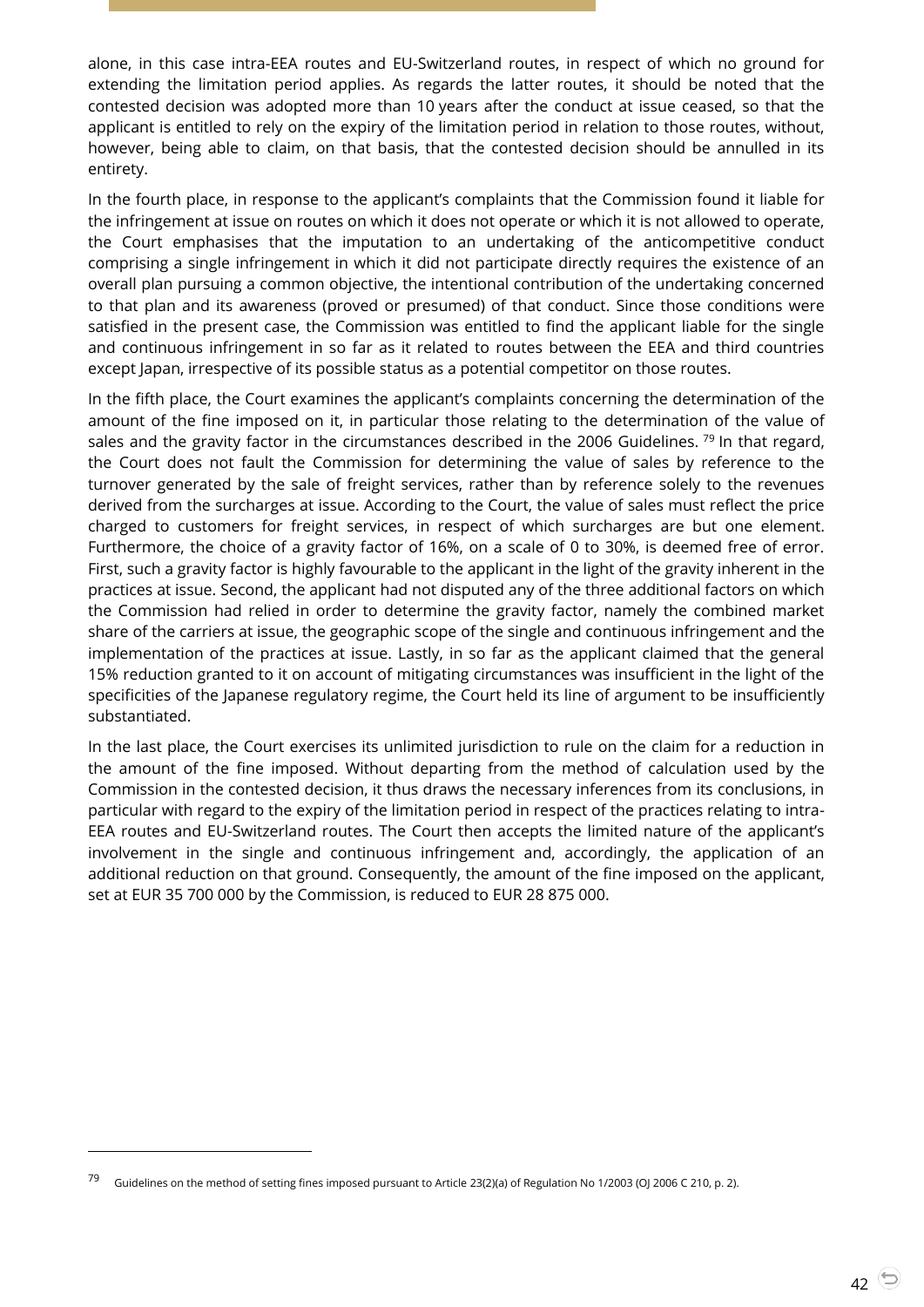#### <span id="page-42-0"></span>**Judgment of the General Court (Fourth Chamber, Extended Composition) of 30 March 2022, British Airways v Commission, T-341/17**

[Link to the complete text of the judgment](https://curia.europa.eu/juris/document/document.jsf?text=&docid=256873&pageIndex=0&doclang=en&mode=lst&dir=&occ=first&part=1&cid=4692532)

Competition – Agreements, decisions and concerted practices – Market for airfreight – Decision finding an infringement of Article 101 TFEU, Article 53 of the EEA Agreement and Article 8 of the Agreement between the European Community and the Swiss Confederation on Air Transport – Coordination of elements of the price of air freight services (fuel surcharge, security surcharge, payment of commission on surcharges) – Exchange of information – Territorial jurisdiction of the Commission – Obligation to state reasons – Article 266 TFEU – State coercion – Single and continuous infringement – Amount of the fine – Value of sales – Duration of participation in the infringement – Mitigating circumstances – Encouragement of anticompetitive conduct by public authorities – Unlimited jurisdiction

#### The applicant, British Airways plc, is an air transport company operating in the market for airfreight.

It is one of the 19 addressees of Commission Decision C(2017) 1742 final of 17 March 2017 relating to a proceeding under Article 101 [TFEU], Article 53 of the EEA Agreement and Article 8 of the Agreement between the European Community and the Swiss Confederation on Air Transport (Case AT.39258 – Airfreight) ('the contested decision'). By that decision, the European Commission found that there had been a single and continuous infringement of those provisions whereby the undertakings in question had coordinated, during periods between 1999 and 2006, their pricing behaviour in the provision of freight services on a global basis. It imposed a fine of EUR 104 040 000 on the applicant for its participation in that infringement.

On 7 December 2005, the Commission received, under its 2002 Leniency Notice, <sup>80</sup> an application for immunity lodged by Lufthansa and two of its subsidiaries. That application mentioned that there were anticompetitive contacts between a number of undertakings operating on the airfreight market ('the carriers') with respect to various elements forming part of the prices charged for services on that market, namely the imposition of 'fuel' and 'security' surcharges and, in essence, the refusal to grant freight forwarders a discount on those surcharges. The evidence gathered by the Commission and its investigations led it to address, on 19 December 2007, a statement of objections to 27 carriers and subsequently to adopt, on 9 November 2010, against 21 carriers including the applicant, an initial decision. <sup>81</sup> However, that decision was annulled by the General Court by judgments of 16 December 2015, <sup>82</sup> within the limit of the respective claims for annulment to that end, on account of contradictions vitiating the statement of reasons for that decision.

<sup>80</sup> Notice on immunity from fines and reduction of fines in cartel cases (OJ 2002 C 45, p. 3).

<sup>81</sup> Commission Decision C(2010) 7694 final of 9 November 2010 relating to a proceeding under Article 101 [TFEU], Article 53 of the EEA Agreement and Article 8 of the Agreement between the European Community and the Swiss Confederation on Air Transport (Case COMP/39258 – Airfreight) ('the initial decision').

<sup>82</sup> Judgments of 16 December 2015, *Air Canada* <sup>v</sup>*Commission* (T-9/11, not published, EU:T:2015:994), *Koninklijke Luchtvaart Maatschappij* <sup>v</sup> *Commission* (T-28/11, not published, EU:T:2015:995), *Japan Airlines* v *Commission* (T-36/11, not published, EU:T:2015:992), *Cathay Pacific Airways* v *Commission* (T-38/11, not published, EU:T:2015:985), *Cargolux Airlines* v *Commission* (T-39/11, not published, EU:T:2015:991), *Latam Airlines Group and Lan Cargo* v *Commission* (T-40/11, not published, EU:T:2015:986), *Singapore Airlines and Singapore Airlines Cargo Pte* v *Commission* (T-43/11, not published, EU:T:2015:989), *Deutsche Lufthansa and Others* v *Commission* (T-46/11, not published, EU:T:2015:987), *British Airways* v *Commission* (T-48/11, not published, EU:T:2015:988), *SAS Cargo Group and Others* v *Commission* (T-56/11, not published, EU:T:2015:990), *Air France-KLM* v *Commission* (T-62/11, not published, EU:T:2015:996), *Air France* v *Commission* (T-63/11, not published, EU:T:2015:993), and *Martinair Holland* v *Commission* (T-67/11, not published, EU:T:2015:984).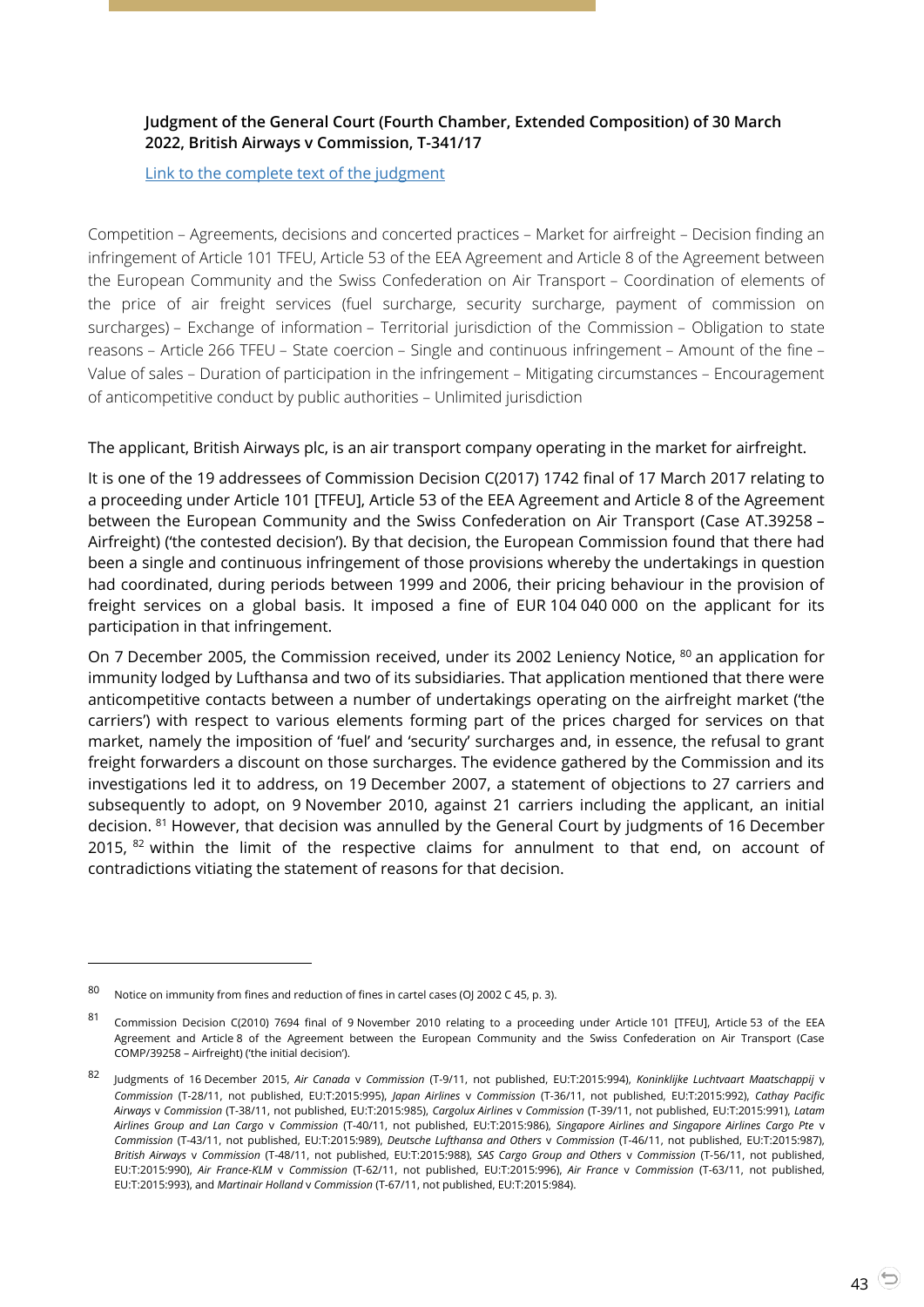Taking the view, in essence, that the General Court had erred in law by taking refuge behind the prohibition on ruling *ultra petita* in order to limit the scope of the annulment that it had thus ordered after finding of its own motion a defective statement of reasons vitiating the initial decision in its entirety, the applicant brought an appeal against the judgment delivered against it. By judgment of 14 November 2017, <sup>83</sup> the Grand Chamber of the Court of Justice dismissed that appeal as unfounded in its entirety.

Ruling on the action brought by the applicant against the contested decision in so far as it concerns the applicant, the General Court upholds in part the claim for annulment of the contested decision, as well as the claim for a reduction of the amount of the fine imposed on the applicant. More specifically, it annuls the contested decision so far as concerns the finding that the applicant participated in the component of the infringement relating to the refusal to pay commission, regarding that finding as insufficiently substantiated, and consequently reduces the amount of the fine in the light of the limited nature of the applicant's participation in the infringement. By contrast, called upon to rule on the requirements arising from the obligation to adopt the necessary measures to comply with a judgment following the annulment of a decision finding an infringement of EU competition rules, the General Court holds that the Commission was entitled, without warranting criticism from the applicant, to impose a fine on the applicant also on the basis of the findings of infringement made in the operative part of the initial decision, in so far as they had not been disputed and had therefore become final.

#### *Assessment of the General Court*

l

In the first place, the General Court holds that the Commission did not exceed the limits of its own territorial jurisdiction when it found that there had been a single and continuous infringement of Article 101 TFEU and Article 53 of the EEA Agreement, affecting flights on 'inbound' air routes, understood as routes from airports in third countries to those in Member States of the European Union or other States party to the European Economic Area which are not members of the European Union, within the periods referred to in the contested decision.

In the second place, the General Court rejects the plea, raised of its own motion, alleging lack of jurisdiction on the part of the Commission to find and penalise an infringement of Article 53 of the EEA Agreement on routes between Switzerland, on the one hand, and Norway and Iceland, on the other. That plea is unfounded, since it is apparent from the operative part of the contested decision that the Commission did not find any infringement of that provision on those routes.

In the third place, the General Court examines the applicant's complaints seeking to dispute the procedures for complying with the judgment annulling the decision concerning the applicant. In that regard, the General Court notes, in particular, that the scope of a judgment annulling a measure must be assessed in the light of the limits of the dispute set by the applicant in the form of order sought. In those circumstances, the General Court concludes that the Commission was entitled to find, without contradicting itself or failing to comply with its obligation to adopt the necessary measures to comply with the judgment, in respect of the applicant, that there was no need to alter findings of infringement which had not been disputed by the applicant and which it could therefore regard as definitive in respect of the applicant, even if the co-perpetrators of the infringements at issue were not strictly the same. It is therefore to no avail that the applicant criticises the approach adopted by the Commission that led the Commission to impose on it a fine which did not relate exclusively to the findings of infringement made in the contested decision. In that regard, the General Court also states that, contrary to what the applicant submits, the appeal that the applicant brought in order to dispute the limitation in respect of it of the annulment of the contested decision in no way affects the validity of the approach thus adopted by the Commission, since that appeal had no suspensive effect and, in

<sup>83</sup> Judgment of 14 November 2017, *British Airways* <sup>v</sup>*Commission* (C-122/16 P, EU:C:2017:861).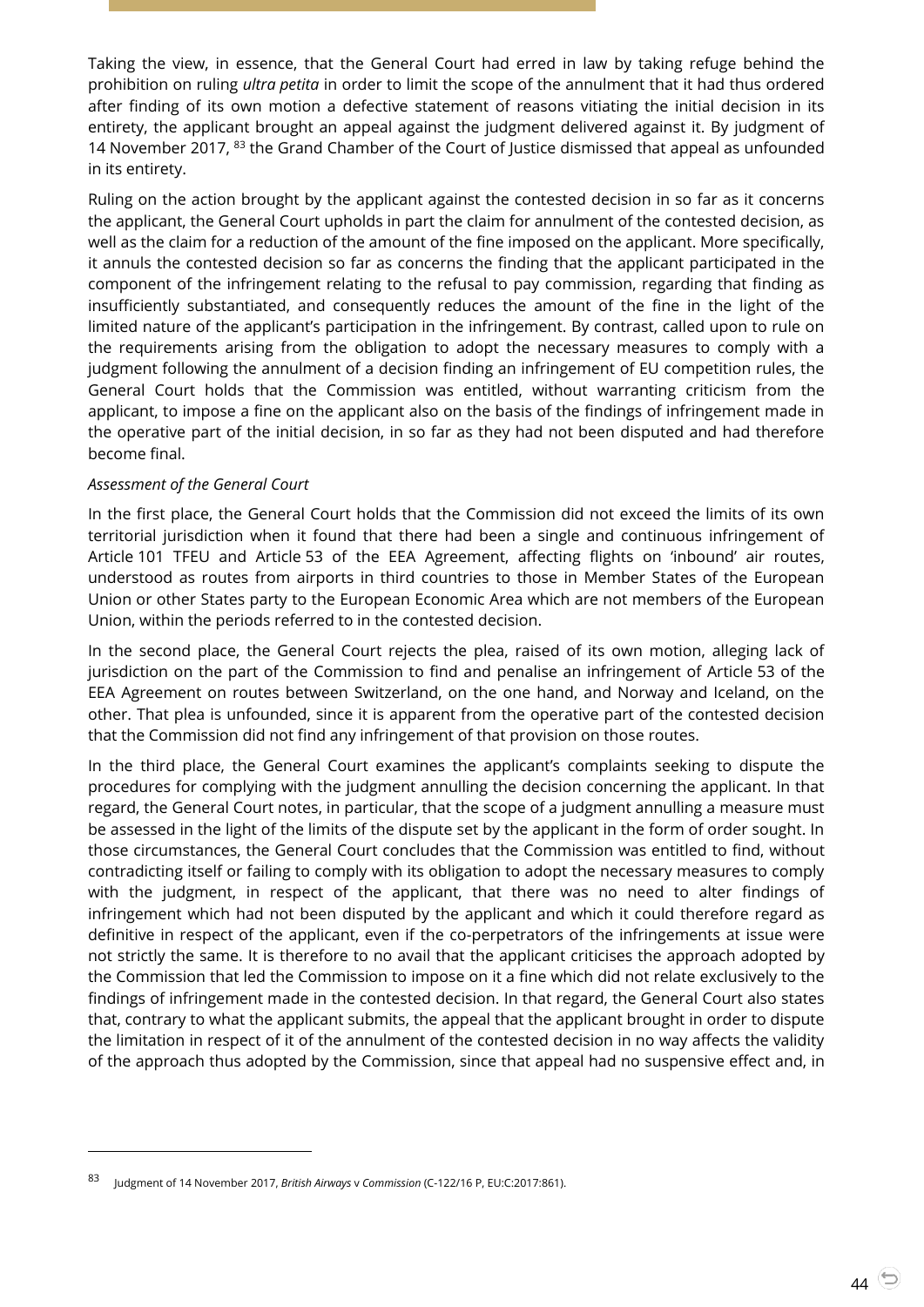any event, was not capable of extending the scope of the form of order sought that circumscribed the subject matter of the dispute.

In the fourth place, the General Court also examines the complaints seeking, in essence, to dispute the conclusions drawn by the Commission from the examination of the regulatory schemes of various third countries, as well as the adequacy of the reasons given in that regard, concluding that those complaints are not well founded. First of all, the General Court holds that the principles governing the State-coercion defence apply both to the regulations of Member States and to those of third countries and that the burden of proof lies with the party relying on that defence. Next, the Commission was legitimately entitled to conclude that the applicant had failed to prove that it had acted under duress from the schemes concerned. Lastly, in so far as the examination of those schemes led the Commission to accept that they could have encouraged the applicant's unlawful conduct, justifying its granting the applicant the benefit of mitigating circumstances by applying a general reduction, the Commission duly explained why it chose the rate of 15% applied for that purpose.

In the fifth place, in so far as the Commission concluded that the applicant participated in an infringement relating to the refusal to grant discounts, the General Court finds, however, that the evidence relied on by the Commission as a basis for that conclusion is insufficient and, consequently, annuls the contested decision in so far as it finds that the applicant participated in that component of the infringement.

In the sixth place, the General Court examines the applicant's complaints concerning the determination of the amount of the fine that the Commission imposed on it, in particular those concerning the calculation of the reduction granted under the leniency programme. In that regard, it notes that the 2002 Leniency Notice makes the grant of a reduction of the fine conditional, inter alia, on the submission of conclusive evidence representing significant added value – for the purpose of establishing the facts in question – with respect to the evidence already in the Commission's possession. Following an in-depth examination of the items of evidence adduced by the applicant – the value of which, in the applicant's view, was disregarded by the Commission – the General Court finds, however, that it was by means of a fair assessment of the value of each of those items of evidence that the Commission could conclude that their added value was inadequate. In any event, the applicant cannot reasonably rely on the principle of equal treatment in order to dispute the less favourable treatment to which it claims to have been subject as compared to the treatment applied to other carriers to which the contested decision is addressed, given that those carriers were not in a situation comparable to its own.

In the seventh and last place, the General Court makes use of its unlimited jurisdiction to rule on the claims for a reduction of the amount of the fines imposed. Without departing from the method of calculation used by the Commission in the contested decision, the General Court draws, on that basis, the conclusions from the partial annulment of the contested decision in so far as that decision found that the applicant had participated in the component of the infringement relating to the refusal to grant discounts. Consequently, the amount of the fine imposed on the applicant, set at EUR 104 040 000 by the Commission, is reduced to EUR 84 456 000.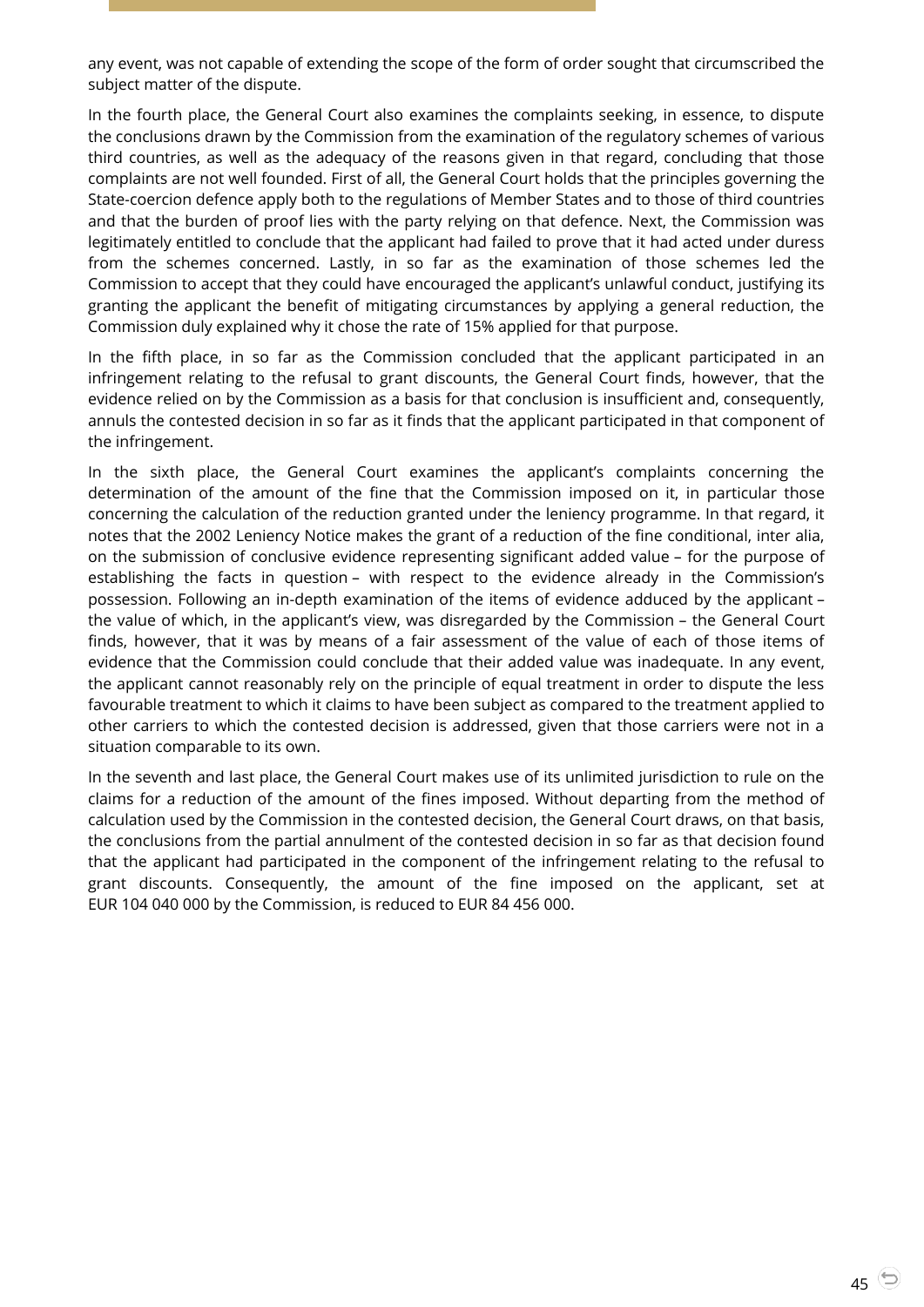#### <span id="page-45-0"></span>**Judgment of the General Court (Fourth Chamber, Extended Composition) of 30 March 2022, Singapore Airlines and Singapore Airlines Cargo v Commission, T-350/17**

[Link to the complete text of the judgment](https://curia.europa.eu/juris/document/document.jsf?text=&docid=256877&pageIndex=0&doclang=en&mode=lst&dir=&occ=first&part=1&cid=4692605)

Competition – Agreements, decisions and concerted practices – Market for airfreight – Decision finding an infringement of Article 101 TFEU, Article 53 of the EEA Agreement and Article 8 of the Agreement between the European Community and Switzerland on Air Transport – Coordination of elements of the price of airfreight services (fuel surcharge, security surcharge, payment of commission on surcharges) – Exchange of information – Territorial jurisdiction of the Commission – *Ne bis in idem* principle – State coercion – Single and continuous infringement – Amount of the fine – Value of sales – Gravity of the infringement – Unlimited jurisdiction

The applicants are Singapore Airlines Ltd and its subsidiary Singapore Airlines Cargo Pte Ltd. Singapore Airlines Cargo Pte Ltd is active in the airfreight services market.

They are among the 19 addressees of Commission Decision C(2017) 1742 final of 17 March 2017 relating to a proceeding under Article 101 TFEU, Article 53 of the EEA Agreement and Article 8 of the Agreement between the European Community and the Swiss Confederation on Air Transport (Case AT.39258 – Airfreight) ('the contested decision'). By that decision, the European Commission found that there had been a single and continuous infringement of those provisions by which the undertakings in question had coordinated, over periods between 1999 and 2006, their pricing behaviour for the provision of freight services worldwide. It imposed a fine of EUR 74 800 000 on the applicants for their participation in that infringement.

On 7 December 2005, the Commission received an application for immunity under the 2002 Leniency Notice, <sup>84</sup> lodged by Lufthansa and two of its subsidiaries. That application referred to the existence of anticompetitive contacts between a number of undertakings operating in the airfreight market ('the carriers') with respect to various elements forming part of the prices charged for services on that market, namely the imposition of 'fuel' and 'security' surcharges and, in essence, the refusal to grant freight forwarders a discount on those surcharges. The evidence gathered by the Commission and its investigations led it to send a statement of objections to 27 carriers on 19 December 2007 and then to adopt a first decision against 21 carriers, including the applicants, on 9 November 2010. <sup>85</sup> However, that decision was annulled by the General Court, by judgments of 16 December 2015, <sup>86</sup> within the limits of the respective claims for annulment to that end, due to contradictions in the statement of reasons for that decision.

<sup>84</sup> Notice on immunity from fines and reduction of fines in cartel cases (OJ 2002 C 45, p. 3).

<sup>85</sup> Commission Decision C(2010) 7694 final of 9 November 2010 relating to a proceeding under Article 101 TFEU, Article 53 of the EEA Agreement and Article 8 of the Agreement between the European Community and the Swiss Confederation on Air Transport (Case COMP/39258 – Airfreight) ('the initial decision').

<sup>86</sup> Judgments of 16 December 2015, *Air Canada* <sup>v</sup> *Commission* (T-9/11, not published, EU:T:2015:994), *Koninklijke Luchtvaart Maatschappij* <sup>v</sup> *Commission* (T-28/11, not published, EU:T:2015:995), *Japan Airlines* v *Commission* (T-36/11, not published, EU:T:2015:992), *Cathay Pacific Airways* v *Commission* (T-38/11, not published, EU:T:2015:985), *Cargolux Airlines* v *Commission* (T-39/11, not published, EU:T:2015:991), *Latam Airlines Group and Lan Cargo* v *Commission* (T-40/11, not published, EU:T:2015:986), *Singapore Airlines and Singapore Airlines Cargo Pte* v *Commission* (T-43/11, not published, EU:T:2015:989), *Deutsche Lufthansa and Others* v *Commission* (T-46/11, not published, EU:T:2015:987), *British Airways* v *Commission* (T-48/11, not published, EU:T:2015:988), *SAS Cargo Group and Others* v *Commission* (T-56/11, not published, EU:T:2015:990), *Air France KLM* v *Commission* (T-62/11, not published, EU:T:2015:996), *Air France* v *Commission* (T-63/11, not published, EU:T:2015:993), and *Martinair Holland* v *Commission* (T-67/11, not published, EU:T:2015:984).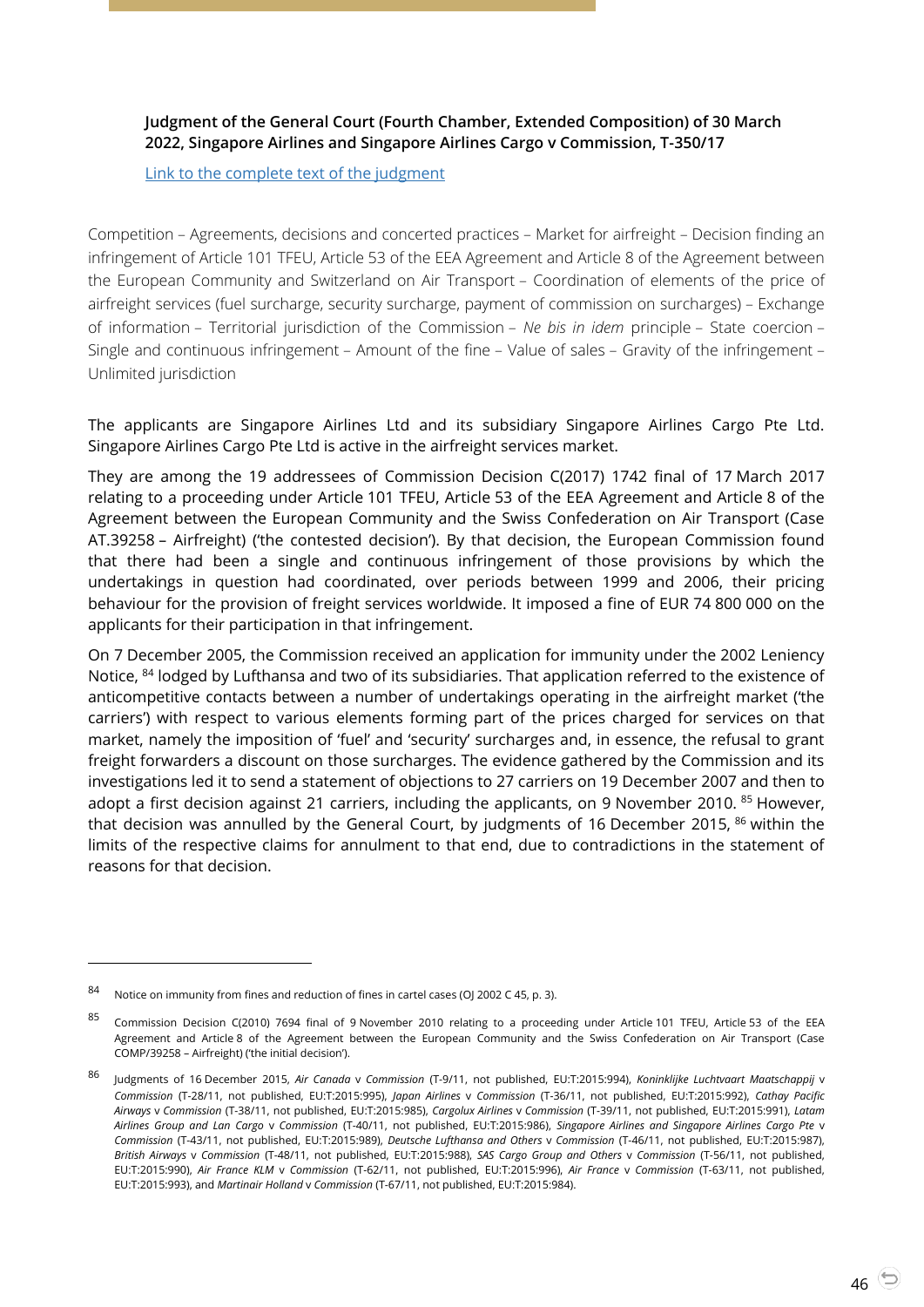In its judgment, the Court rejects the claim for annulment of the contested decision as well as the claim for reduction of the amount of the fine imposed on the applicants. Thus, it endorses the analysis followed by the Commission in order to establish the existence of a single and continuous infringement affecting several types of air routes, as well as the applicants' participation in that infringement, to the extent found in the operative part of the decision at issue. It nevertheless provides clarification on the scope of the principle *ne bis in idem* in proceedings aimed at establishing and, where appropriate, penalising infringements of the competition rules.

#### *Findings of the Court*

In the first place, the Court holds that the Commission did not exceed the limits of its own territorial jurisdiction when it found that there was a single and continuous infringement of Article 101 TFEU and Article 53 of the EEA Agreement, affecting flights on so-called 'inbound' air routes, understood as routes from airports located in third countries to those located in Member States of the European Union or other States party to the European Economic Area which are not members of the European Union within the temporal limits described in the contested decision.

In the second place, the Court rejects the plea, raised of its own motion, alleging a lack of jurisdiction on the part of the Commission to find and penalise an infringement of Article 53 of the EEA Agreement on routes between Switzerland, on the one hand, and Norway and Iceland, on the other. That plea is unfounded, since it is apparent from the operative part of the contested decision that the Commission did not find any infringement of that provision on those routes.

In the third place, the Court examines the applicants' various complaints seeking to dispute, in principle, the existence of a single and continuous infringement in the light of the conduct found in the contested decision.

In that regard, the Court finds, in particular, that, contrary to what is argued by the applicants, the analysis carried out by the Commission in order to establish the existence of the infringement at issue, envisaged as a single and continuous infringement, is not vitiated by any error of law or assessment. First, the Court observes that the factors relied on by the Commission for the purposes of its analysis, relating in particular to the existence of a single anticompetitive objective and the identical nature of the undertakings and services in question, were such as to enable the Commission to classify the conduct at issue as a single infringement. Second, the Court examines in detail the evidence relied on by the Commission in that respect, which leads it to consider, in conclusion, that the applicants failed to establish the errors of assessment which they allege.

As regards, in the fourth place, the finding of the applicants' participation in the single and continuous infringement, the Court examines in turn various pleas and complaints put forward by the applicants seeking to challenge both the finding taken as a whole and various elements of that finding relating to their participation in the various aspects of the infringement at issue, and the scope of that finding, as set out in the operative part of the contested decision.

In that context, the Court examines, in particular, a complaint alleging breach of the principle *ne bis in idem*, which precludes inter alia an undertaking being found liable or proceedings being brought against it afresh on the grounds of anticompetitive conduct for which it has been declared not liable by an earlier decision that can no longer be challenged. In that regard, it observes at the outset, as the applicants do, that the operative part of the contested decision expressly finds that the applicants participated in the infringement at issue by virtue of their conduct in connection with air routes between Member States of the European Union and between those of Member States of the European Union and Switzerland. That finding, although envisaged in the Statement of Objections of 2007, did not appear in the operative part of the initial decision, adopted on 9 November 2010. The Court nevertheless considers that such silence does not amount to a declaration of non-liability in that regard. According to the Court, to hold otherwise would be irreconcilable with various provisions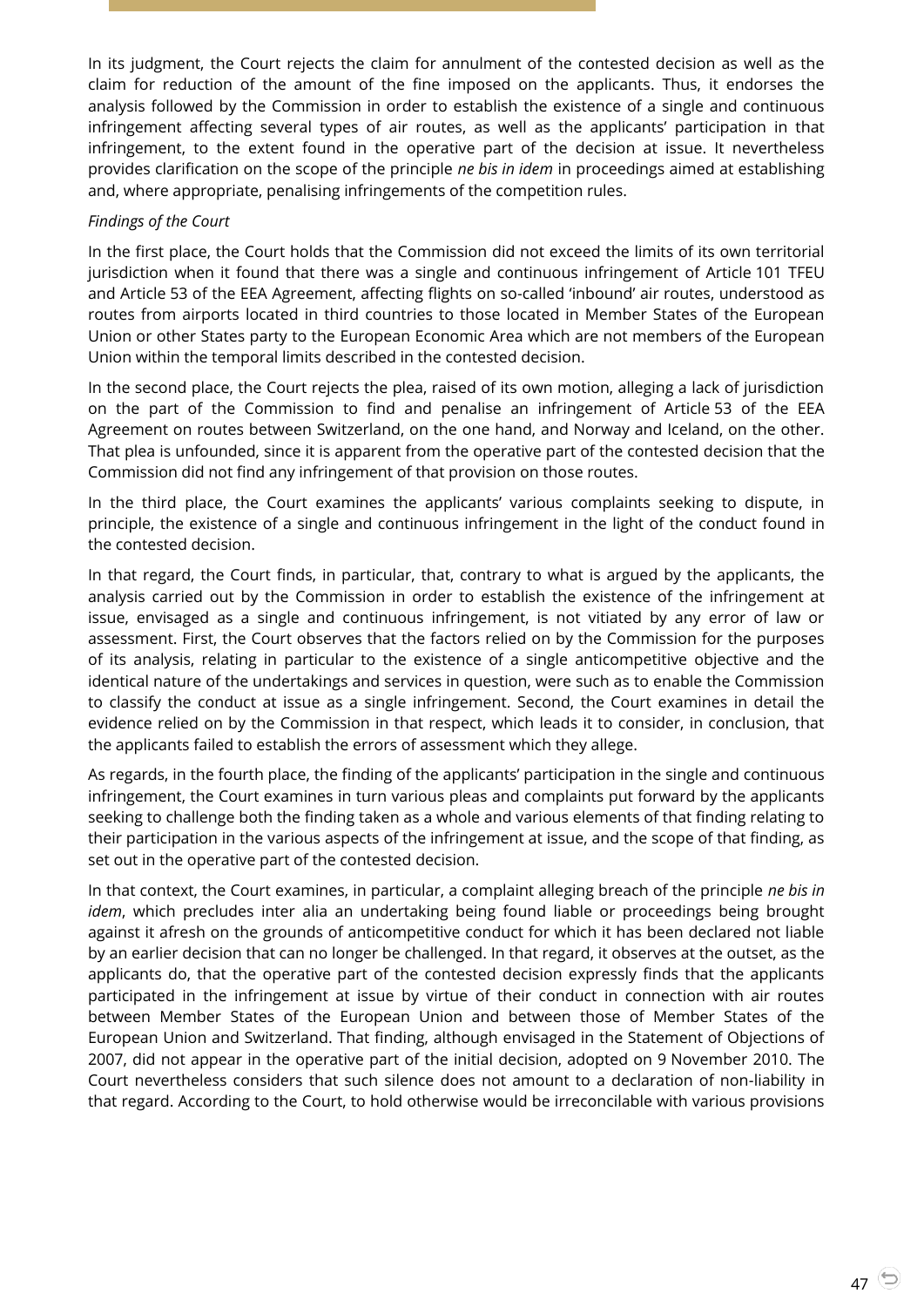and, what is more, with the general scheme of the system relating to the application of the EU competition rules. Thus, first, in the exercise of its prerogatives in competition matters,  $87$  the Commission is not under any obligation to rule on whether or not there has been an infringement of the relevant competition rules, to find and penalise any anticompetitive conduct, or even, in the context of an investigation procedure giving rise to a statement of objections, to rule in the final decision on each objection referred to in that statement. Secondly, from the point of view of the general scheme of Regulation No 1/2003, 88 the Court notes that Article 10 of that regulation provides for a specific legal basis for the adoption of a 'negative' decision on the substance, which is specifically intended to make a finding that Article 101 TFEU does not apply to specific conduct. Furthermore, the Court notes that, according to the case-law, <sup>89</sup> the adoption by a national competition authority of a decision that there are no grounds for action under the second paragraph of Article 5 of Regulation No 1/2003 does not lead to a declaration of non-liability capable of precluding a subsequent finding of an infringement.

In the present case, given that the initial decision was not adopted on the basis of Article 10 of that regulation, there is nothing to justify regarding it as a declaration of non-liability, even though it amounts, in the circumstances of the present case, to a decision that there were no grounds for action.

In those circumstances, the Court holds that no breach of the principle *ne bis in idem* may be alleged against the Commission.

Lastly, after rejecting the claims for annulment in their entirety, the Court also rejects the claim for reduction of the amount of the fine imposed jointly and severally on the applicants by the Commission. In that regard, considering it appropriate to adhere to the method of calculation used by the Commission in the contested decision, the Court rejects the applicants' complaints concerning the application of that method in the present case.

#### **4.2 State aid**

#### <span id="page-47-1"></span><span id="page-47-0"></span>**Judgment of the General Court (Tenth Chamber, Extended Composition) of 15 December 2021, Oltchim v Commission, T-565/19**

[Link to the complete text of the judgment](https://curia.europa.eu/juris/document/document.jsf?text=&docid=251283&pageIndex=0&doclang=en&mode=lst&dir=&occ=first&part=1&cid=4693771)

l

State aid – Measures taken by Romania to support a petrochemical company – Non-enforcement, accumulation and cancellation of public claims – Action for annulment – Period within which proceedings must be brought – Point from which time starts to run – Article 24(1) of Regulation (EU) 2015/1589 – Interest in bringing proceedings – Existence of one or more measures – State resources – Imputability to the State – Applicability of the private creditor test – Application of the private creditor test – Obligation to state reasons

The financial situation of Oltchim SA, a Romanian undertaking active in the manufacture of petrochemical products, deteriorated progressively over the period from 2007 to 2012.

<sup>87</sup> The Court refers, in the present case, to Article 105(1) TFEU, Article 55(1) of the EEA Agreement, the EC-Switzerland Air Transport Agreement, Regulation No 1/2003 and the implementing provisions of Article 53 of the EEA Agreement and Article 8 of the EC-Switzerland Air Transport Agreement.

<sup>88</sup> Council Regulation (EC) No 1/2003 of 16 December 2002 on the implementation of the rules on competition laid down in Articles [101 and 102 TFEU] (OJ 2003 L 1, p. 1).

<sup>89</sup> See, inter alia, judgment of 3 May 2011, *Tele2 Polska* (C-375/09, EU:C:2011:270, paragraphs 22 to 28).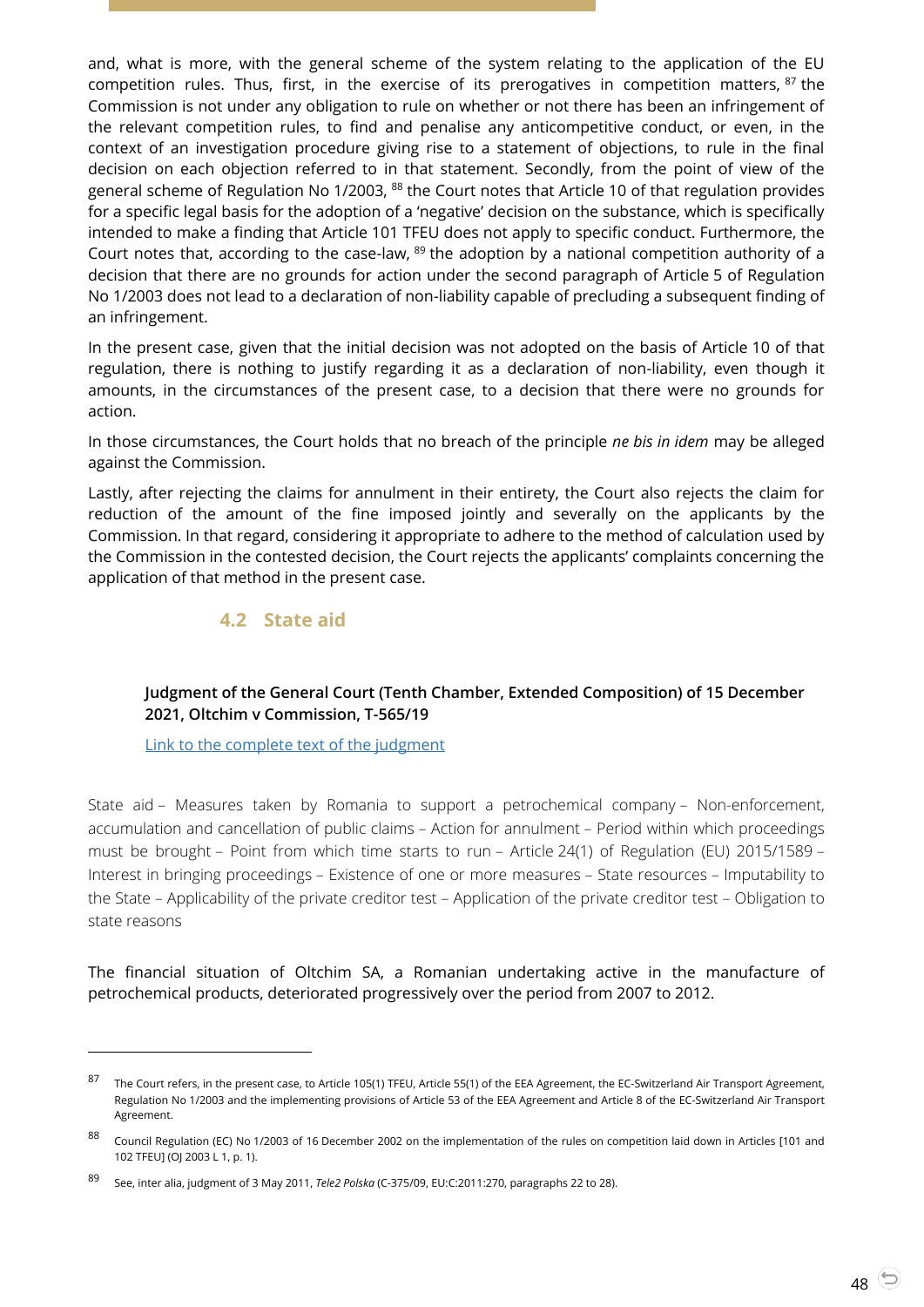In January 2013, Oltchim filed a request for the opening of insolvency proceedings. In the context of those proceedings, Oltchim's creditors, which included both public and private entities, approved a reorganisation plan providing, inter alia, for the partial cancellation of its debt ('the reorganisation plan').

By decision of 17 December 2018<sup>90</sup> ('the contested decision'), the European Commission found that three separate measures adopted in favour of Oltchim, taken together or separately, constituted State aid incompatible with the internal market. The measures addressed by that decision concerned, first, the non-enforcement and further accumulation of debts by the Autoritatea pentru Administrarea Activelor Atatului (State Management Authority, Romania; 'AAAS'), between September 2012 and January 2013, second, the continuation of supplies free of charge during that same period by CET Govora, and, third, the cancellation of debt under the reorganisation plan by AAAS, the Administrația Națională apele Române (National Administration of Romanian waters; 'the ANE') and the undertakings Salrom, Electrica and CET Govora ('the partial cancellation of debt').

Oltchim brought an action for annulment of that decision, which is partially upheld by the Tenth Chamber, Extended Composition, of the General Court. In that context, the Court provides clarification concerning, inter alia, the calculation of the time limit for bringing an action for annulment against a Commission decision terminating a formal investigation procedure in the field of State aid, as well as the assessment of measures consisting in the non-enforcement, accumulation and cancellation of claims under Article 107(1) TFEU.

#### *Findings of the Court*

l

In the first place, the Court rejects the Commission's plea of inadmissibility alleging that the action for annulment brought by Oltchim was out of time.

In that regard, the Commission argued that the time limit to be respected by Oltchim, pursuant to the sixth paragraph of Article 263 TFEU, for bringing its action for annulment began to run not from the date of publication of the contested decision in the *Official Journal*, but from the date on which it became aware of that decision.

On the basis of a literal, contextual and teleological interpretation of the sixth paragraph of Article 263 TFEU, the Court confirms that, contrary to what the Commission claimed, it is the publication in the *Official Journal* of a Commission decision terminating a formal investigation procedure concerning State aid which constitutes the starting point of the period prescribed for the bringing of an action for annulment by a party which is not an addressee of that decision, such as Oltchim, even if that publication does not determine the entry into force or the taking effect of that measure and is not provided for by the FEU Treaty.

As regards the wording of the sixth paragraph of Article 263 TFEU, which provides that actions for annulment must be instituted within two months of the publication of the measure, or of its notification to the plaintiff, or, in the absence thereof, of the day on which it came to the knowledge of the latter, as the case may be, the Court notes that that provision does not in any way suggest that the authors of the Treaty intended to restrict the concept of publication of the act solely to the situation where publication is a precondition for the applicability of the contested measure and is provided for by the FEU Treaty. Furthermore, in view of the context of the sixth paragraph of Article 263 TFEU, namely that it forms part of the rules that aim to guarantee the right of individuals to bring an action before the Courts of the European Union, the latter cannot interpret restrictively the concept of publication of an act which is the subject of an action for annulment. Lastly, the purpose of that provision, which seeks to safeguard legal certainty, requires the date of publication of the measure to be given priority, over the date on which the measure came to the knowledge of the

<sup>90</sup> Decision (EU) 2019/1144 on State aid SA.36086 (2016/C) (ex 2016/NN) implemented by Romania for Oltchim SA (OJ 2019 L 181, p. 13).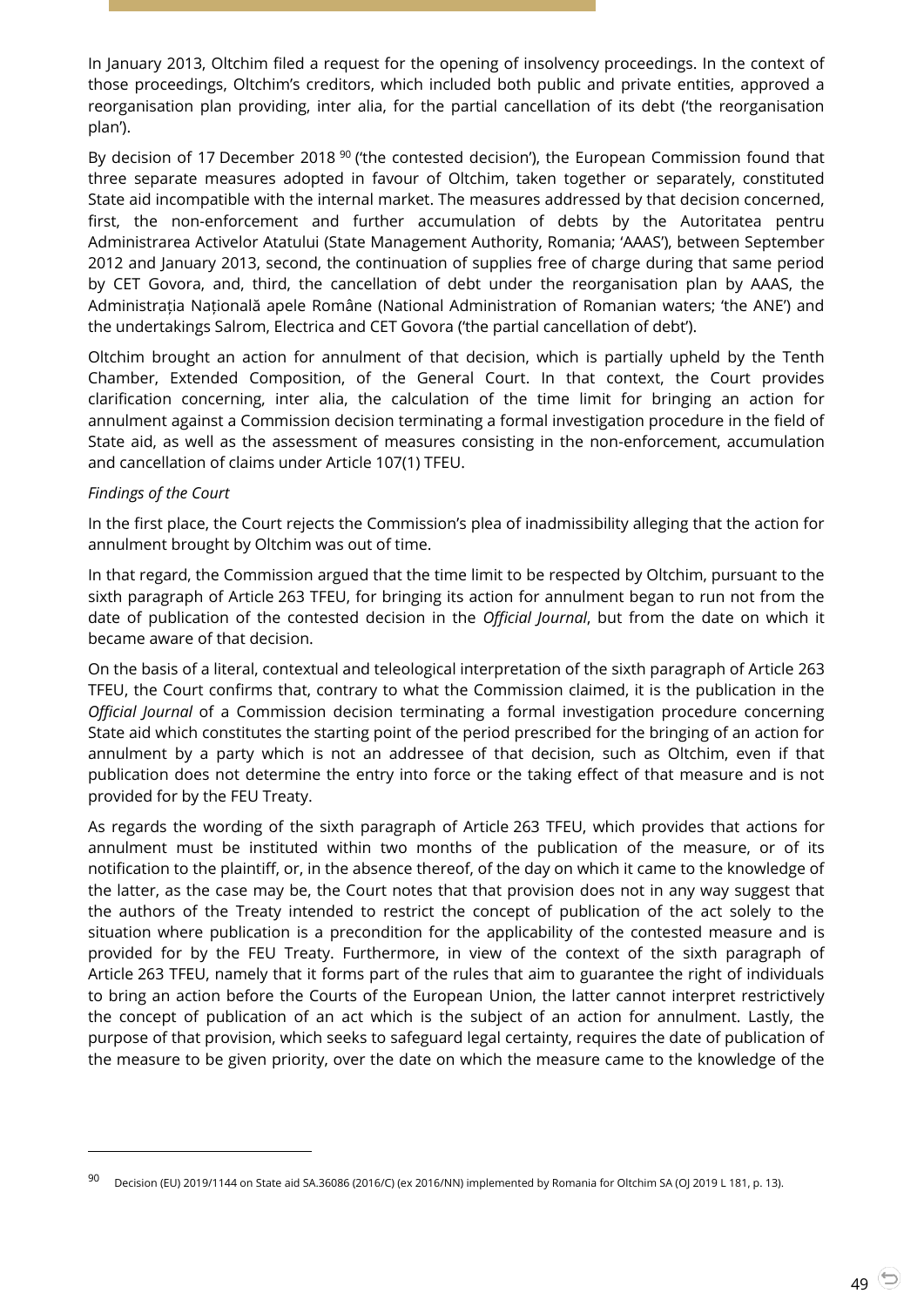applicant, as the certain, foreseeable and easily verifiable starting point of the period prescribed for instituting proceedings.

Although it cannot be ruled out that an interested party in State aid proceedings may receive communication of a decision closing the formal investigation procedure well before its publication in the *Official Journal* and may therefore benefit from a period longer than that available to the Member State concerned to bring an action for annulment of that decision, stipulating the date of publication in the *Official Journal* as the starting point for the period for bringing that action is not contrary to the principle of equality of persons before the law. In that regard, the Court points out that it is for the Commission to ensure compliance with the principle of equal treatment by avoiding, as far as possible, a time gap between the communication to the interested parties of a decision terminating the formal investigation procedure and its publication in the *Official Journal*.

In the second place, as regards the merits of the action for annulment brought by Oltchim, the Court states, first of all, that, in the light of the differences in the subject matter, nature and purpose of the measures covered by the contested decision as well as their chronology, their context and the situation of Oltchim at the time of their implementation, and the fact that those measures were not planned or foreseeable at the time of the first intervention and that the grantors of those measures are different, those measures must be regarded as different for the purposes of Article 107(1) TFEU.

As regards the partial cancellation of the debt, the Court finds, next, that it did not involve a transfer of State resources in so far as that cancellation had been granted by Electrica. The Court finds that the majority of Electrica's shareholdings were private and that there was nothing in the documents before the Court to support the conclusion that the latter's resources are constantly under the control of the State or at its disposal. In addition, although the Commission had shown that the votes of AAAS and the ANE in favour of the reorganisation plan were imputable to the Romanian State, it had not shown that, in the light of the applicable national rules, those votes represented the majority required to approve or to block approval of that plan. Thus, since the partial cancellation of the debt was not, as a whole, attributable to the State, that measure does not constitute State aid within the meaning of Article 107 TFEU.

As regards, lastly, the non-enforcement and further accumulation of debts by AAAS and the continued unpaid supplies by CET Govora, the Court finds that the Commission was wrong to consider that the private creditor test was not applicable to those measures. Given their purpose and their essentially economic nature, and having regard to the context and objectives of the measures, and to the legal rules to which they are subject, those measures come within the economic and commercial sphere and do not relate to the exercise by the State of public powers. In addition, as regards, in particular, the non-enforcement and further accumulation of debts by AAAS, it cannot be ruled out that a hypothetical private creditor in a situation comparable to that of AAAS would have acted in the same way. Accordingly, the Court finds that, since the Commission has failed to prove that that measure conferred an advantage on Oltchim, it cannot constitute State aid.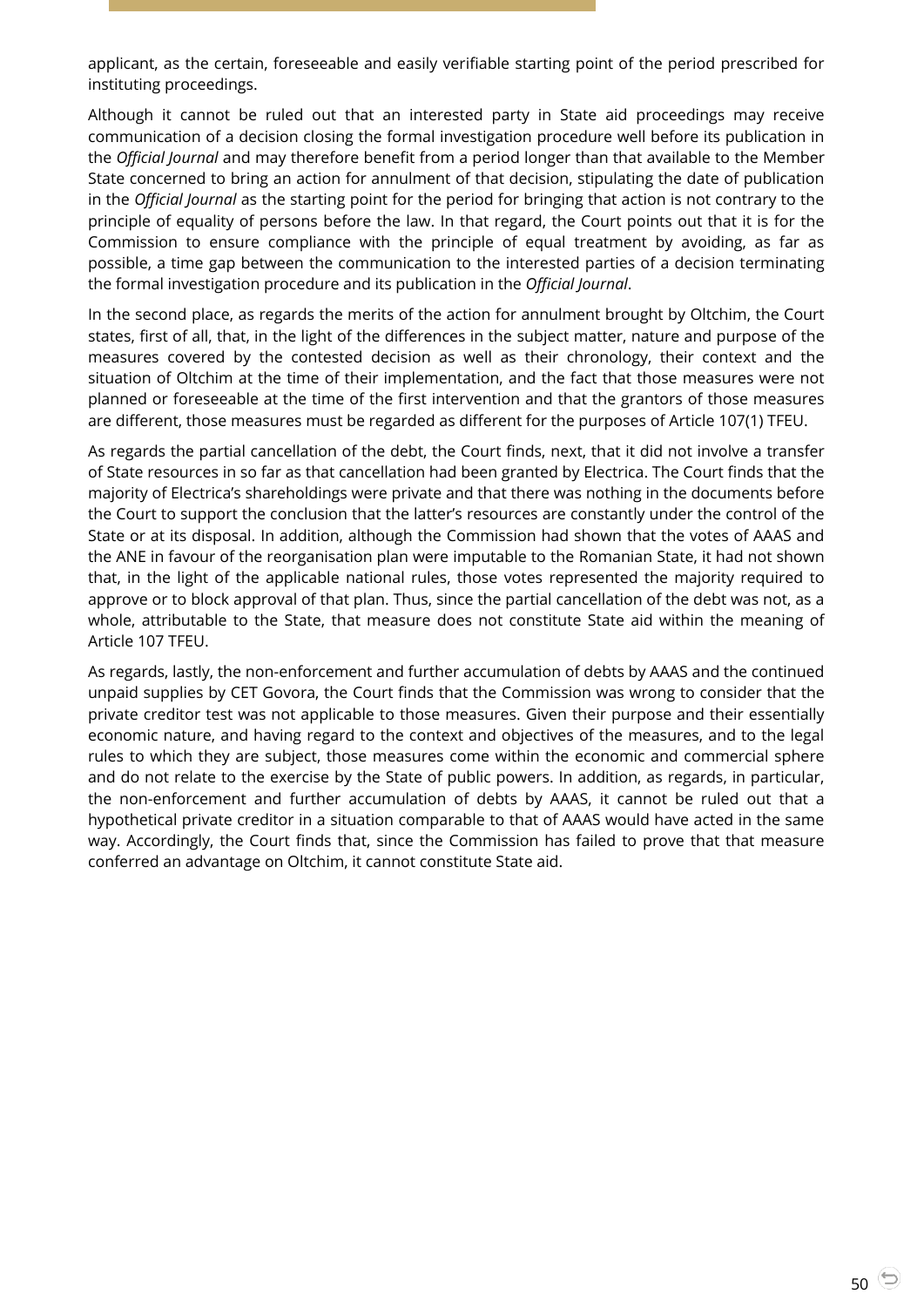## <span id="page-50-0"></span>**5. APPROXIMATION OF LAWS: INTELLECTUAL AND INDUSTRIAL PROPERTY**

#### <span id="page-50-1"></span>**Judgment of the General Court (Fifth Chamber) of 23 February 2022, Ancor Group v EUIPO – Cody's Drinks International (CODE-X), T-198/21**

[Link to the complete text of the judgment](https://curia.europa.eu/juris/document/document.jsf?text=&docid=254483&pageIndex=0&doclang=en&mode=lst&dir=&occ=first&part=1&cid=4693973)

EU trade mark – Opposition proceedings – EU word mark CODE-X – Earlier national word and figurative marks Cody's – Earlier international figurative mark Cody's – Relative ground for refusal – No likelihood of confusion – Article 8(1)(b) of Regulation (EU) 2017/1001

Ancor Group GmbH filed an application for registration of the word sign CODE-X as an EU trade mark for beverages. Cody's Drinks International GmbH filed a notice of opposition on the basis of its German word and figurative marks Cody's and an international registration designating the European Union of that figurative mark, registered in respect of beverages. It claimed that there was a likelihood of confusion. <sup>91</sup> The opposition was rejected.

The Board of Appeal of the European Union Intellectual Property Office annulled the decision of the Opposition Division. Having accorded particular importance to the degree of phonetic similarity in the global assessment of the likelihood of confusion, it concluded that there was a likelihood of confusion on the part of the relevant public in respect of all the marks relied on.

Hearing an action brought before it by Ancor Group, the General Court annuls the decision of the Board of Appeal on the ground that it erred in finding that there was a likelihood of confusion and specifies that, in relation to beverages, it is not appropriate to accord preponderant importance to the phonetic perception of the marks in all cases.

#### *Findings of the Court*

l

The Court finds that the signs at issue have only a low degree, if not an average degree, of visual similarity and an average degree of phonetic similarity and are conceptually different.

As regards the particular importance given by the Board of Appeal to the degree of phonetic similarity, the Court notes that, in the global assessment of the likelihood of confusion, the respective weight to be given to the visual, phonetic or conceptual aspects of the signs at issue may vary according to the objective circumstances in which the marks may be present on the market. However, in that context, the circumstances in which it is usual to expect the categories of goods covered by the marks at issue to be marketed must be taken as a benchmark.

The Court points out that although it is of course not inconceivable that the perception of the phonetic differences between the signs at issue may not be clear in particularly noisy environments, such as in a bar or a nightclub during very busy periods, that cannot be used as the sole basis for assessing whether there is a potential likelihood of confusion between the signs at issue. An assessment of that kind must of necessity be carried out while keeping in mind the perception which the relevant public will have of those signs under normal marketing conditions.

<sup>91</sup> Within the meaning of Article 8(1)(b) of Regulation (EU) 2017/1001 of the European Parliament and of the Council of 14 June 2017 on the European Union trade mark (OJ 2017 L 154, p. 1).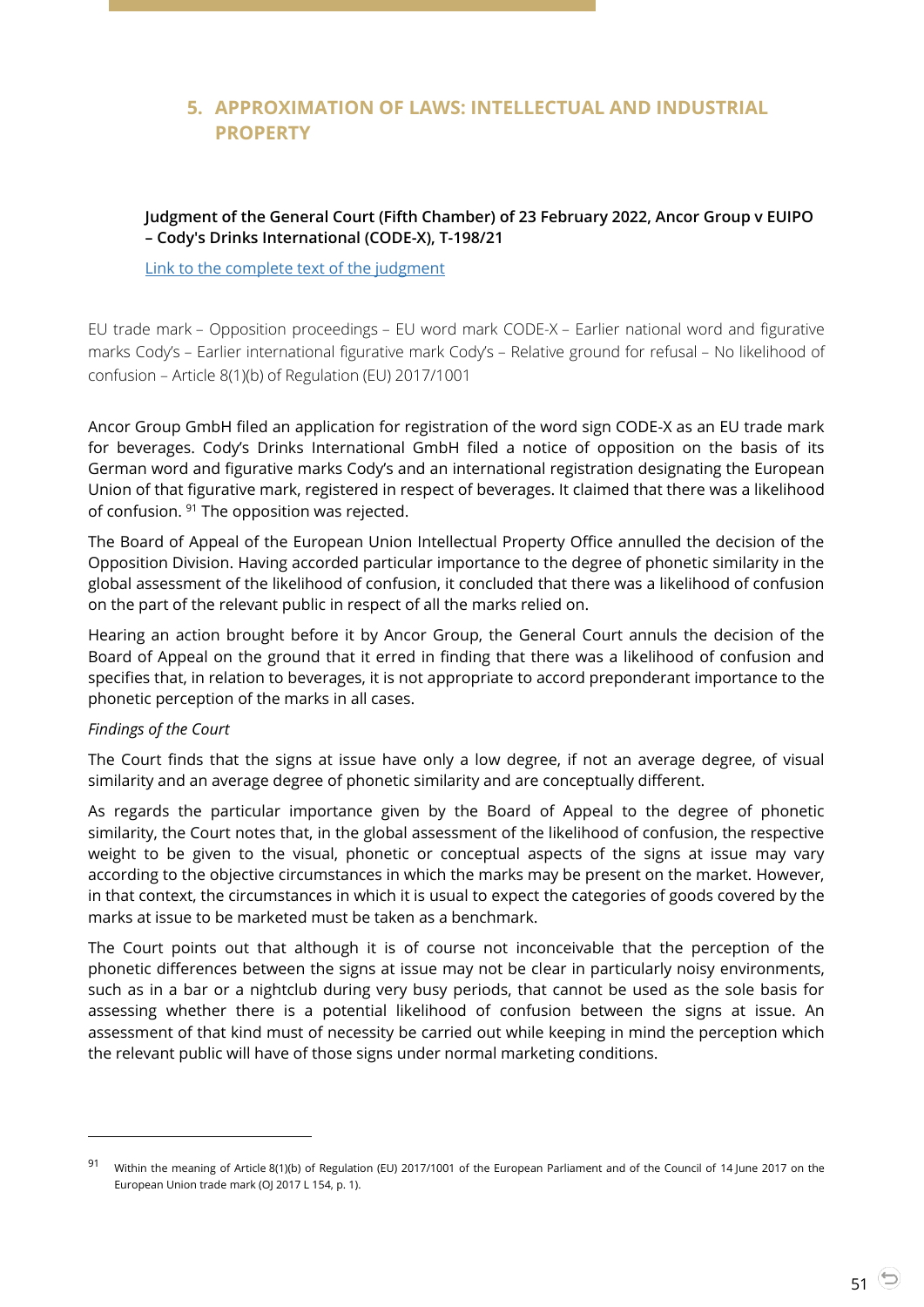The Court acknowledges that, in some cases, particular importance has been attached to the phonetic similarity of the signs at issue, on account of the fact that the goods in question, belonging to the beverages sector, and more particularly the alcoholic beverages sector, could be ordered orally after their name had been seen on the menu or on the wine list. However, it adds that it is also clear from the case-law that there is nothing to indicate that, as a general rule, consumers of drinks will buy such goods in the course of a conversation where those goods are being ordered in a busy and noisy bar or restaurant.

Furthermore, even if bars and restaurants are not negligible sales channels for those types of goods, it is common ground that the consumer will be able to perceive the marks at issue visually in those places, inter alia by examining the bottle which will be served to him or her or by other means, such as on a menu or a drinks list, before placing an order orally. Moreover, and above all, it is not disputed that bars and restaurants are not the only sales channels for the goods concerned. Those goods are also sold in supermarkets or other retail outlets where consumers choose the product themselves and must therefore rely primarily on the image of the trade mark applied to that product.

Consequently, although preponderant importance has sometimes been accorded to the phonetic perception of marks in relation to beverages, that will not be appropriate in all cases.

In the present case, no evidence has been provided to show that the goods in question are mainly ordered orally. On the contrary, if the relevant public is led to order them orally in bars and restaurants, they will generally do so after seeing their name on a drinks list or a menu, or will be able to examine the product which will be served to them, so that they will be able to perceive the mark visually in order to express what they wish to purchase.

As a result, the Court concludes that there is no likelihood of confusion, annuls the decision of the Board of Appeal and, in exercising its power to alter decisions, rejects the opposition brought by Cody's Drinks International.

#### <span id="page-51-0"></span>**Judgment of the General Court (Third Chamber) of 16 March 2022, Nowhere v EUIPO – Ye (APE TEES), T-281/21**

[Link to the complete text of the judgment](https://curia.europa.eu/juris/document/document.jsf?text=&docid=256003&pageIndex=0&doclang=en&mode=lst&dir=&occ=first&part=1&cid=4692906)

l

EU trade mark – Opposition proceedings – Application for the EU figurative mark APE TEES – Earlier national non-registered figurative trade marks representing an ape – Relative ground for refusal – Article 8(4) of Regulation (EC) No 207/2009 (now Article 8(4) of Regulation (EU) 2017/1001) – Rules governing common-law actions for passing off – Agreement on the withdrawal of the United Kingdom from the European Union and Euratom

Mr Junguo Ye sought registration from the European Union Intellectual Property Office (EUIPO) of the EU figurative trade mark APE TEES in respect of various goods and services. Nowhere Co. Ltd filed a notice of opposition to registration of that mark on the basis of three earlier non-registered figurative trade marks, used in the course of trade in the United Kingdom, which, under the law applicable in that country, it enabled it to prevent the use of the mark applied for.

By decision of 10 February 2021, the Board of Appeal of EUIPO rejected the opposition on the ground that, after the withdrawal of the United Kingdom from the European Union and after the expiry of the transition period provided for in the withdrawal agreement, <sup>92</sup> Nowhere Co. could no longer rely on

<sup>92</sup> Agreement on the withdrawal of the United Kingdom of Great Britain and Northern Ireland from the European Union and the European Atomic Energy Community (OJ 2020 L 29, p. 7).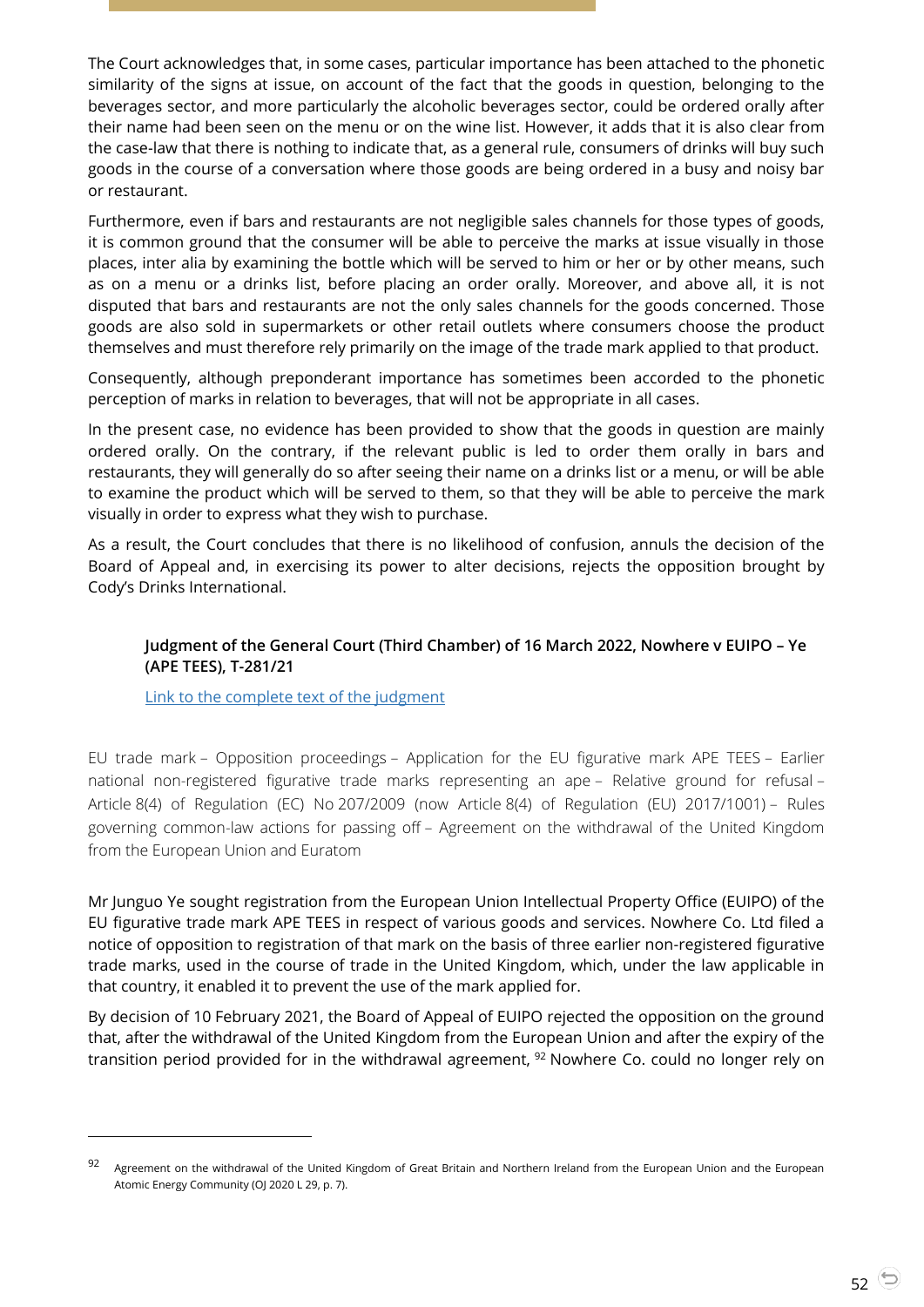the rules governing common-law actions for passing off under the law of the United Kingdom. It found, first, that the relevant date with regard to the existence of the earlier rights was that of the adoption of the contested decision, which took place, in the present case, after the expiry of the transition period. Secondly, it found that, as from the end of the transition period, no conflict between the mark applied for and the earlier non-registered trade marks could arise, in so far as those earlier non-registered trade marks were used in the course of trade in the United Kingdom.

The Court annulled the decision of the Board of Appeal of EUIPO. It found that, in spite of the withdrawal of the United Kingdom from the European Union and the end of the transition period, Nowhere Co. had a legitimate interest in the success of its opposition with regard to the period between the date on which the EU trade mark application was filed and the expiry of the transition period.

#### *Findings of the Court*

l

The Court pointed out at the outset that the existence of a relative ground for refusal must be assessed as at the time of filing of the application for registration of an EU trade mark against which an opposition has been brought. In that regard, the fact that an opposition under Article 8(4) of Regulation No 207/2009<sup>93</sup> is based on non-registered trade marks used in the course of trade in the United Kingdom and on the law of passing off laid down in the law of the United Kingdom is irrelevant in the case of an opposition brought against an application for registration of an EU trade mark which was filed before the entry into force of the withdrawal agreement and the expiry of the transition period.

As regards EUIPO's argument that the relevant date with regard to the existence of the earlier rights in this case was that on which the contested decision was adopted, the Court pointed out, in the first place, that the mere use of the present tense in Article 8(4) of Regulation No 207/2009 does not make it possible to derive any conclusion as regards its interpretation. Since that provision begins with the words 'upon opposition by the proprietor of a non-registered trade mark', it cannot be ruled out that the present tense which is subsequently used in that provision refers more to the time when the opposition is brought, and not to the time when the contested decision is adopted.

In the second place, the Court stated that the time limit, before the expiry of which proof of the existence, validity and scope of protection of the earlier right had to be produced, was specified by EUIPO as being a date before the entry into force of the withdrawal agreement and the expiry of the transition period. Furthermore, Article 42(2) of Regulation No 207/2009, which lays down an obligation for the opponent to prove genuine use of the earlier mark, refers to the period of five years preceding the date of publication of the EU trade mark application, and not to the period which ends on the date of EUIPO's final decision on the opposition.

In the third place, the Court held that, even if it were to be accepted that, after the end of the transition period, a conflict between the marks at issue could no longer arise, the fact remained that, if the mark applied for was registered, such a conflict could nevertheless have existed during the period between the date on which the EU trade mark application was filed and the expiry of the transition period. It thus acknowledged that Nowhere Co. had a legitimate interest in the success of its opposition as regards that period. On the other hand, it would have been open to Mr Ye to file a new application for registration of the mark applied for as soon as the transition period had expired, an application which would no longer have come into conflict with the earlier non-registered trade marks in so far as they had been used in the course of trade in the United Kingdom.

<sup>93</sup> Council Regulation (EC) No 207/2009 of 26 February 2009 on the European Union trade mark (OJ 2009 L 78, p. 1), as amended, provides in Article 8(4) thereof that, upon opposition by the proprietor of a non-registered trade mark or of another sign used in the course of trade of more than mere local significance, the trade mark applied for is not to be registered where and to the extent that, pursuant to EU legislation or the law of the Member State governing that sign: (a) rights to that sign were acquired prior to the date of application for registration of the EU trade mark, or the date of the priority claimed for the application for registration of the EU trade mark; (b) that sign confers on its proprietor the right to prohibit the use of a subsequent trade mark.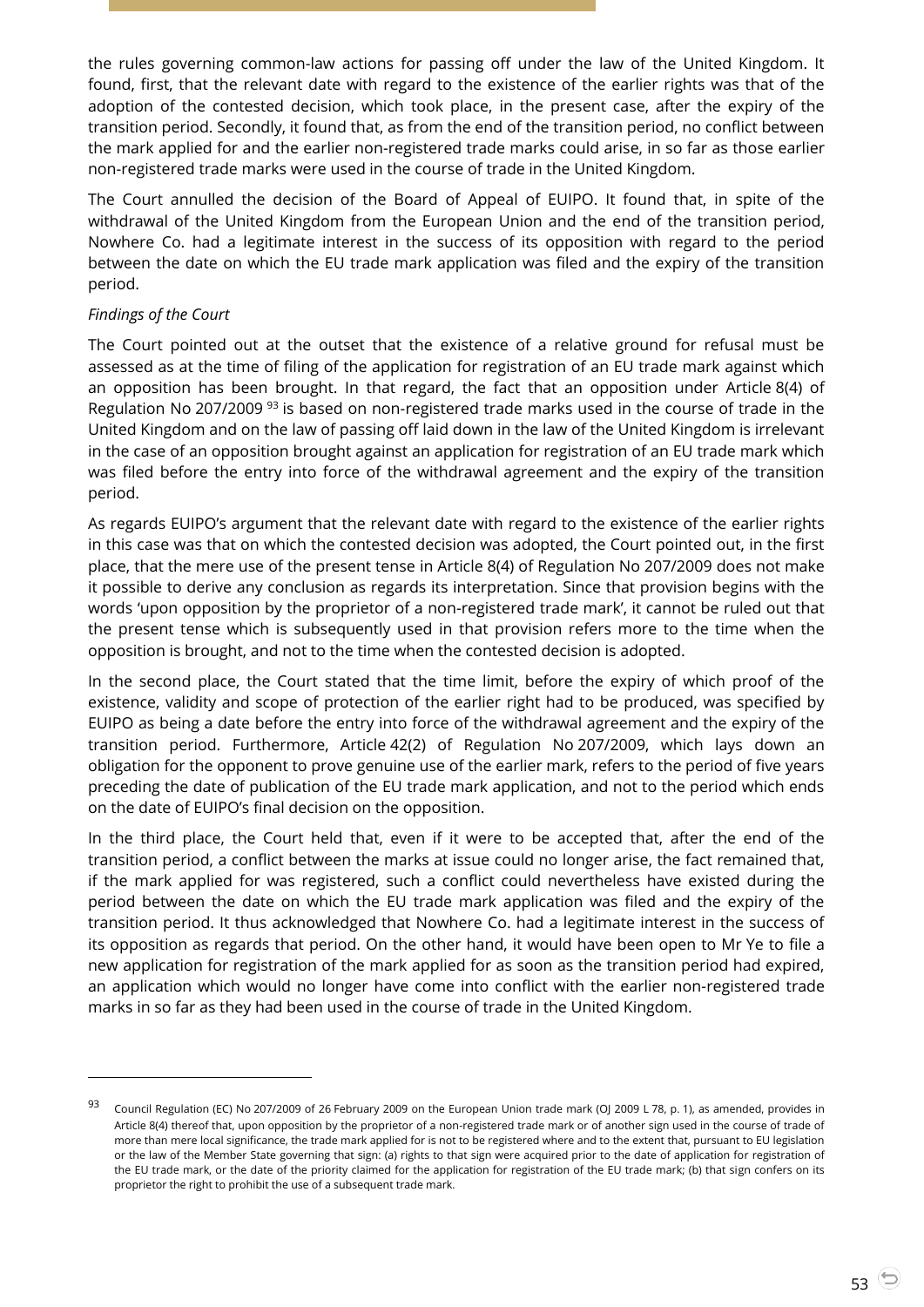Consequently, the Court held that none of the arguments put forward by EUIPO was capable of supporting its position that the date on which the contested decision was adopted, the only event in the present case which took place after the expiry of the transition period, was the relevant date with regard to the outcome of the present case.